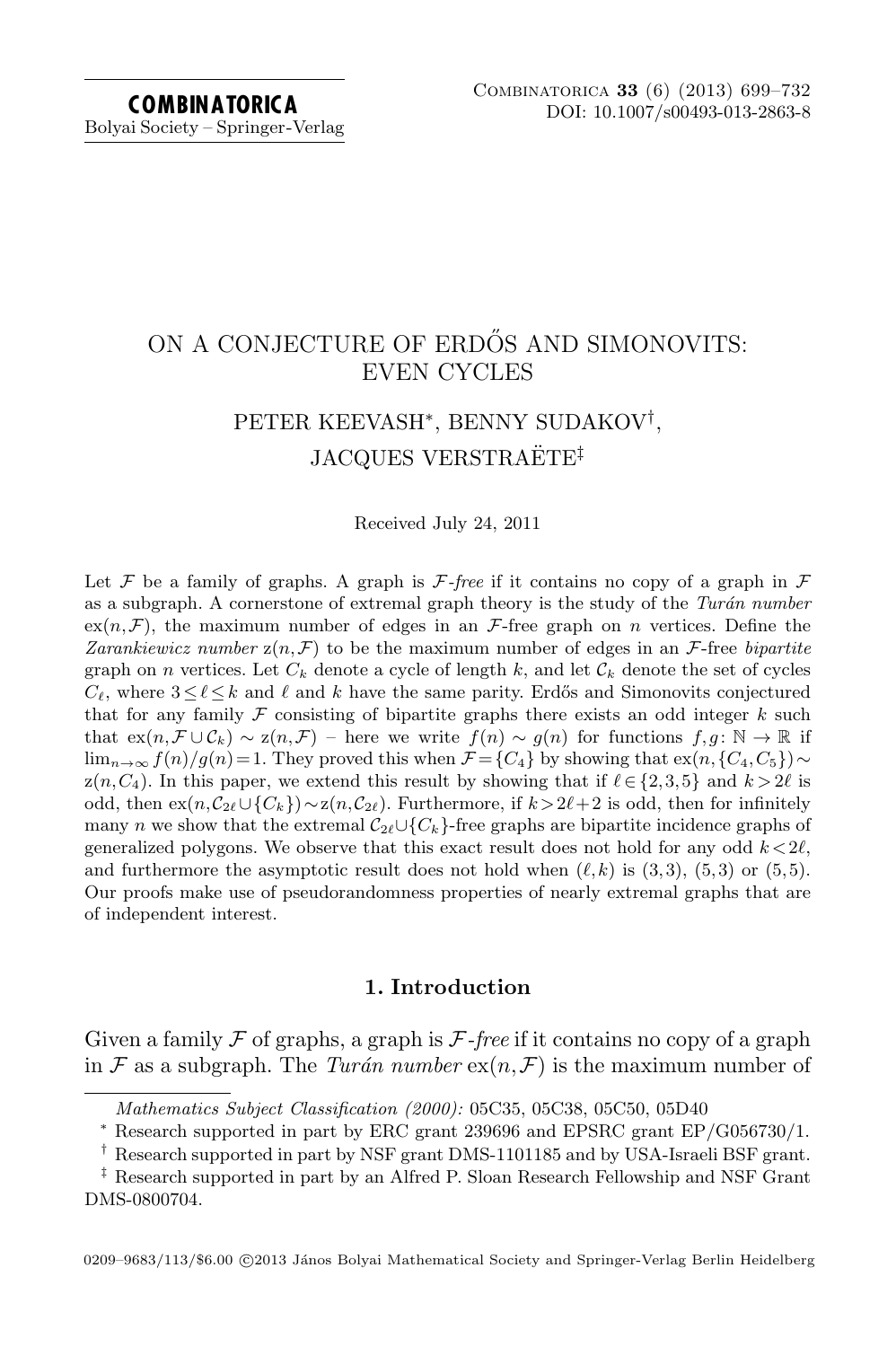edges in an F-free graph on *n* vertices. The *Zarankiewicz number*  $z(n, \mathcal{F})$  is the maximum number of edges in an  $\mathcal{F}\text{-free bipartite graph on }n$  vertices.

When  $\mathcal{F} = \{F\}$  consists of a single forbidden graph we denote the Turán number by  $ex(n, F)$ . A classical theorem of Turán [\[39\]](#page-33-0) gives an exact result for  $\mathrm{ex}(n,K_t)$ , where  $K_t$  is the complete graph on  $t$  vertices: the unique largest  $K_t$ -free graph on n vertices is the complete  $(t-1)$ -partite graph with part sizes as equal as possible. In general, Erdős, Stone and Simonovits [\[14,](#page-32-0)[15\]](#page-32-1) showed that  $ex(n,\mathcal{F}) \sim (1-1/r)\binom{n}{2}$  $n_2$ , where  $r = \min\{\chi(F) - 1: F \in \mathcal{F}\}.$ Here we write  $f(n) \sim g(n)$  for functions  $f,g : \mathbb{N} \to \mathbb{R}$  if  $\lim_{n \to \infty} f(n)/g(n) =$ 1. This determines the Turán number asymptotically when  $\mathcal F$  consists of non-bipartite graphs. However, much less is known concerning the Turán numbers of bipartite graphs. There is no bipartite graph  $F$  containing a cycle such that  $ex(n, F)$  is known exactly for all n. In fact, even the order of magnitude of  $ex(n, F)$  is not known for quite simple bipartite graphs, such as the complete bipartite graph with four vertices in each part, the cycle of length eight, and the three-dimensional cube graph.

In this paper, we study the effect of forbidding short odd cycles on bipartite extremal problems, in particular, the extremal problem for even cycles. Let  $C_k$  denote a cycle of length k and let  $C_k$  denote the set of cycles  $C_\ell$ where  $3 \leq \ell \leq k$  and  $\ell$  and k have the same parity. Bondy and Simonovits [\[9\]](#page-32-2) showed that  $ex(n, C_{2\ell}) = O(n^{1+1/\ell})$ . A better bound when all even cycles of length at most  $2\ell$  are forbidden was obtained by Lam and Verstraëte [\[26\]](#page-32-3), who showed that

<span id="page-1-0"></span>
$$
ex(n, C_{2\ell}) \le \frac{1}{2}n^{1+1/\ell} + O(n).
$$
 (1)

It is a notoriously difficult problem to determine even the order of magnitude of  $ex(n,\mathcal{C}_{2\ell})$  or  $z(n,\mathcal{C}_{2\ell})$  for  $\ell \notin \{2,3,5\}$ . For  $\ell \in \{2,3,5\}$ , the existence of structures from projective geometry called generalized polygons show  $ex(n,\mathcal{C}_{2\ell}) = \Theta(n^{1+1/\ell})$ . Erdős and Simonovits [\[13\]](#page-32-4) conjectured more generally that  $ex(n,\mathcal{C}_{2\ell}) = \Theta(n^{1+1/\ell})$  for all  $\ell \geq 2$ , and this conjecture remains open. For large  $\ell$ , the densest known  $C_{2\ell}$ -free graphs on n vertices are the Ramanujan graphs of Lubotzky, Phillips, and Sarnak [\[29\]](#page-33-1), and the slightly denser graphs of Lazebnik, Ustimenko and Woldar [\[27\]](#page-33-2). The constructions have  $n^{1+\theta}$  edges where  $\theta \sim \frac{2}{3}$  $\frac{2}{3\ell}$  as  $\ell \to \infty$ . For  $\ell = 4$ , the current best bounds are  $c_1 n^{6/5} \le \exp(n, C_{2\ell}) \le c_2 n^{5/4}$  for some constants  $c_1, c_2 > 0$ the lower bound is from the constructions of Benson [\[7\]](#page-32-5) and Singleton [\[36\]](#page-33-3), whereas the upper bound follows from [\(1\)](#page-1-0) with  $\ell = 4$ . In this paper, we study the relationship between extremal  $C_{2\ell} \cup \{C_k\}$ -free graphs with k odd, and extremal  $\mathcal{C}_{2\ell}$ -free bipartite graphs.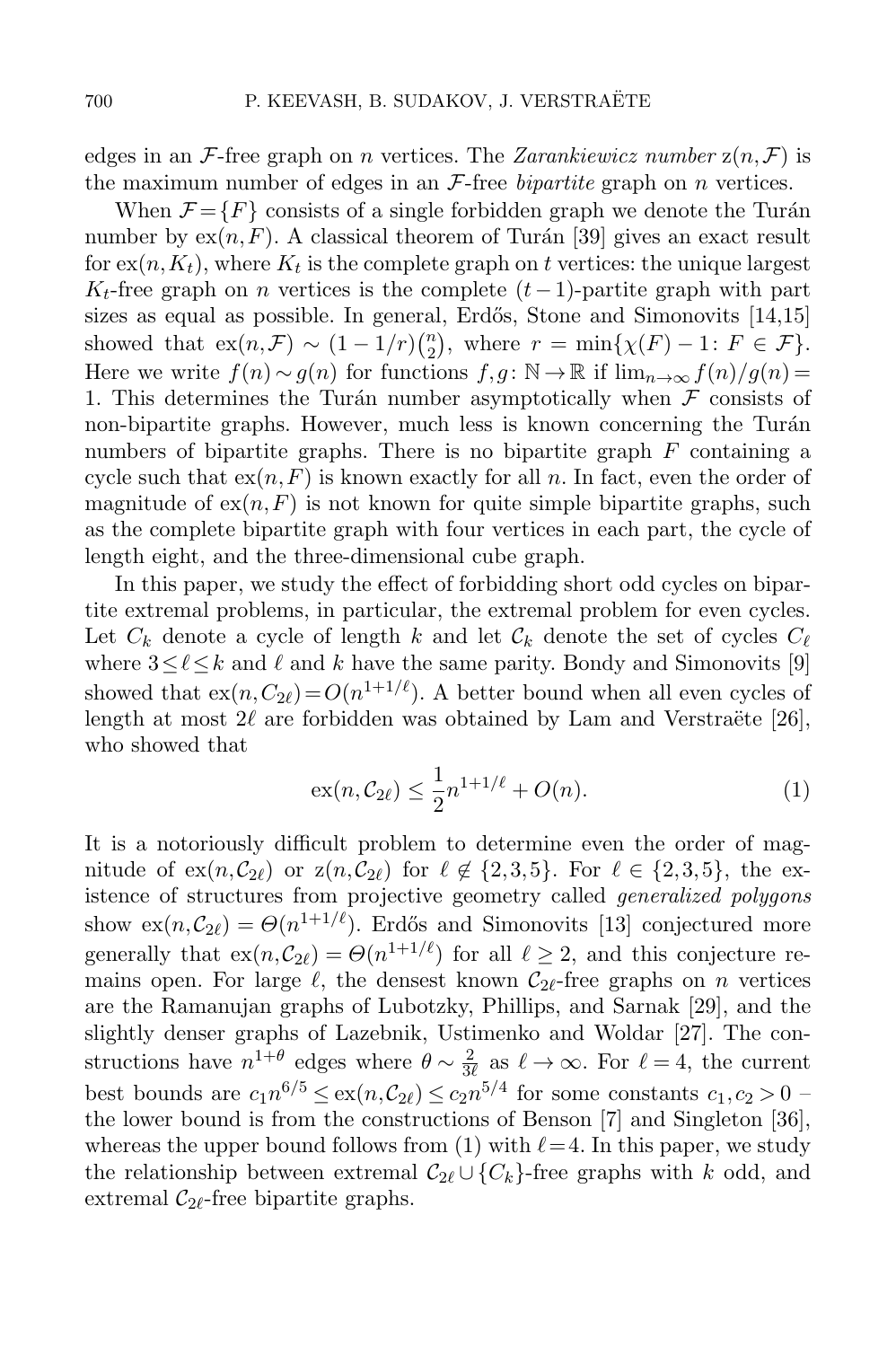#### 1.1. Main Results

Define the *Zarankiewicz number*  $z(n, \mathcal{F})$  to be the maximum number of edges in an  $\mathcal{F}\text{-free bipartite graph on }n$  vertices. Erdős and Simonovits [\[13,](#page-32-4) Conjecture 3 conjectured that for any family  $\mathcal F$  consisting of bipartite graphs there exists an odd integer k such that  $ex(n,\mathcal{F}\cup\mathcal{C}_k)\sim z(n,\mathcal{F})$ . They proved this when  $\mathcal{F} = \{C_4\}$  by showing that  $ex(n, \{C_4, C_5\}) \sim z(n, \{C_4\})$ . In this paper, we extend this by proving the following theorem which verifies the Erdős-Simonovits conjecture when  $\mathcal{F} = \mathcal{C}_{2\ell}$  for  $\ell \in \{2,3,5\}.$ 

<span id="page-2-0"></span>**Theorem 1.1.** Suppose  $\ell \in \{2,3,5\}$  and  $k > 2\ell$  is odd. Let G be a  $C_{2\ell} \cup \{C_k\}$ free graph on n vertices with average degree  $d = \Theta(n^{1/\ell})$ . Then G has a bipartite subgraph H with at least  $d^{\ell+1} - o(n^{1+1/\ell})$  edges. If also  $d \geq (1 +$  $o(1)(n/2)^{1/\ell}$  then  $d \sim (n/2)^{1/\ell}$  and  $e(H) \sim e(G) \sim (n/2)^{1+1/\ell}$ . In particular

$$
\mathrm{ex}(n,\mathcal{C}_{2\ell}\cup\{C_k\})\sim\mathrm{z}(n,\mathcal{C}_{2\ell}).
$$

The last statement in the theorem was proved in the case  $k = 5$  and  $\ell = 2$ by Erd˝os and Simonovits [\[13\]](#page-32-4). The theorem for the first time determines the asymptotic behavior of  $ex(n, \mathcal{C}_{2\ell} \cup {\mathcal{C}_k})$  for all other odd values of  $k > 2\ell$ and  $\ell \in \{2,3,5\}$ . Note that the statement in Theorem [1.1](#page-2-0) is stronger than that of the Erdős-Simonovits conjecture in two ways. Firstly, we replace  $\mathcal{C}_k$ by  $C_k$ , i.e. we forbid a single odd cycle rather than all short odd cycles. Secondly, we obtain a *stability theorem*: any graph which is close to extremal for  $C_{2\ell}\cup\{C_k\}$  must be close to bipartite. This is the first ingredient in applying the stability method, in which one first obtains approximate structure, and then eliminates any imperfections to obtain exact structure. Using this theorem we can prove the following exact result. The reader unfamiliar with generalized  $(\ell + 1)$ -gons can find a brief description in Section [3.6:](#page-11-0) these can be viewed for infinitely many prime powers q as  $(q+1)$ -regular  $C_{2\ell}$ -free extremal bipartite graphs with  $q^{\ell} + q^{\ell-1} + \cdots + 1$  vertices in each part.

<span id="page-2-1"></span>**Theorem 1.2.** Let  $\ell \in \{2,3,5\}$ ,  $k > 2\ell + 2$  be odd,  $n > n_k$  be sufficiently large, and define  $q \in \mathbb{R}^+$  by  $n = 2(q^{\ell} + q^{\ell-1} + \cdots + 1)$ . Then any  $C_{2\ell}$ -free graph G on n vertices with at least  $\frac{1}{2}(q+1)n$  edges contains a cycle of length k, unless q is an integer and  $G$  is the bipartite incidence graph of a generalized  $(\ell + 1)$ -gon of order q. Furthermore, if q is an integer,  $n > n_k$  and there is a generalized  $(\ell + 1)$ -gon of order q, then

$$
\mathrm{ex}(n,\mathcal{C}_{2\ell}\cup\{C_k\})=\mathrm{z}(n,\mathcal{C}_{2\ell}).
$$

The same statement holds when  $\ell = 2$  and  $k = 5$ .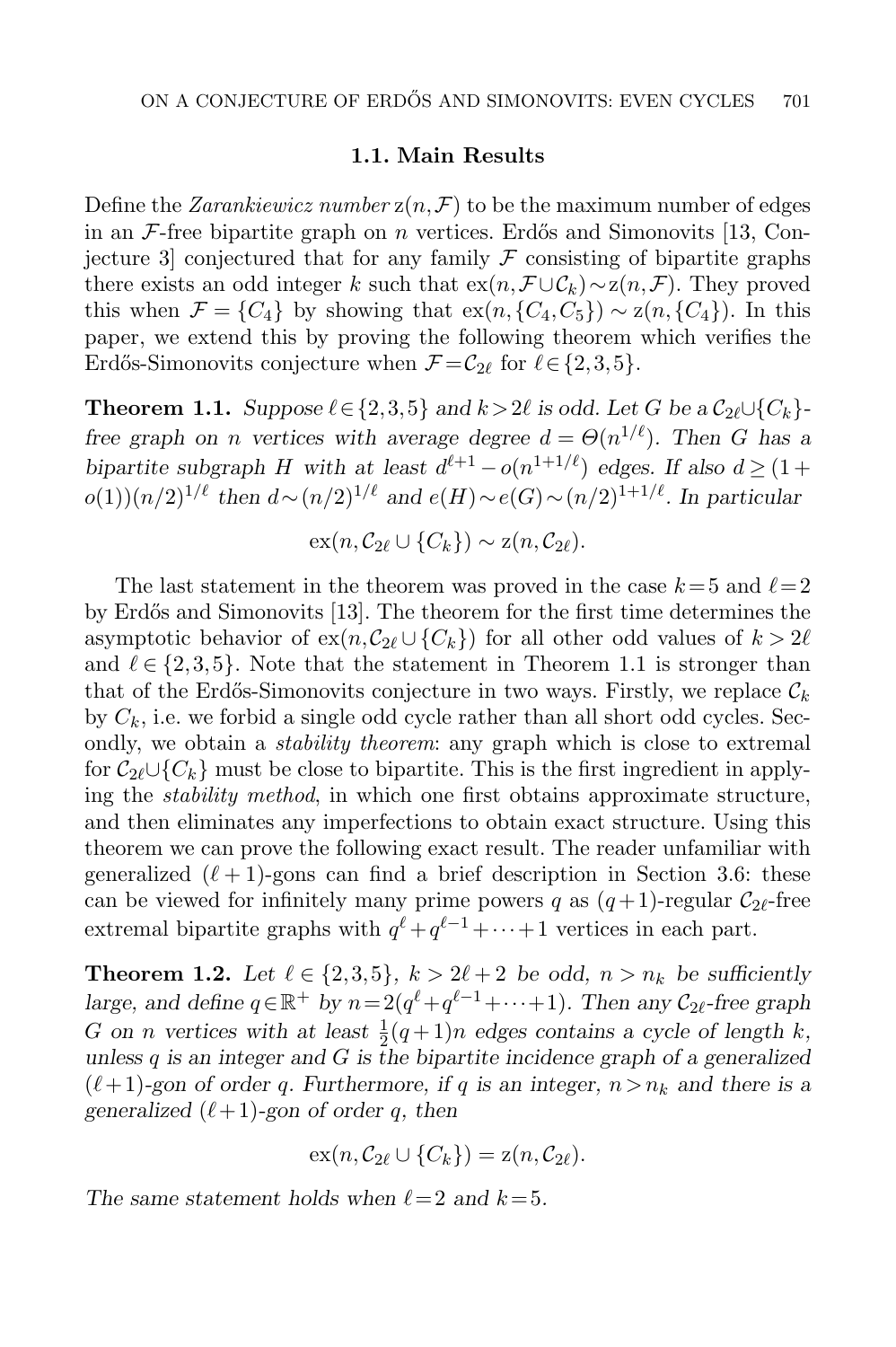#### 1.2. Chromatic number

A classical result of Andrásfai, Erdős and Sós [\[6\]](#page-32-6) states that a trianglefree *n*-vertex graph with minimum degree more than  $2n/5$  is 2-colorable. Generalizations of this theorem have been studied extensively, for example see [\[1,](#page-31-0)[2](#page-31-1)[,5,](#page-32-7)[21,](#page-32-8)[30\]](#page-33-4) and their references. Here we address a similar question for a  $C_{2\ell} \cup \{C_k\}$ -free graph when  $k \ge 4\ell + 1$  is odd. We use  $\chi(G)$  to denote the chromatic number of G.

<span id="page-3-0"></span>**Theorem 1.3.** Let  $\ell \geq 2$  be an integer, and let  $k \geq 4\ell+1$  be an odd integer, let c be a positive real number, and let G be a  $C_{2\ell} \cup \{C_k\}$ -free graph on n vertices with minimum degree at least  $cn^{1/\ell}$ . Then  $\chi(G) < (4k)^{\ell+1}/c^{\ell}$ .

This theorem is effective when  $k = o(n^{1/(\ell+1)})$ . Forbidding short odd cycles in a graph generally has little effect on the chromatic number if the graph is too sparse. A well-known construction of Erdős in random graphs shows that there are graphs of arbitrarily large girth and chromatic number. Theorem [1.3](#page-3-0) in contrast shows that the chromatic number becomes bounded for very dense  $\mathcal{C}_{2\ell}$ -free graphs with a forbidden long odd cycle.

#### 1.3. Short odd cycles

We start by observing that the second statement of Theorem [1.2](#page-2-1) does not hold whenever  $5 \leq k \leq 2\ell$  and k is odd, as in this case we have

$$
\mathrm{ex}(n,\mathcal{C}_{2\ell}\cup\{C_k\})\geq \mathrm{z}(n,\mathcal{C}_{2\ell})+1.
$$

To see this, consider an extremal  $C_{2\ell}$ -free bipartite graph H on n vertices. Let G be obtained from H by adding an edge joining a pair of vertices  $\{x, y\}$ at distance two in one part of  $H$ . We claim that G has no  $C_k$  for odd k with  $5 \leq k \leq 2\ell$ . For such a cycle would have to contain the edge  $xy$ , so we would have a path P of length  $k-1$  in H from x to y. Adding the edges  $xz$  and  $yz$ , where z is a common neighbor of x and y, we obtain a closed walk of length  $k+1$ . Furthermore, this walk is not acyclic, so it must contain an even cycle of length at most  $2\ell$  in H, contradicting the fact that H is  $C_{2\ell}$ -free. It would be interesting to see if Theorem [1.2](#page-2-1) can be extended to the last remaining case, namely  $k = 2\ell + 1$ .

The following proposition determines an upper bound for  $z(n,\mathcal{C}_{2\ell})$ . Its proof will follow easily from the counting arguments in Section [3.6.](#page-11-0)

<span id="page-3-1"></span>**Proposition 1.4.** Suppose  $n \in \mathbb{N}$ , and let  $q \in \mathbb{R}^+$  be defined by  $n = 2(q^{\ell} +$  $q^{\ell-1} + \cdots + 1$ ). Then  $z(n, C_{2\ell}) \leq \frac{1}{2}$  $rac{1}{2}(q+1)n$ .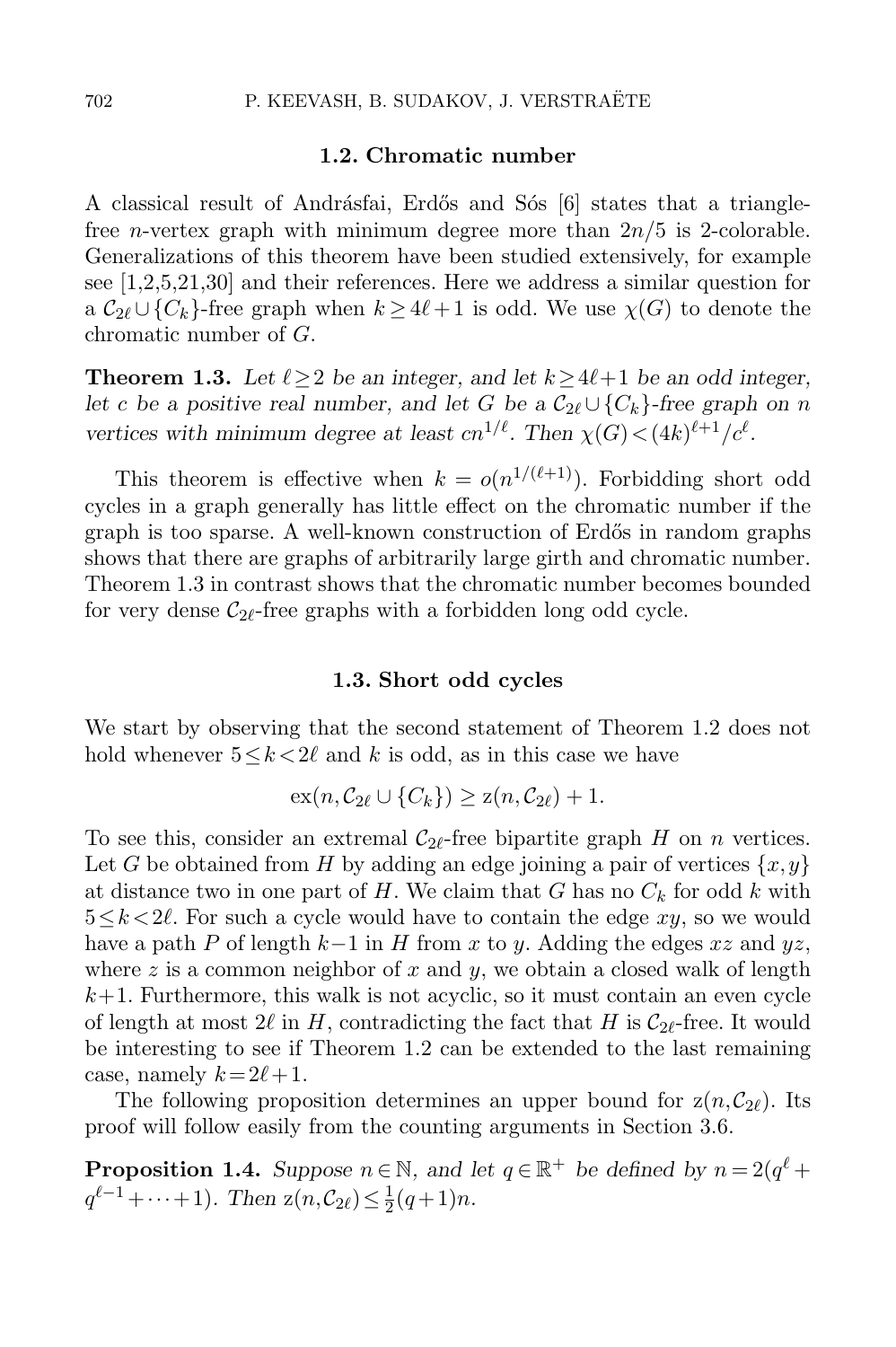Now we can describe a much stronger discrepancy between Turán and Zarankiewicz numbers when one forbids a short odd cycle. Consider the polarity graphs constructed by Lazebnik, Ustimenko and Woldar [\[28\]](#page-33-5). These are  $\mathcal{C}_{2\ell}$ -free graphs on *n* vertices with  $(1/2+o(1))n^{1+1/\ell}$  edges, such that for  $\ell = 3$  they have no triangles and no even cycles of length at most six, and for  $\ell = 5$  they have no triangles and no cycles of length five and no even cycles of length at most ten. Thus when  $(\ell, k)$  is  $(3,3)$ ,  $(5,3)$  or  $(5,5)$  we have

$$
\liminf_{n \to \infty} \frac{\operatorname{ex}(n, C_{2\ell} \cup \{C_k\})}{\operatorname{z}(n, C_{2\ell})} \ge \liminf_{n \to \infty} \frac{(n^{1+1/\ell})/2}{(n/2)^{1+1/\ell}} = 2^{1/\ell},
$$

so in these cases one does not even have an asymptotic result similar to Theorem [1.1.](#page-2-0) For the case  $\ell = 2$  and  $k = 3$  we do not know of such a strong discrepancy. Parsons [\[33\]](#page-33-6) constructed  $\{C_3, C_4\}$ -free graphs showing that

$$
ex(n, \{C_3, C_4\}) > z(n, C_4) + \frac{7}{32}n - O(\sqrt{n})
$$

when  $n = \binom{q}{2}$  $q_2$ ) and  $q=1$  mod 4 is prime. On the other hand, Erdős [\[10](#page-32-9)[,11\]](#page-32-10) suggested that in the case of  $\{C_3, C_4\}$ -free graphs there should not be a stronger discrepancy, and conjectured that  $ex(n, {C_3, C_4}) \sim z(n, C_4)$ this conjecture remains open. One may also ask in general whether or not  $ex(n,\mathcal{C}_{2\ell}\cup\{C_{2\ell-1}\})\sim z(n,\mathcal{C}_{2\ell})$  for  $\ell\geq 2$ .

#### 1.4. Organization

This paper is organized as follows. In the next section we illustrate our ideas by sketching the proofs of Theorems [1.1](#page-2-0) and [1.2](#page-2-1) in the case of quadrilateralfree graphs. Section 3 contains the essential results on counting walks and paths in graphs. These are used throughout the paper, in particular to deduce some bounds on Turán numbers and Zarankiewicz numbers for cycles in the same section. In Section 4 we show that nearly extremal graphs contain large subgraphs which are almost regular. We prove a pseudorandomness property for nearly extremal graphs in Section 5. Section 6 contains the proof of Theorem [1.1](#page-2-0) and Section 7 the proof of Theorem [1.2.](#page-2-1) Section 8 contains the short proof of Theorem [1.3.](#page-3-0) We make some concluding remarks in the final section.

### 1.5. Notation

We write  $e(G)$  for the number of edges in a graph G. If  $S \subseteq V(G)$ , then  $e(S)$  denotes the number of edges of G joining vertices of S. In a graph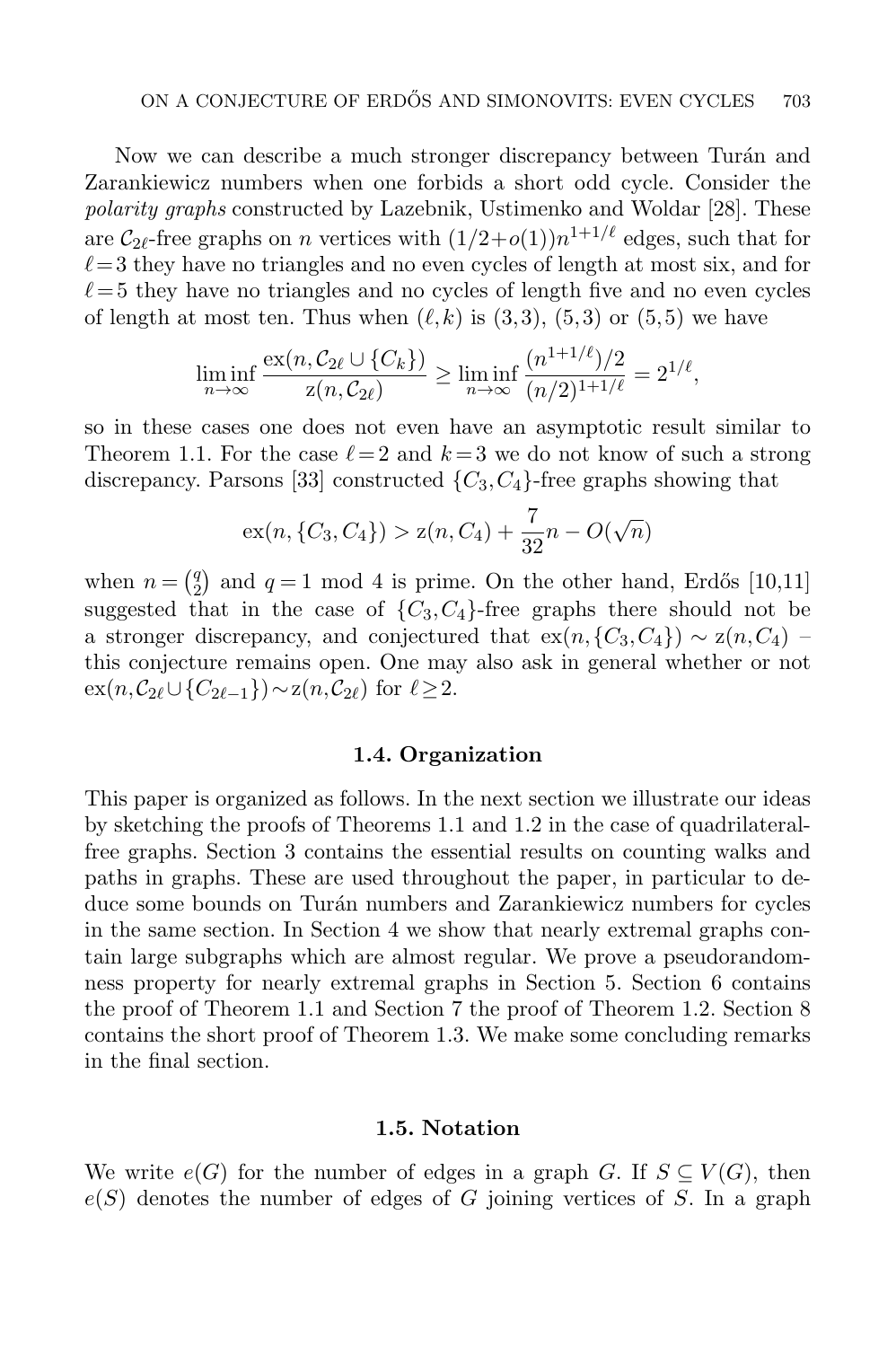G, let  $N_r(v)$  denote the set of vertices at distance exactly r from v, and let  $d_r(v) = |N_r(v)|$ . For  $r = 1$ , we omit the subscript r, so that  $d(v)$  is the degree of v and  $N(v)$  is the neighborhood of v. We write  $d_B(v)$  for the number of neighbors of a vertex v in a set B. We write  $G[S]$  for the subgraph of G induced by a set  $S \subseteq V(G)$  and  $e(S)$  for the number of edges in G[S]. Given two sets  $S, T \subseteq V(G)$ , not necessarily disjoint, we write  $e(S,T)$  for the number of ordered pairs  $(s,t)$  with  $s\in S, t\in T$  and  $st\in E(G)$ . For example  $e(S, S) = 2e(S)$ . In addition to the Turán number  $ex(n, \mathcal{F})$ and *Zarankiewicz number*  $z(n, \mathcal{F})$  defined above, we use  $z(a, b, \mathcal{F})$  for the maximum number of edges in an  $\mathcal{F}\text{-free}$  bipartite graph that has a vertices in one part and b vertices in the other part. We let  $\mathbb{R}^+$  denote the positive reals and N the positive integers. Our asymptotic notation assumes that  $n\to\infty$ ; we write  $f(n) \sim g(n)$  if  $\lim_{n\to\infty} f(n)/g(n) = 1$ , and  $f(n) = o(g(n))$  if  $\lim_{n\to\infty} f(n)/g(n)=0.$ 

#### 2. Sketch proof for 4-cycles

<span id="page-5-0"></span>In this section we outline the proofs of Theorems [1.1](#page-2-0) and [1.2](#page-2-1) in the case  $\ell = 2$ , i.e. 4-cycles. This introduces the main ideas of our approach, without some technicalities that arise in the other cases.

#### 2.1. Stability

We start with Theorem [1.1](#page-2-0) for  $\ell = 2$ . The idea is that we can take H to be the bipartite subgraph of  $G$ , containing all the edges between  $N_2(v)$  and  $N_3(v)$  for a suitable vertex v. Suppose that G is a graph on n vertices with average degree d and G does not contain  $C_4$  or  $C_k$  for some odd  $k \geq 5$ . The proof proceeds by the following steps.

1. Controlling the maximum degree. Lemma [4.1\(](#page-14-0)i) will show that we can delete at most  $2n$  edges from G to obtain a subgraph  $G'$  with maximum degree  $\Delta \leq 2\sqrt{n}$ . In particular, if d' is the average degree of G' then  $d' \geq d-4$ . 2. Enumeration of walks and paths. The Blakley-Roy inequality (Proposition [3.1\)](#page-8-0) gives a lower bound on the number of walks. It implies that we can find a vertex v that is the start of at least  $d'^3$  walks of length 3, where  $d' \geq d-4$  is the average degree of G'. Also, the bound on the maximum degree implies that all but  $O(n)$  of these walks are paths, i.e. we have  $d^3-O(n)$ paths of length 3 starting at v.

**3. Finding odd cycles.** We shall show in Section [3.5](#page-11-1) that if  $G[N_2(v)]$  has average degree at least max $(6,2k-8)$ , then G contains  $C_k$ , so we conclude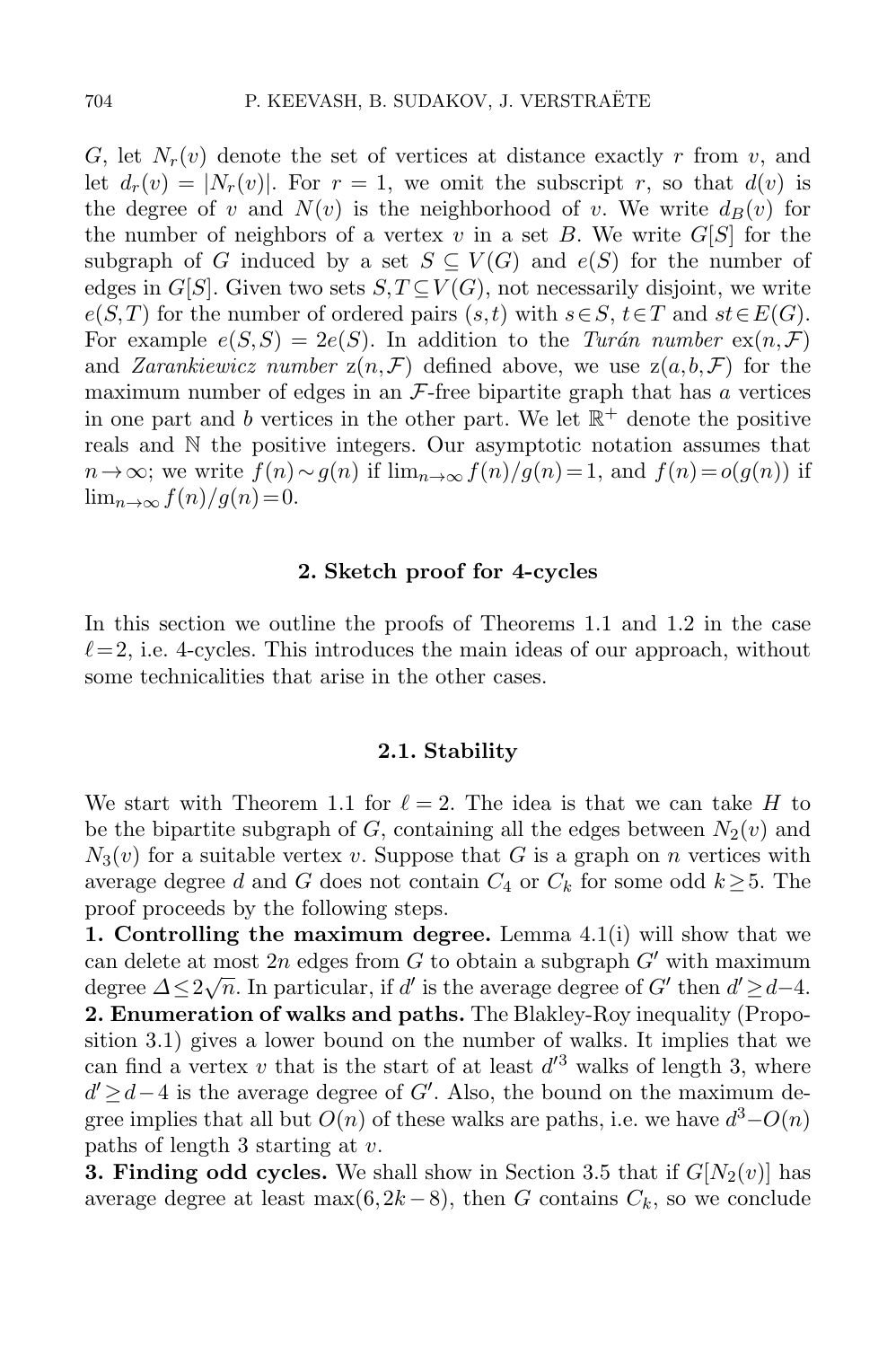that  $G[N_2(v)]$  has average degree less than max $(6,2k-8)$ . This implies that the number of paths of length 3 which start at v and end in  $N_2(v)$  is  $O(n)$ . Since G is  $C_4$ -free, we also have no path of length 3 starting at v and ending in  $N_1(v)$ . Therefore, all but  $O(n)$  of the paths found in step 2 go from v to  $N_3(v)$ .

**4. Conclusion.** Since G is  $C_4$ -free, each edge between  $N_2(v)$  and  $N_3(v)$  is contained in at most one path of length 3 from v to  $N_3(v)$ . Thus we obtain  $d^3 - O(n)$  edges between  $N_2(v)$  and  $N_3(v)$ , and these constitute the bipartite subgraph H needed for the first statement in Theorem [1.1.](#page-2-0) For the second statement, note that Proposition [1.4](#page-3-1) implies  $z(n, C_4) \leq (1+o(1))(n/2)^{3/2}$ . Since H is a bipartite C<sub>4</sub>-free graph we must have  $d \leq (1+o(1))(n/2)^{1/2}$ . If also  $d \ge (1+o(1))(n/2)^{1/2}$  then we have  $d \sim (n/2)^{1/2}$  and  $e(H) \sim e(G)$  $(n/2)^{3/2}$ , which proves Theorem [1.1](#page-2-0) for  $\ell = 2$ .

#### 2.2. Exact result

<span id="page-6-0"></span>Now we sketch the proof of Theorem [1.2](#page-2-1) for  $\ell = 2$ . Suppose that n is large, G is a graph on n vertices with  $e(G) \ge (q+1)n/2$ , where  $q \in \mathbb{R}^+$  is defined by  $n = 2(q^2 + q + 1)$ , and G does not contain  $C_4$  or  $C_k$  for some odd  $k \ge 7$ . The proof proceeds by the following steps.

1. Pseudorandomness. Not much is known about the structure of nearly extremal graphs for bipartite Turán problems. Here we obtain a result in this direction. It says that the number of edges between any two large sets in nearly extremal graph is close to what one would expect in a random graph with the same edge density: more precisely we shall show that if G is a  $C_4$ -free bipartite graph on n vertices with parts X and Y and average degree  $d \sim (n/2)^{1/2}$ , then for any  $S \subseteq X$  and  $T \subseteq Y$  we have  $e(S,T) =$  $\overline{2d}$  $\frac{2d}{n}|S||T|+o(n^{3/2})$ . As pointed out by a referee, it is possible to prove this result by direct counting. However, we shall obtain this result as a special case of Theorem [5.1.](#page-18-0)

2. Controlling the minimum degree. We reduce the proof to the case when the minimum degree satisfies  $\delta(G) > q/4$ . This uses a vertex deletion argument that is quite standard in extremal graph theory. We consider a sequence of graphs  $G = G_n, G_{n-1}, \cdots, G_t$  for some  $0 \le t \le n$ , where  $G_{i-1}$  is obtained from  $G_i$  by deleting a vertex of degree at most  $q/4$ , while possible. If this process continues at least  $n/2$  times, then we are left with a graph  $G_t$  with at most  $n/2$  vertices and  $e(G_t) \ge e(G) - \frac{qn}{8} \ge \frac{3}{8}$  $\frac{3}{8}$ qn edges. However,  $ex(n/2, C_4) \sim \frac{1}{2}$  $\frac{1}{2}(n/2)^{3/2} < \frac{3}{8}$  $\frac{3}{8}$ qn, so this is a contradiction. Now suppose that we know Theorem [1.2](#page-2-1) holds under the additional assumption  $\delta(G) > q/4$ .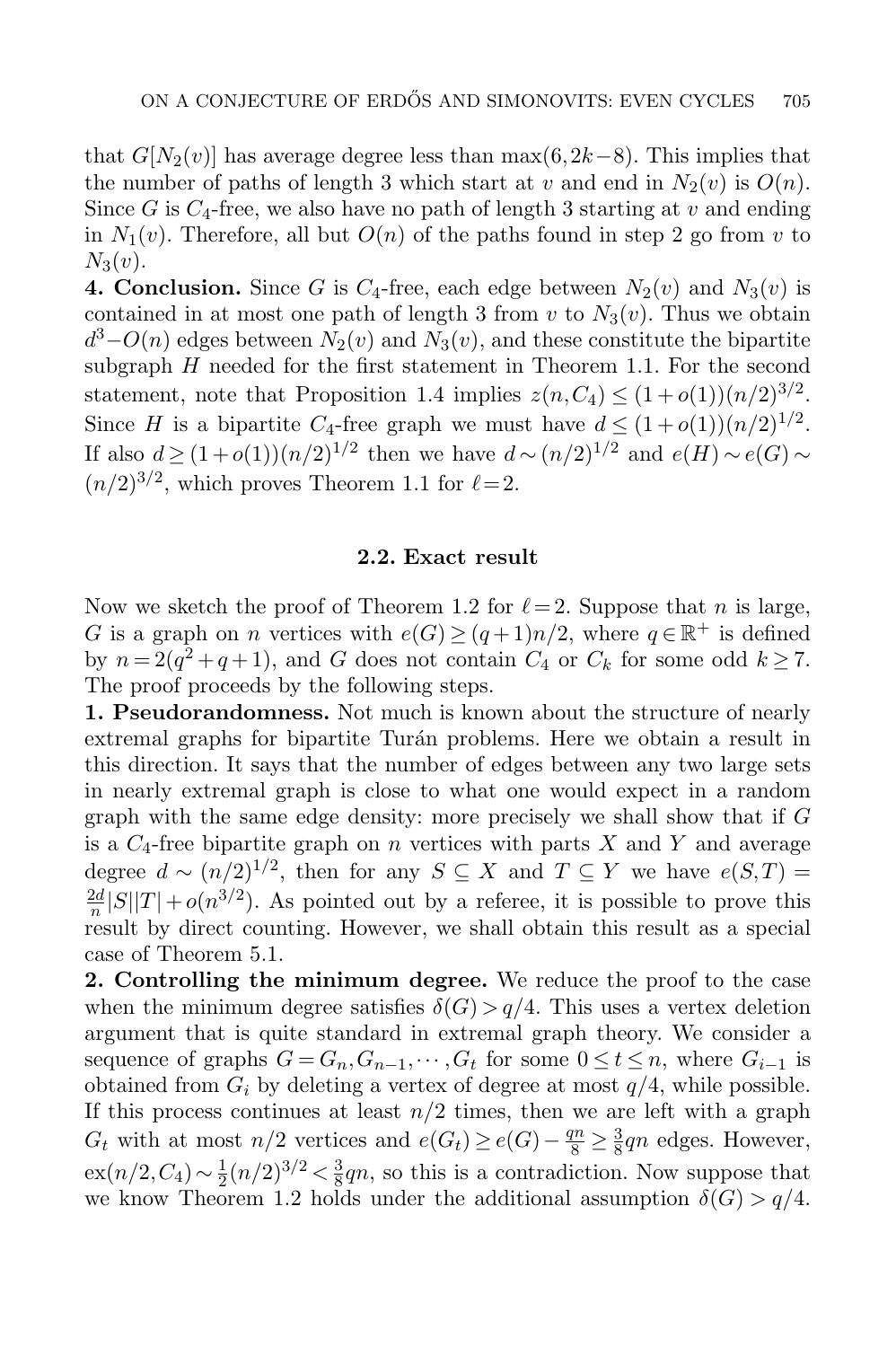

**Figure 1.** Constructing a cycle of any specified odd length  $k \geq 7$ 

Applying this to  $G_t$  gives  $e(G_t) \le (r+1)t/2$ , where r is defined by  $t =$  $2(r^2+r+1)$ . Furthermore, we have  $e(G) \leq e(G_t)+(n-t)q/4$ , and calculations show that this is less than  $(q+1)n/2$ , unless  $t=n$ . Since  $e(G) \geq (q+1)n/2$ , we must have  $t = n$ , so  $\delta(G) > q/4$ , and we are justified in assuming this when proving Theorem [1.2.](#page-2-1)

**3. Refining the approximate structure.** Now we have  $e(G) \geq (q+1)n/2$ and can assume that  $\delta(G) > q/4$ . Let H be a bipartite subgraph of G with maximum size. Theorem [1.1](#page-2-0) implies that  $e(H) \sim e(G) \sim (n/2)^{3/2}$ . Furthermore, maximality of H implies that  $\delta(H) > q/8$ . Actually, we only need the fact that  $\delta(H) > c n^{1/2}$ , where  $c > 0$  is independent of n. Now we will show that  $G=H$ . Label the parts of H as A and B. Suppose for a contradiction that  $G[A]$  contains an edge ac. Let b be a neighbor of c in B. Now we 'explore' the graph until we reach two sets of linear size where we can apply pseudorandomness (see Figure 1). By the minimum degree assumption, we can take  $|A_b|, |B_a| \sim cn^{1/2}$  such that all vertices in  $A_b$  are neighbors of b and all vertices in  $B_a$  are neighbors of a. Next, taking all the neighbors of vertices in  $A_b$  we get a set  $B_b$  with  $|B_b| = \Theta(n)$  since G is  $C_4$ -free. By taking neighbors of  $B_a$  we similarly get a set  $A_a$  with  $|A_a| = \Theta(n)$ . Then Step 1 (Pseudorandomness) gives

$$
e(A_a, B_b) = \frac{2d}{n} |A_a||B_b| + o(n^{3/2}) = \Theta(n^{3/2}).
$$

In particular, we can find a path of length  $k-6$  using only edges between  $A_a$  and  $B_b$ . By construction this can be completed to a cycle of length k in  $G$ , which is a contradiction. We deduce that  $A$  is an independent set in  $G$ . Similarly B is independent, so  $G = H$  is bipartite. The characterization of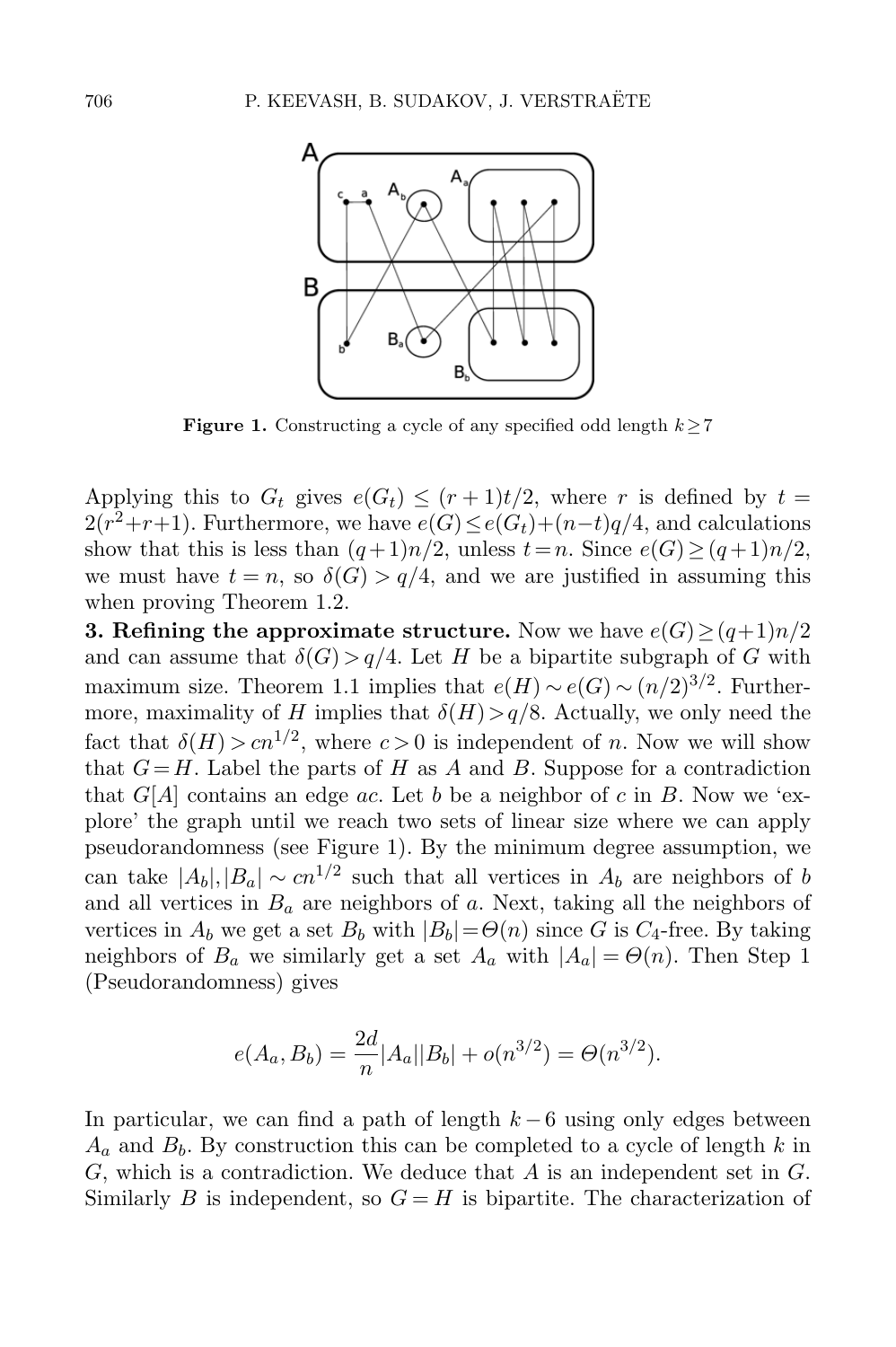equality now follows from a result on Zarankiewicz numbers for even cycles – see Proposition [3.8](#page-12-0) – so this proves Theorem [1.2](#page-2-1) for quadrilaterals.

#### 3. Counting walks

The basis of estimates for both Turán numbers and Zarankiewicz numbers for even cycles is counting various types of walks in graphs. These counts are also used in Step 2 of the stability result (Enumeration of walks and paths) and Step 1 of the exact result (Pseudorandomness). A walk of length  $t$  in a graph G is a sequence  $v_0e_0v_1e_1 \ldots v_{t-1}e_{t-1}v_t$  such that  $v_i \in V(G)$ ,  $e_i \in E(G)$ and  $e_i = v_i v_{i+1}$  for  $0 \leq i < t$ . Note that edges may be repeated in a walk, even on consecutive steps.

#### 3.1. The Blakley-Roy Inequality

Let  $w_k(G)$  denote the number of walks of length k in a graph G divided by the number of vertices in  $G$  – this is the average number of walks of length k starting at a vertex. If  $G$  is an d-regular graph on  $n$  vertices, then clearly  $w_k(G) = d^k$ . Blakley and Roy [\[8\]](#page-32-11) proved a matrix version of Hölder's Inequality, which shows (as a special case) that any graph of average degree d has at least as many walks of a given length as an d-regular graph on the same number of vertices:

<span id="page-8-0"></span>**Proposition 3.1.** Suppose  $G$  is a graph of average degree d. Then  $w_k(G) \geq d^k$ .

There are many proofs of this inequality in the literature; the original proof of Blakley and Roy uses eigenvalues. We now briefly discuss the tight connection between walks and eigenvalues.

#### 3.2. Walks and eigenvalues

Let G be a graph on n vertices with adjacency matrix  $A$ . Then we may write

$$
w_k(G) = e^{\dagger} A^k e
$$
 where  $e = n^{-1/2} (1, 1, ..., 1)^{\dagger}$ .

In this notation, the Blakley-Roy inequality (Proposition [3.1\)](#page-8-0) mentioned earlier can be stated as  $w_k \geq w_1^k$ .

We can also use spectral theory to count closed walks. Let  $w_k^{\circ}$  be the number of closed walks of length  $k$  in a graph  $G$  divided by the number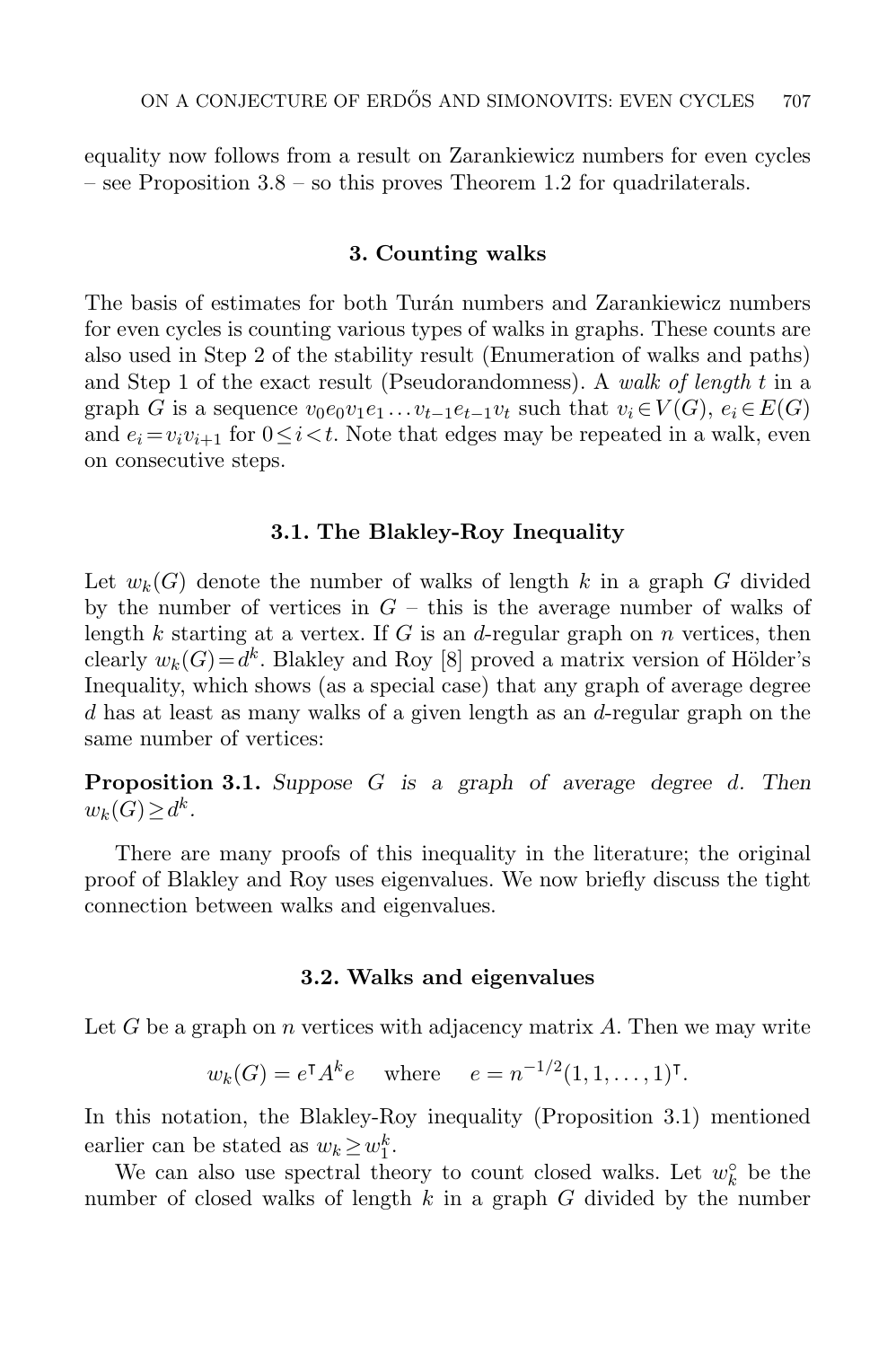of vertices in  $G$  – this is the average number of closed walks of length k starting at a vertex. Suppose A has eigenvalues  $\lambda_1 \geq \lambda_2 \geq \cdots \geq \lambda_n$ . We need the following well-known formula.

# <span id="page-9-1"></span>Proposition 3.2.  $w_k^\circ := \frac{1}{n} \text{Tr}(A^k) = \frac{1}{n} \sum_{i=1}^n \lambda_i^k$ .

This gives rise to a standard method for establishing a spectral gap in a d-regular graph: if  $w_k^{\circ}$  is close to  $\lambda_1^k = d^k$ , then all  $|\lambda_i|$  for  $i > 1$  must be small. This idea will be extended to proving bounds on eigenvalues of the adjacency matrix of regular and almost regular bipartite graphs. We have the following bound on  $w_{2\ell+2}^{\circ}$  in dense  $\mathcal{C}_{2\ell}$ -free bipartite graphs with roughly equal part sizes.

<span id="page-9-0"></span>**Lemma 3.3.** Suppose G is a bipartite graph on n vertices with part sizes  $n/2+o(n)$ , maximum degree  $\Delta$  and girth at least  $2\ell + 2$ . Then

$$
w_{2\ell+2}^{\circ}(G) < (1/2 + o(1))n\Delta^2 + (4\Delta)^{\ell+1}.
$$

**Proof.** Consider any vertex v and a closed walk W of length  $2\ell+2$  from v. If W is not a cycle then the girth assumption implies that its underlying graph is acyclic. The number of such walks W is therefore at most the number of closed walks of length  $2\ell + 2$  from the root in the complete  $\Delta$ -ary tree. A crude upper bound on this number is  $\binom{2\ell+2}{\ell+1}\Delta^{\ell+1} < (4\Delta)^{\ell+1}$ , as may be seen by choosing the  $\ell+1$  times when the walk moves towards the root and multiplying  $\Delta$  choices for the  $\ell+1$  times when the walk moves away from the root. (The exact formula is  $\frac{1}{\ell+2} \binom{2\ell+2}{\ell+1} \Delta^{\ell+1}$  but we do not need this.) In the case when  $W$  is a cycle, we estimate the possibilities by considering the neighbors  $a$  and  $b$  of  $v$  on  $W$ , and the opposite vertex  $u$  at distance  $\ell + 1$  from v on W. Note that W is uniquely determined by a, b and u, as the girth assumption implies that there is at most one path of length  $\ell$ between any specified pair of vertices. We can choose each of a and b in at most  $\Delta$  ways, and u in at most  $n/2 + o(n)$  ways (using the assumption on the part sizes). Thus the number of possibilities is at most  $(1/2+o(1))n\Delta^2$ , which also takes into account the orientation of the cycle. Combining the two cases, the number of closed walks of length  $2\ell + 2$  from v is at most  $(1/2+o(1))n\Delta^2+(4\Delta)^{\ell+1}$ . Since v was arbitrary, this bound also holds for the average  $w_{2\ell+2}^{\circ}(G)$ . П

### 3.3. Non-returning walks

A non-returning walk of length k in a graph G is a walk  $v_0e_0v_1e_1...$  $v_{k-1}e_{k-1}v_k$  of length k such that  $e_i \neq e_{i+1}$  for  $0 \leq i \leq k$ . Let  $\nu_k(G)$  denote the number of non-returning walks of length  $k$  in a graph  $G$  divided by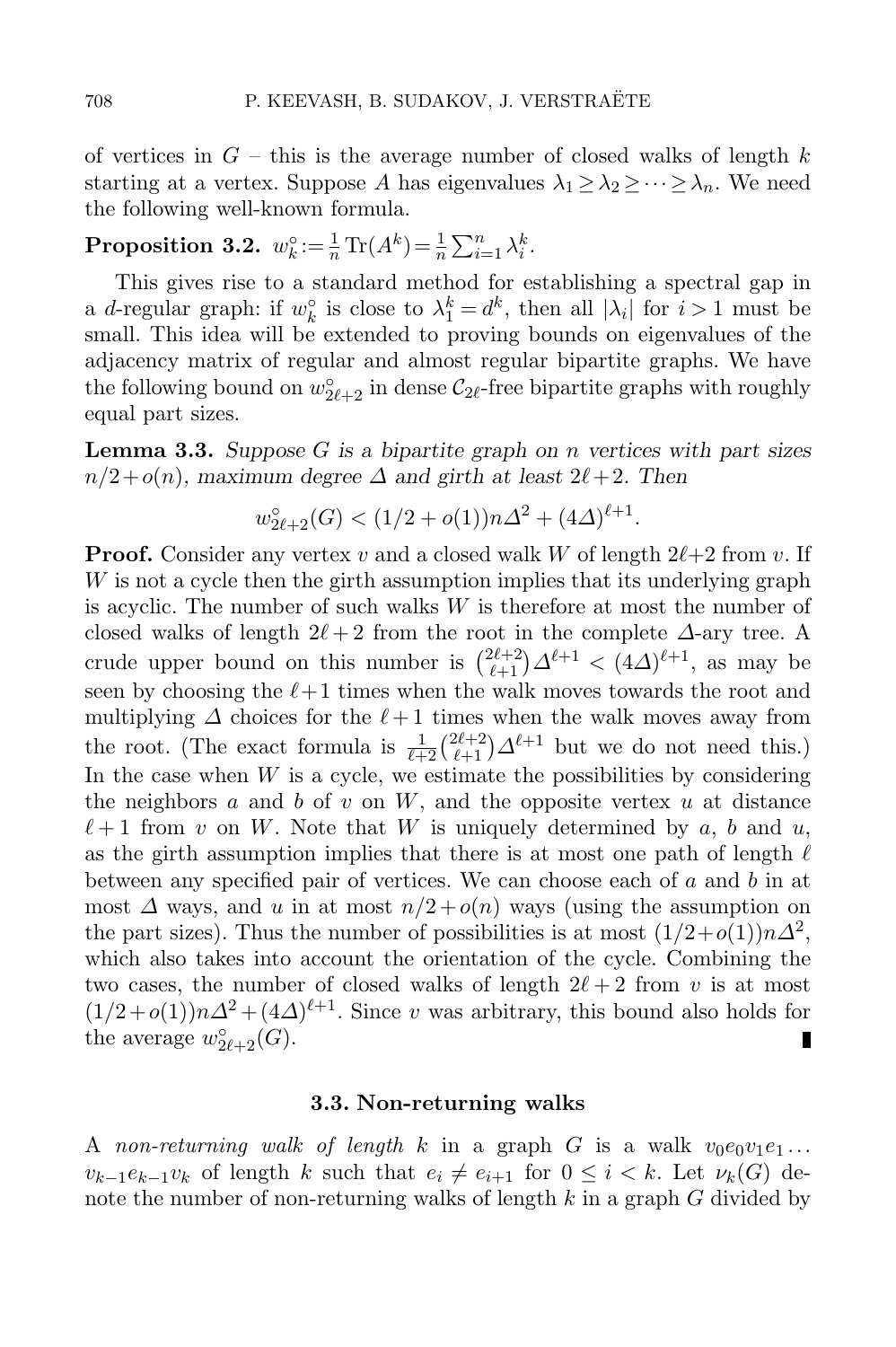the number of vertices in  $G$ . If  $G$  is an r-regular graph on  $n$  vertices then clearly  $\nu_k(G) = r(r-1)^{k-1}$ . Alon, Hoory and Linial [\[3\]](#page-31-2) gave an analogue of Proposition [3.1](#page-8-0) for non-returning walks.

<span id="page-10-0"></span>**Proposition 3.4.** Suppose G is a graph of average degree  $r > 2$ . Then  $\nu_k(G) \ge r(r-1)^{k-1}$ . If  $r \in \mathbb{N}$  then equality holds if and only if G is r-regular.

In fact, they proved a slightly stronger form that the result given, which is sensitive to variations in the degrees of the vertices in the graph. Sidorenko [\[35\]](#page-33-7) gave a bipartite analogue of Proposition [3.1.](#page-8-0) Here we need a bipartite analogue of Proposition [3.4,](#page-10-0) which was proved by Hoory [\[23\]](#page-32-12). We will only need the result for walks of odd length.

<span id="page-10-1"></span>**Proposition 3.5.** Suppose G is a bipartite graph with parts A and B and average degree d. Let  $\alpha$  be the average degree of vertices in A and  $\beta$  the average degree of vertices in B. Then for any  $t \in \mathbb{N}$  we have

$$
\nu_{2t+1} \ge d \prod_{v \in A \cup B} (d(v) - 1)^{td(v)/e(G)} \ge d(\alpha - 1)^t (\beta - 1)^t.
$$

If  $\alpha, \beta \in \mathbb{N}$  then equality holds if and only if every vertex of A has degree  $\alpha$ and every vertex of B has degree  $\beta$ .

# 3.4. Paths

A path is a walk which has no repeated vertices or edges. Let  $p_{\ell}(G)$  denote the number of paths of length  $\ell$  in a graph G divided by the number of vertices in G.

<span id="page-10-2"></span>**Lemma 3.6.** Suppose G is a graph with maximum degree  $\Delta$  and average degree d, and  $\ell \in \mathbb{N}$ . Then

$$
p_{\ell}(G) \ge d^{\ell} - \ell^2 \Delta^{\ell - 1}.
$$

**Proof.** By the Blakley-Roy inequality there are at least  $nd^{\ell}$  walks of length  $\ell$  in G if G has n vertices. Let  $(v_1,v_2,\ldots,v_\ell)$  be a walk of length  $\ell$  which is not a path. Then  $v_i = v_j$  for some distinct  $i, j \in \{1, 2, \ldots, \ell\}$ . Fixing  $i < j$ , there are at most  $n\Delta^{j-1}$  choices for the part of the walk up to  $v_{j-1}$ , then the next step is determined since  $v_j = v_i$ , and then there are at most  $\Delta^{\ell-j}$ choices for the remaining steps. There are at most  $\ell^2$  choices for i and j, and therefore the number of walks of length  $\ell$  which are not paths is at most  $n\ell^2\Delta^{\ell-1}$ . Dividing by n, we obtain the lemma. П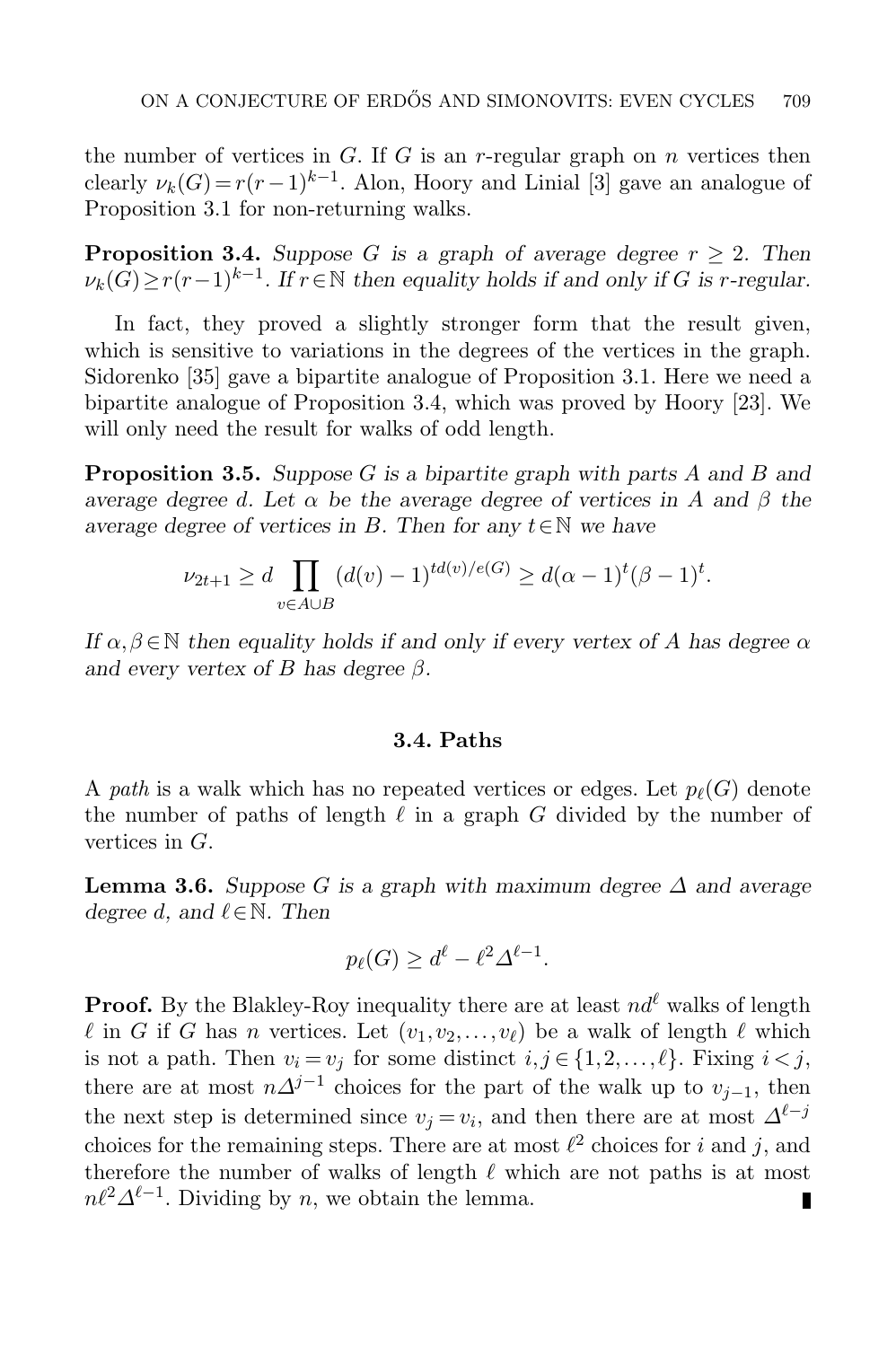#### 3.5. Finding odd cycles

<span id="page-11-1"></span>We use the following lemma which is implicit in [\[40\]](#page-33-8).

<span id="page-11-2"></span>**Lemma 3.7.** Suppose G is a graph, v is a vertex of G and  $G[N_r(v)]$  has average degree at least 2s−4, for some  $r \geq 1$  and odd s  $\geq 5$ . Then G contains cycles  $C_{2m+1}, C_{2m+3}, \ldots, C_{2m+s}$  for some  $1 \leq m \leq r$ . In particular, if G is a graph not containing a cycle  $C_k$ , for some fixed odd  $k > 2r$ , then  $G[N_r(v)]$ has average degree less than  $\max(6, 2k-8)$ .

**Proof.** To give a self-contained proof of this lemma would require the duplication of large parts of [\[40\]](#page-33-8), so instead we just sketch the argument, and refer the reader to [\[40\]](#page-33-8) for the omitted details. We use the fact that any graph with average degree at least 2d has a subgraph of minimum degree at least  $d+1$ . Following the proof of [\[40,](#page-33-8) Lemma 3], since  $G[N_r(v)]$  has average degree at least  $2d= 2(s-2)$ , there is a subgraph of  $G[N_r(v)]$  with minimum degree at least  $d = s - 1$ . It is well-known (and easy to see by considering a longest path) that a graph of minimum degree at least  $d \geq 3$  has a cycle of length at least  $d+1$  with at least one chord. Therefore  $G[N_r(v)]$  contains a subgraph H which is a cycle of length at least s with at least one chord. Next, as in the proof of [\[40,](#page-33-8) Theorem 1], we consider a minimal subtree  $T$ of the breadth first search tree rooted at v that contains  $V(H)$ . By minimality T branches at its root (which may not be v). We let A be the set of vertices of H belonging to one branch of T and let  $B = V(H) \setminus A$ . Next we apply [\[40,](#page-33-8) Lemma 2], which tells us that H contains paths from A to B of every length  $\ell \leq |V(H)|$ , unless H is bipartite with bipartition  $(A,B)$ . Even if H is bipartite with bipartition  $(A, B)$  we still have paths from A to B of every odd length  $\ell \leq |V(H)|$ . These may be completed to cycles via paths in T, which all have the same length  $2m$ , where m is the distance from the root of T to  $N_r(v)$ . The second statement of the lemma is proved by taking  $s=\max(5, k-2)$ . П

#### 3.6. Zarankiewicz numbers of even cycles

<span id="page-11-0"></span>In this section, we describe extremal bipartite  $C_{2\ell}$ -free graphs and generalized polygons, and give a proof of extremality by using the walk counting arguments covered in the previous sections. In the cases  $\ell \in \{2,3,5\}$ , the bound [\(1\)](#page-1-0) for ex $(n, C_{2\ell})$  is asymptotically tight, i.e. ex $(n, C_{2\ell}) \sim \frac{1}{2}$  $\frac{1}{2}n^{1+1/\ell}$ . This is shown by constructions from projective geometry, due to Erdős and Rényi [\[12\]](#page-32-13) for  $\ell = 2$ , and to Benson [\[7\]](#page-32-5) and Singleton [\[36\]](#page-33-3) for  $\ell = 3$  and  $\ell = 5$ , based on generalized polygons. We briefly describe these here, referring the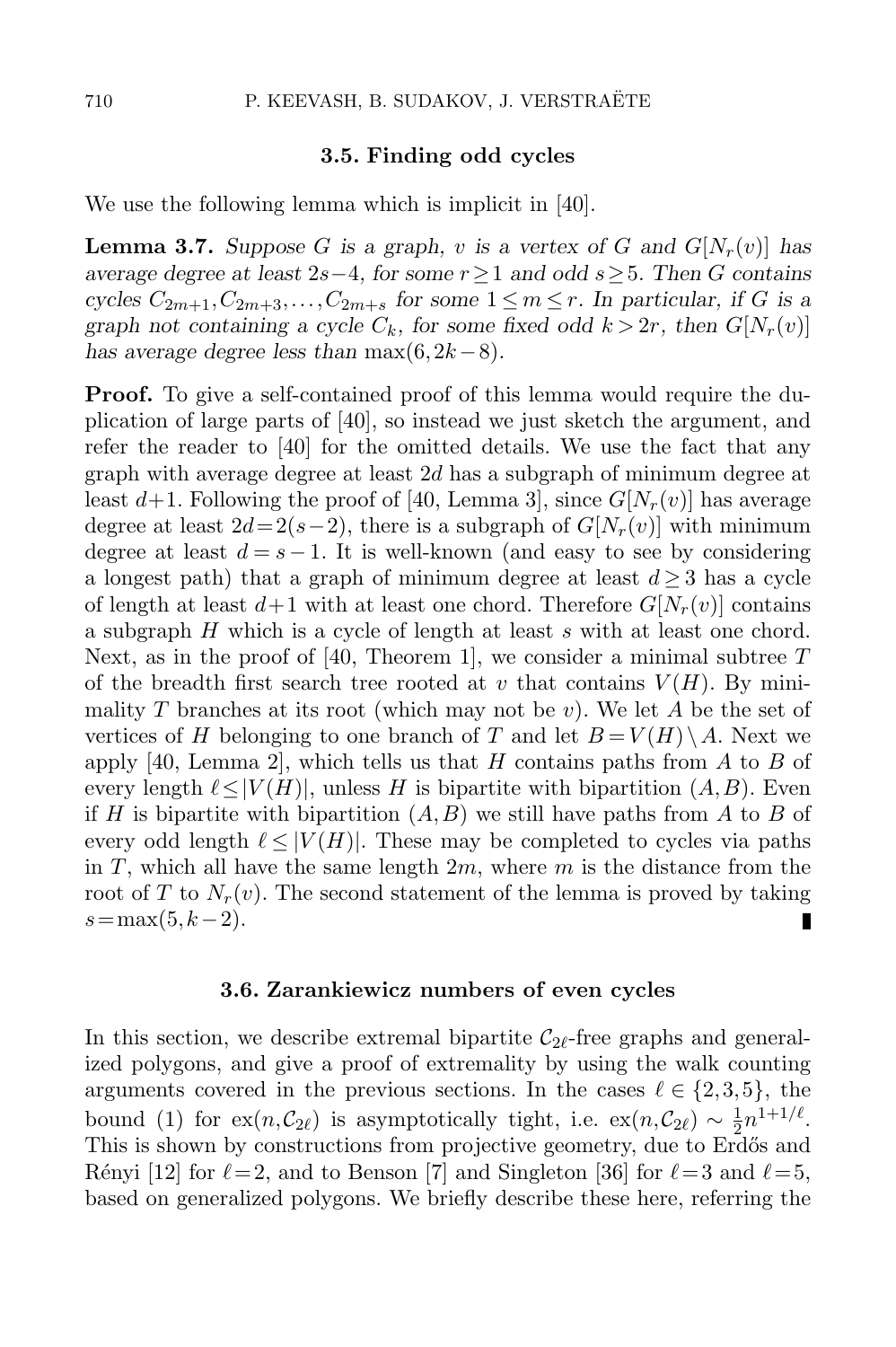reader to [\[28\]](#page-33-5) for more details. Suppose  $P$  is a set of points,  $L$  a set of lines, and I an incidence relation between  $P$  and  $L$ . The bipartite incidence graph is the bipartite graph with parts P and L such that  $p \in P$  is adjacent to  $\ell \in L$  if and only if  $(p, \ell) \in I$ . Let  $q \geq 2$  and  $\ell \geq 2$  be integers. A generalized  $(\ell+1)$ -gon of order q consists of a set of  $q^{\ell} + q^{\ell-1} + \cdots + 1$  points P and a set of  $q^{\ell} + q^{\ell-1} + \cdots + 1$  lines L with an incidence relation I such that the bipartite incidence graph of  $(P, L, I)$  is  $(q+1)$ -regular and has girth  $2\ell + 2$ and diameter  $\ell+1$ . Feit and Higman [\[16\]](#page-32-14) showed that generalized  $(\ell+1)$ -gons of order q only exist for  $\ell = 2,3,5$ . These are known as generalized triangles, generalized quadrangles and generalized hexagons respectively. Generalized triangles are precisely projective planes, whereas the generalized quadrangles and generalized hexagons were first constructed by Tits in his seminal paper [\[39\]](#page-33-0).

We start with the proof of an upper bound for  $z(n,\mathcal{C}_{2\ell})$ , and the characterization of equality by generalized polygons described above. For  $\ell = 2$  this result is well-known (see [\[4\]](#page-32-15), pp. 273–274 for a nice exposition). Here it is convenient to just give the proof for odd  $\ell > 2$ , as we do not need the other cases.

<span id="page-12-0"></span>**Proposition 3.8.** Let  $\ell = 2$  or  $\ell > 2$  be odd. Suppose  $n \in \mathbb{N}$ , and let  $q \in \mathbb{R}^+$ be defined by  $n = 2(q^{\ell}+q^{\ell-1}+\cdots+1)$ . Then  $z(n,\mathcal{C}_{2\ell}) \leq \frac{1}{2}$  $\frac{1}{2}(q+1)n$ , with equality if and only if q is a positive integer and there exists a generalized  $(\ell+1)$ -gon on n points.

**Proof.** Let  $\ell > 2$  be odd and G be a bipartite graph on n vertices with  $e(G) \ge (q+1)n/2$  containing no even cycle of length at most  $2\ell$ . Then G has average degree at least  $q + 1$ . Also, G has diameter at least  $\ell + 1$  since G has no cycles of length less than  $2\ell + 2$ . Let A and B be the parts of G. Then  $|A| + |B| = n$ . By the girth assumption, for any ordered pair of vertices x, y there is at most one non-returning walk of length at most  $\ell$ from x to y. Since  $\ell$  is odd, we need only consider pairs with x and y in different parts, of which there are  $2|A||B| \leq n^2/2$ . By Proposition [3.4](#page-10-0) (using that  $(\alpha - 1)(\beta - 1) \leq (\frac{\alpha + \beta}{2} - 1)^2$  together with  $\frac{\alpha + \beta}{2} = q + 1$ , the number of non-returning walks of odd length at most  $\ell$  is at least

$$
n(q+1)\sum_{i=0}^{(\ell-1)/2} q^{2i} = n\sum_{j=0}^{\ell} q^j = n^2/2.
$$

We conclude that the number of non-returning walks of length at most  $\ell$ is exactly  $2|A||B| = n^2/2$ , so  $|A| = |B| = n/2$ . Since equality only holds in Proposition [3.4](#page-10-0) for regular graphs, every vertex of G has degree  $q+1$ . It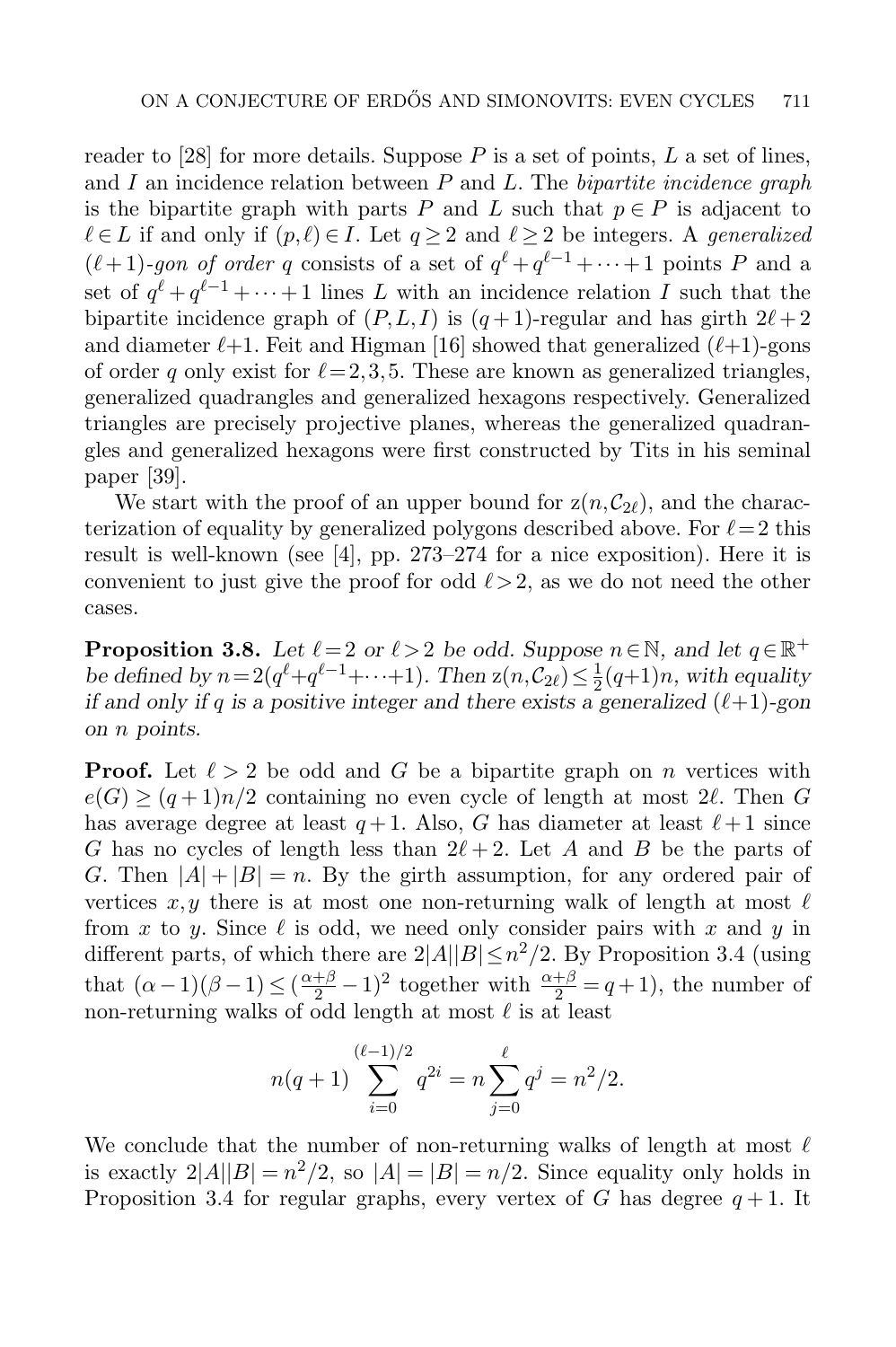also follows that every pair of vertices from different parts is connected by a path of length at most  $\ell$ . Thus every pair of vertices is connected by a path of length at most  $\ell + 1$ . Since G has diameter at least  $\ell + 1$ , we conclude G has diameter exactly  $\ell+1$ . Therefore G is the bipartite incidence graph of a generalized  $(\ell + 1)$ -gon. п

We also require the following bound on unbalanced Zarankiewicz numbers  $z(a, b, C_{2\ell}).$ 

<span id="page-13-1"></span>**Proposition 3.9.** Suppose  $\ell = 2$  or  $\ell \geq 3$  is odd, and  $a, b \geq 1$ . Then

$$
z(a, b, C_{2\ell}) \leq (ab)^{\frac{1}{2} + \frac{1}{2\ell}} + \max\{a, b\}.
$$

**Proof.** The case  $\ell = 2$  follows from a slightly stronger result of Reiman [\[34\]](#page-33-9). Now suppose  $\ell > 3$  is odd. Let G be a  $\mathcal{C}_{2\ell}$ -free bipartite graph with parts A and B of sizes a and b, and let  $\alpha$  and  $\beta$  denote the average degrees of vertices in  $A$  and  $B$ . As in the proof of Proposition [3.8,](#page-12-0) there are at most 2ab non-returning walks of odd length at most  $\ell$ . Using the lower bound from Proposition [3.5,](#page-10-1) we deduce that

<span id="page-13-0"></span>
$$
2e(G)\sum_{i=0}^{(\ell-1)/2}(\alpha-1)^i(\beta-1)^i\leq 2ab.\tag{2}
$$

П

Suppose for a contradiction that  $e(G) > (ab)^c + \max\{a, b\}$ , where  $c = \frac{1}{2} + \frac{1}{2}$  $\frac{1}{2\ell}$ . Then  $\alpha - 1 = (e(G) - a)/a > a^{c-1}b^c$  and  $\beta - 1 = (e(G) - b)/b > a^c b^{c-1}$ , so  $(\alpha - 1)(\beta - 1) > (ab)^{2c-1} = (ab)^{1/\ell}$ . However, this gives

$$
e(G)(\alpha - 1)^{(\ell - 1)/2}(\beta - 1)^{(\ell - 1)/2} > (ab)^{c}(ab)^{(\ell - 1)/2\ell} = ab,
$$

which contradicts [\(2\)](#page-13-0). This gives the required bound on  $e(G)$ .

#### 4. Degrees in nearly extremal graphs

In this section, we show that in nearly extremal  $C_{2\ell}$ -free bipartite graphs for  $\ell \in \{2,3,5\}$ , the number of edges containing a vertex of degree substantially more than the average degree is small. This is used in Step 1 of the stability result (Controlling the maximum degree) and Step 1 of the exact result (Pseudorandomness). We also show how to classify extremal graphs once extremal graphs of large minimum degree are classified. This is used in Step 2 of the exact result (Controlling the minimum degree).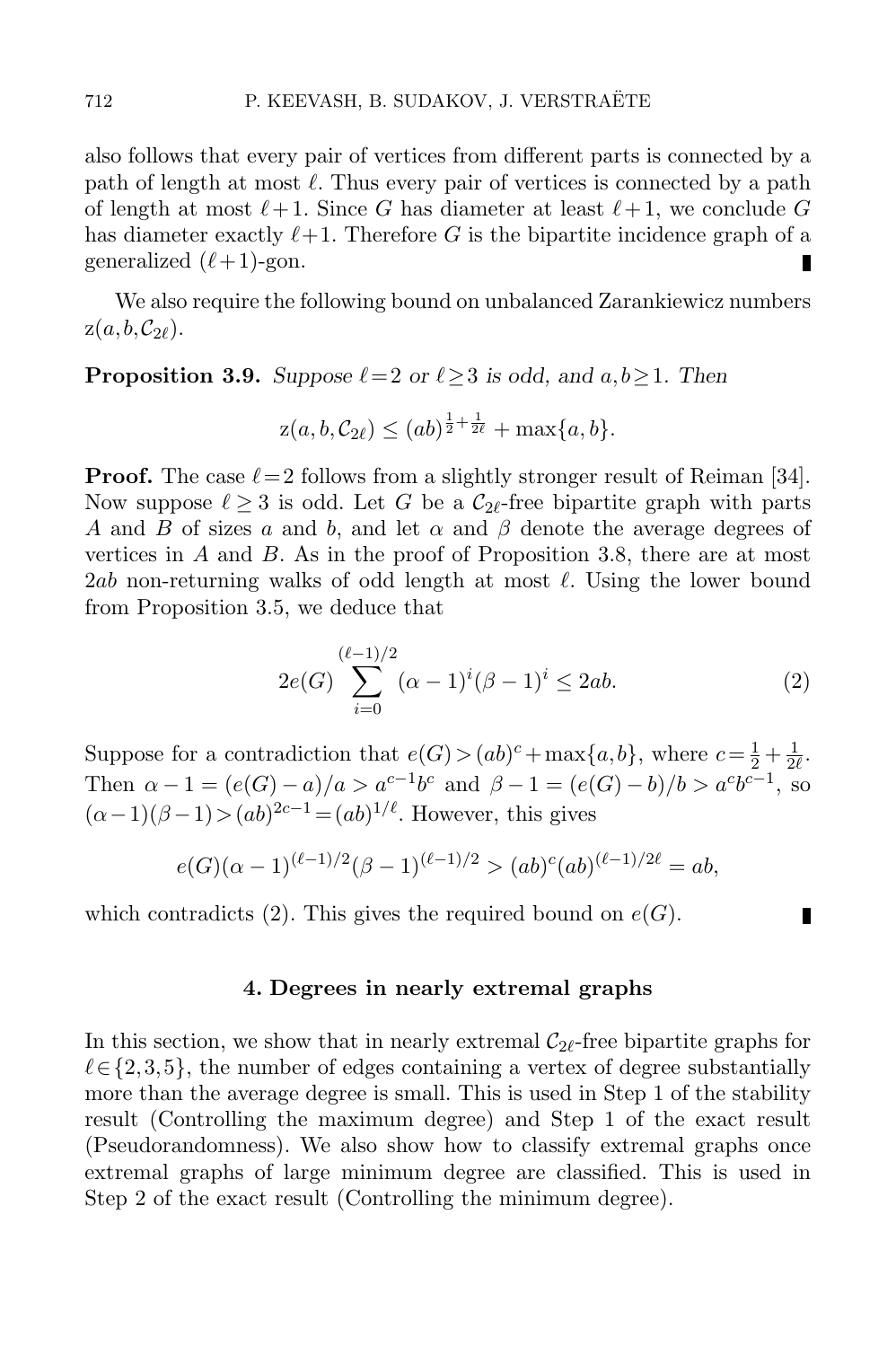### 4.1. Bounding the maximum degree of  $C_4$ -free graphs

First we show that any  $C_4$ -free bipartite graph on n vertices does not contain many edges on vertices of degree much more than roughly  $(n/2)^{1/2}$ , which is the average degree in extremal  $C_4$ -free bipartite graphs by Proposition [3.8.](#page-12-0) Recall that we write  $d_B(v)$  for the number of neighbors of a vertex v in a set B and  $e(S, B)$  for the number of ordered pairs  $(s, b)$  with  $s \in S$ ,  $b \in B$ and  $sb \in E(G)$ .

<span id="page-14-0"></span>**Lemma 4.1.** Suppose G is a  $C_4$ -free graph on n vertices and  $A, B \subset V(G)$ . Suppose  $0 < \varepsilon < \sqrt{3}$  and let

$$
S = \{ v \in A : d_B(v) \ge (1 + \varepsilon)|B|^{1/2} \}.
$$

Then  $e(S, B) \leq 2|B|/\varepsilon$ . In particular, we have the following:

- (i) If G is a  $C_4$ -free graph then at most  $2n/\varepsilon$  edges contain vertices of degree at least  $(1+\varepsilon)\sqrt{n}$ .
- (ii) If G is a  $C_4$ -free bipartite graph with parts X and Y, then  $e(T, X \cup Y)$  $2n/\varepsilon$ , where

$$
T = \{ v \in X : d_Y(v) \ge (1 + \varepsilon) |Y|^{1/2} \} \cup \{ v \in Y : d_X(v) \ge (1 + \varepsilon) |X|^{1/2} \}.
$$

**Proof.** Since G is  $C_4$ -free, every choice of a vertex v in B and two neighbors s,s' of v in S gives rise to a different pair  $\{s, s'\}$  in S, so

$$
\sum_{v \in B} \binom{d_S(v)}{2} \le \binom{|S|}{2}.
$$

Since the function  $f(x)=x(x-1)$  is convex, Jensen's inequality gives

$$
|S|(|S|-1) \ge e(S, B)(e(S, B)/|B|-1)
$$

which implies

$$
|B||S|^2 \ge e(S, B)(e(S, B) - |B|).
$$

Suppose for a contradiction that  $e(S, B) > 2|B|/\varepsilon$ . Then

$$
e(S, B) - |B| > (1 - \varepsilon/2)e(S, B).
$$

Since  $e(S, B) \ge |S| \cdot (1+\varepsilon)|B|^{1/2}$  by definition of S, we have

$$
|B||S|^2 \ge e(S, B)(e(S, B) - |B|)
$$
  
 
$$
\ge (1 - \varepsilon/2)e(S, B)^2 \ge (1 - \varepsilon/2)(1 + \varepsilon)^2|B||S|^2.
$$

However,  $(1-\varepsilon/2)(1+\varepsilon)^2 = 1+(3-\varepsilon^2)\varepsilon/2 > 1$ , contradiction. So we must instead have  $e(S, B) \leq 2|B|/\varepsilon$ . Now statement (i) follows by taking  $A = B = V(G)$ , and statement (ii) follows by first taking  $A=X$  and  $B=Y$  and then taking  $A=Y$  and  $B=X$ . П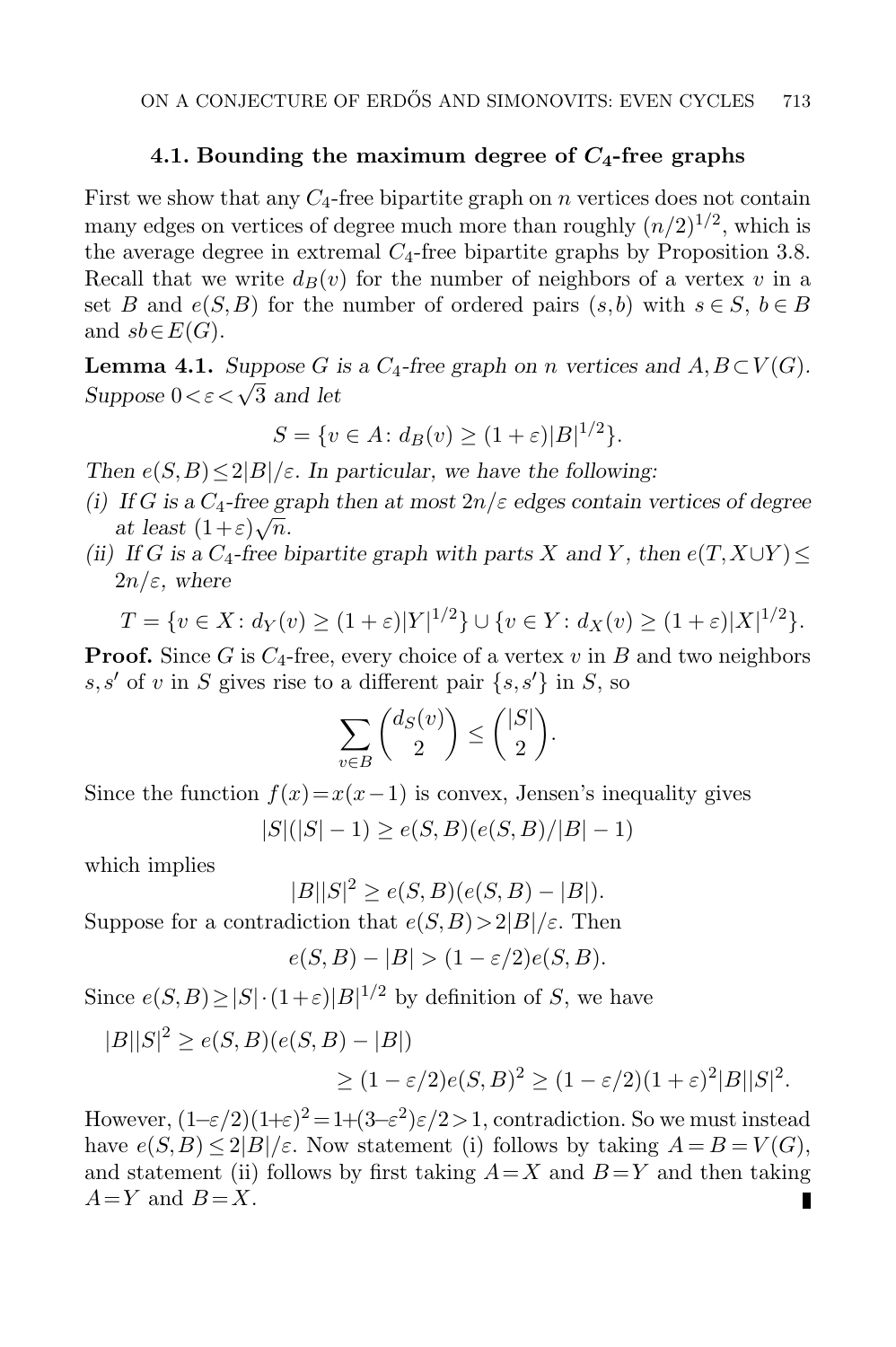#### 4.2. Bounding the maximum degree in  $\mathcal{C}_{2\ell}$ -free graphs

Next we prove an analogue of Lemma [4.1](#page-14-0) for  $C_{2\ell}$ -free bipartite graphs. The accurate estimate given here is only needed for the pseudorandomness argument; a cruder ad hoc method will suffice for bounding the maximum degree in Theorem [1.1.](#page-2-0) In the following lemma we could give a quantitative description of how the  $o(\cdot)$  estimate depends on d; however the calculations are somewhat heavy, so we rather retain only the asymptotic statement as  $n\rightarrow\infty$ .

<span id="page-15-2"></span>**Lemma 4.2.** Let  $\varepsilon > 0$  and suppose G' is a  $C_{2\ell}$ -free bipartite graph on n vertices with average degree  $d \sim (n/2)^{1/\ell}$ , where  $\ell$  is odd. Then at most  $o(e(G'))$  edges contain a vertex of degree at least  $(1+\varepsilon)d$ .

**Proof.** We start by repeatedly removing vertices of degree 0 or 1 to leave a graph G with minimum degree at least 2. This process removes at most  $n = o(e(G'))$  edges, so Proposition [3.8](#page-12-0) implies that we remove  $o(n)$  vertices. Let A and B be the parts of G. As in the proof of Propositions [3.8](#page-12-0) and [3.9,](#page-13-1) the girth assumption implies that the number of non-returning walks of odd length at most  $\ell$  is at most  $2|A||B|$ . Here we will just use the estimate

<span id="page-15-0"></span>
$$
\nu_{\ell}(G) \le 2|A||B|/n \le n/2. \tag{3}
$$

In the lower bound for  $\nu_{\ell}(G)$  we will use the full strength of Proposition [3.5](#page-10-1) to get an improvement if there are many edges incident to vertices of large degree. First we show that the bipartition is roughly balanced. Proposition [3.9](#page-13-1) gives  $e(G) \leq (|A||B|)^{\frac{1}{2} + \frac{1}{2\ell}} + n$ . Since  $e(G) \sim e(G') = nd/2 \sim (n/2)^{1+1/\ell}$  we deduce that  $|A| \sim |B| \sim n/2$ .

Now let S be the set of vertices in A of degree at least  $(1+\varepsilon)d$ . We will show that  $e(S, B) = o(e(G))$ . Proposition [3.5](#page-10-1) gives

<span id="page-15-1"></span>
$$
\nu_{\ell}(G) \ge d\pi(A)^{(\ell-1)/2}\pi(B)^{(\ell-1)/2},\tag{4}
$$

where for any  $C\subseteq V(G)$  we write

$$
\pi(C) = \prod_{v \in C} (d(v) - 1)^{d(v)/e(G)}.
$$

For  $\pi(B)$  we just use the simple bound

$$
\pi(B) \ge e(G)/|B| - 1 \sim d.
$$

To see this we apply Jensen's inequality with the convex function  $f(x) =$  $x\log(x-1)$  for  $x\geq 2$ , using the fact that G has minimum degree at least 2.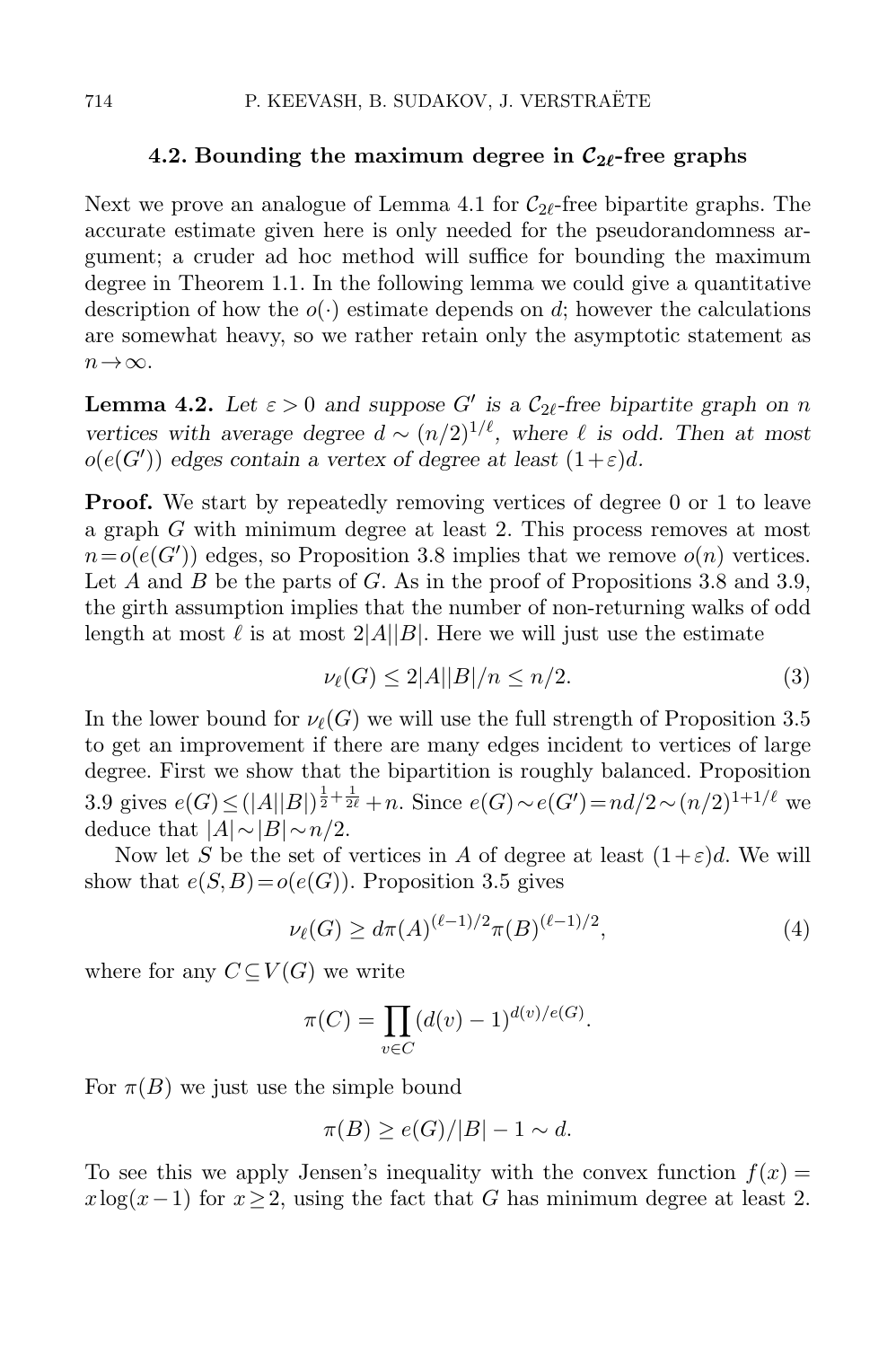This shows that  $\pi(B)$  is minimized when  $d(v)=e(G)/|B|$  for all  $v\in B$ . Since  $e(G) \sim (n/2)^{1+1/\ell}$  and  $|B| \sim n/2$  we get the stated bound on  $\pi(B)$ . For  $\pi(A)$ we estimate  $\pi(S)$  and  $\pi(A \setminus S)$  separately. We write

$$
|S| = \sigma n/2 \text{ and } e(S, B) = \rho e(G).
$$

From Proposition [3.9,](#page-13-1) we have

$$
e(S, B) \le (|S||B|)^{\frac{1}{2} + \frac{1}{2\ell}} + n.
$$

Also  $e(S, B) \geq |S|(1+\varepsilon)d$ , so we conclude  $\rho$  and  $\sigma$  satisfy

<span id="page-16-0"></span>
$$
(1+\varepsilon)\sigma \le \rho \le \sigma^{\frac{1}{2}+\frac{1}{2\ell}} + o(1). \tag{5}
$$

.

By Jensen's inequality,  $\pi(S)$  is minimized when  $d(v) = \rho e(G)/|S|$  for all  $v \in S$ , and  $\pi(A\setminus S)$  is minimized when  $d(v) = (1-\rho)e(G)/|A\setminus S|$  for all  $v \in A\setminus S$ . Therefore

$$
\pi(A) = \pi(S)\pi(A \setminus S)
$$
  
\n
$$
\geq \left(\frac{\rho e(G)}{|S|} - 1\right)^{\rho} \left(\frac{(1-\rho)e(G)}{|A \setminus S|} - 1\right)^{1-\rho} \sim d\left(\frac{\rho}{\sigma}\right)^{\rho} \left(\frac{1-\rho}{1-\sigma}\right)^{1-\rho}.
$$

Applying [\(3\)](#page-15-0) and [\(4\)](#page-15-1) we deduce that

$$
n/2 \ge \nu_{\ell}(G) \ge (1 + o(1))d\left(d^2\left(\frac{\rho}{\sigma}\right)^{\rho}\left(\frac{1-\rho}{1-\sigma}\right)^{1-\rho}\right)^{(\ell-1)/2}
$$

Since  $d \sim (n/2)^{1/\ell}$  we obtain

$$
\left(\frac{\rho}{\sigma}\right)^{\rho} \left(\frac{1-\rho}{1-\sigma}\right)^{1-\rho} \le 1 + o(1).
$$

Now recall that our goal is to show that  $e(S, B) = o(e(G))$ , i.e.  $\rho = o(1)$ . Suppose for a contradiction that we can choose an infinite sequence of graphs  $G_n$  as above with analogous parameters  $\rho_n$  and  $\sigma_n$  such that  $\rho_n \geq c$  for some constant  $c > 0$ . Then we can pass to a subsequence such that  $\sigma_n \to s$  and  $\rho_n \to r$ , for some  $r, s \in [0,1]$  with  $r \geq c$ . Then r and s satisfy

<span id="page-16-1"></span>
$$
f(r,s) := \left(\frac{r}{s}\right)^r \left(\frac{1-r}{1-s}\right)^{1-r} \le 1.
$$
 (6)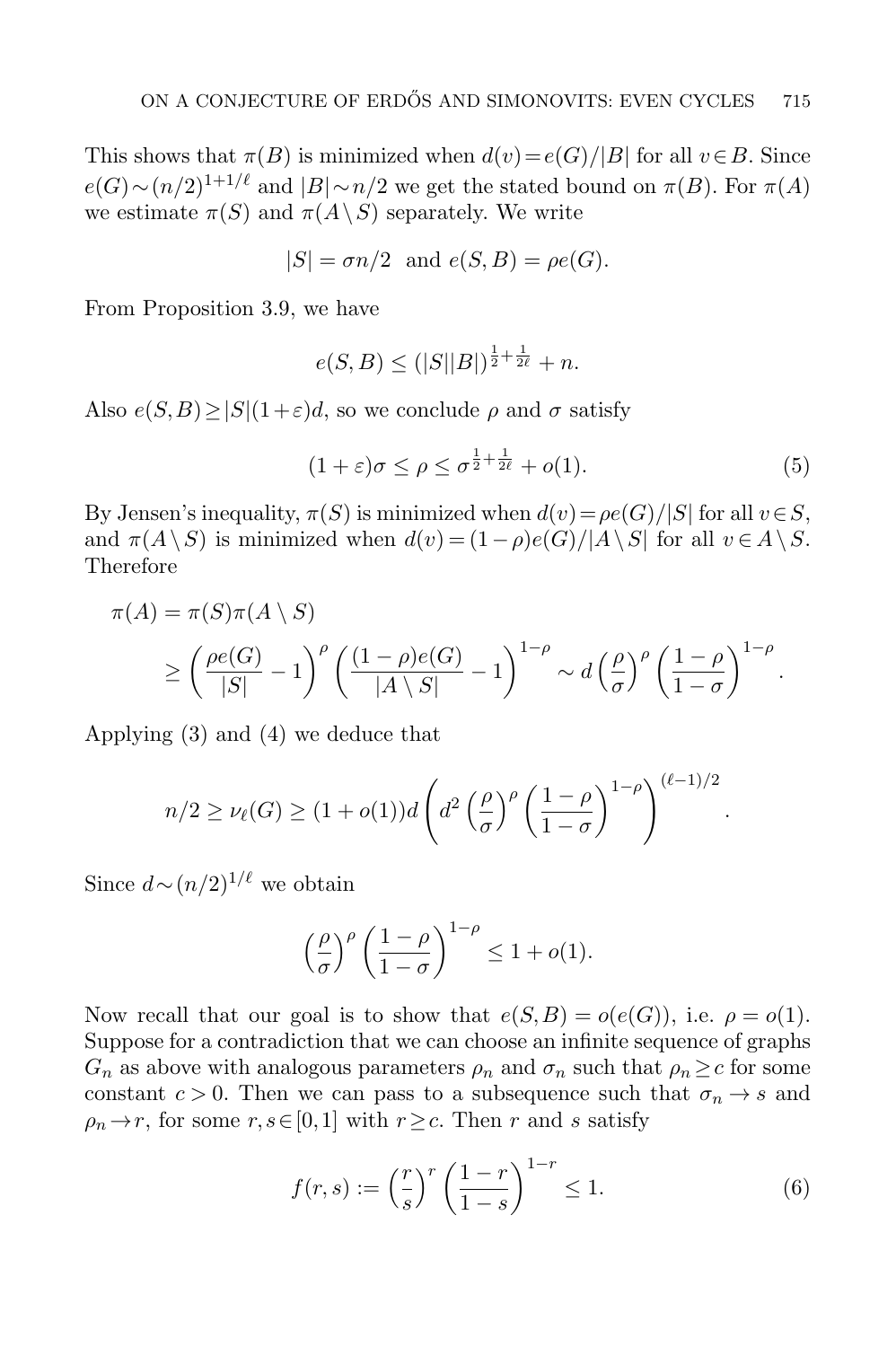We also have  $(1+\varepsilon)s\leq r\leq s^{\frac{1}{2}+\frac{1}{2\ell}}$  by [\(5\)](#page-16-0). Note that this implies  $r<1$ . Consider the function  $g(t) = f(r, t)$ . Computation of derivatives gives

$$
g'(t) = \frac{t-r}{t(1-t)}g(t)
$$
 and  $g''(t) = \frac{2(t-r)^2 + r(1-r)}{t^2(1-t)^2}g(t)$ .

Thus  $g'(r) = 0$  and  $g''(t) > 0$  for all t, so  $g(t)$  is convex, is decreasing for  $t \leq r$ and is minimized at  $t=r$ . Since  $s \leq r/(1+\varepsilon)$  the minimum value possible for  $f(r,s)$  is at  $s=r/(1+\varepsilon)$ . Substituting in [\(6\)](#page-16-1) and simplifying gives

$$
1 + \varepsilon \le \left(1 + \frac{\varepsilon}{1 - r}\right)^{1 - r}.
$$

However this is a contradiction, by the standard inequality  $(1+y/x)^x < 1+y$ for  $x,y\in(0,1)$ . We deduce that  $e(S, B)=o(e(G))$ . The same argument shows that  $o(e(G))$  edges contain a vertex in B of degree at least  $(1+\varepsilon)d$ , so the proof is complete. П

#### 4.3. Bounding the minimum degree

Here we implement Step 2 in the proof of the exact result, by reducing the proof of Theorem [1.2](#page-2-1) to the case when the minimum degree satisfies  $\delta(G) > q/4$ . Recall that G is a  $C_{2\ell}$ -free graph on n vertices with at least 1  $\frac{1}{2}(q+1)n$  edges, where *n* is large,  $\ell \in \{2,3,5\}$  and  $q \in \mathbb{R}^+$  is defined by  $n = 2(q^{\ell} + q^{\ell-1} + \cdots + 1)$ . We use the vertex deletion argument as in Section [2.](#page-5-0) Consider a sequence of graphs  $G = G_n, G_{n-1}, \cdots, G_t$  for some  $0 \le t \le n$ , where  $G_{i-1}$  is obtained from  $G_i$  by deleting a vertex of degree at most  $q/4$ , while possible. Note that, by definition, the minimum degree of  $G_t$  is at least  $q/4$ . We claim that  $t > n/2$ . For suppose otherwise and consider  $G_{n/2}$ . We have  $e(G_{n/2}) \leq \frac{1}{2}$  $\frac{1}{2}(n/2)^{1+1/\ell} + O(n)$  by [\(1\)](#page-1-0). Also, the number of edges deleted is at most  $(n/2)(q/4)$ . Since we assume that  $e(G) > (q+1)n/2$  we get  $e(G_{n/2}) > \frac{3}{4}$  $\frac{3}{4}$ qn/2. But  $qn/2 \sim (n/2)^{1+1/\ell}$ , so this contradicts the upper bound. Thus we do have  $t > n/2$ . Next we claim that  $e(G_t) \ge (r+1)t/2$ , where r is defined by  $t = 2\sum_{i=0}^{\ell} r^i$ . To see this note that  $e(G_t) \ge e(G) - (n-t)q/4 \ge$  $(q+1)n/2-(n-t)q/4$ . Then, using  $q\geq r$ , we calculate

$$
(q+1)n/2 - (r+1)t/2 - (n-t)q/4
$$
  
=  $(q+1)\sum_{i=0}^{\ell} q^i - (r+1)\sum_{i=0}^{\ell} r^i - (q/2)\left(\sum_{i=0}^{\ell} q^i - \sum_{i=0}^{\ell} r^i\right)$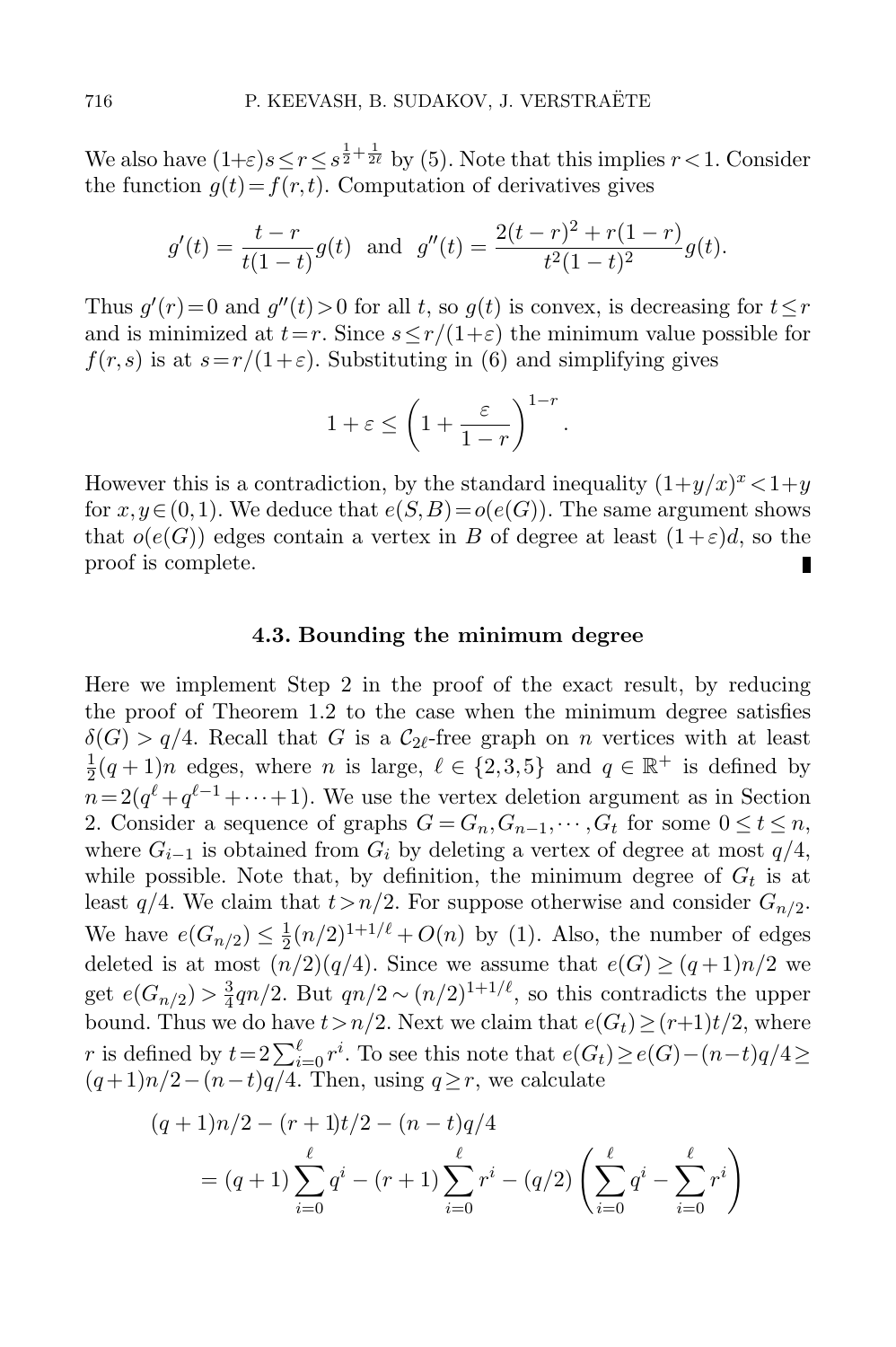$$
= (q/2 + 1) \sum_{i=0}^{\ell} q^{i} - (r + 1 - q/2) \sum_{i=0}^{\ell} r^{i}
$$

$$
\geq (q/2 + 1) \left( \sum_{i=0}^{\ell} q^{i} - \sum_{i=0}^{\ell} r^{i} \right) \geq 0.
$$

We deduce that  $e(G_t) > (r+1)t/2$ , with strict inequality unless  $t = n$ . Now suppose that we know Theorem [1.2](#page-2-1) holds under the additional assumption  $\delta(G) > q/4$ . Applying this to  $G_t$  gives  $e(G_t) \le (r+1)t/2$ . Thus we must have  $t = n$ , so  $\delta(G) > q/4$ , and we are justified in assuming this when proving Theorem [1.2.](#page-2-1)

#### 5. Pseudorandomness

A key ingredient in the proofs of Theorem [1.1](#page-2-0) and [1.2](#page-2-1) is the notion of pseudorandomness. There are many equivalent notions of pseudorandomness in graphs: we refer the reader to [\[25\]](#page-32-16) for a survey. In this section we will present spectral properties of graphs that imply pseudorandomness. We will prove the following result, which expresses the pseudorandomness property of a  $C_{2\ell}$ -free bipartite graph of close to maximum size: for any two large sets the number of edges between them is roughly the same as in a random bipartite graph of the same density.

<span id="page-18-0"></span>**Theorem 5.1.** For every  $\delta > 0$ , there exists  $\varepsilon > 0$  such that if G is a  $C_{2\ell}$ free bipartite graph on n vertices with parts  $X$  and  $Y$  and average degree  $d>(1-\varepsilon)(n/2)^{1/\ell}$ , then for any  $S\subset X$  and  $T\subset Y$  we have

$$
\left| e(S,T) - \frac{2d}{n} |S||T| \right| \leq \delta n^{1+1/\ell}.
$$

This theorem for  $\ell = 2$  is the pseudorandomness part of the sketch proof given in Section [2.2](#page-6-0) and a purely combinatorial proof of this can be given, as pointed out by a referee. The proof of Theorem [5.1](#page-18-0) is linear-algebraic, however, as pointed out by a referee a combinatorial proof is available when  $\ell = 2$ . In the first subsection we briefly discuss the fact, first proved by N. Alon, that a regular graph with a large spectral gap is pseudorandom (this is sometimes known as the 'expander mixing lemma'). We also prove a bipartite version of this result which seems not have been explicitly presented in the previous literature. In the second subsection we adapt this result to the case of nearly regular bipartite graphs. Then we prove Theorem [5.1](#page-18-0) in the final subsection.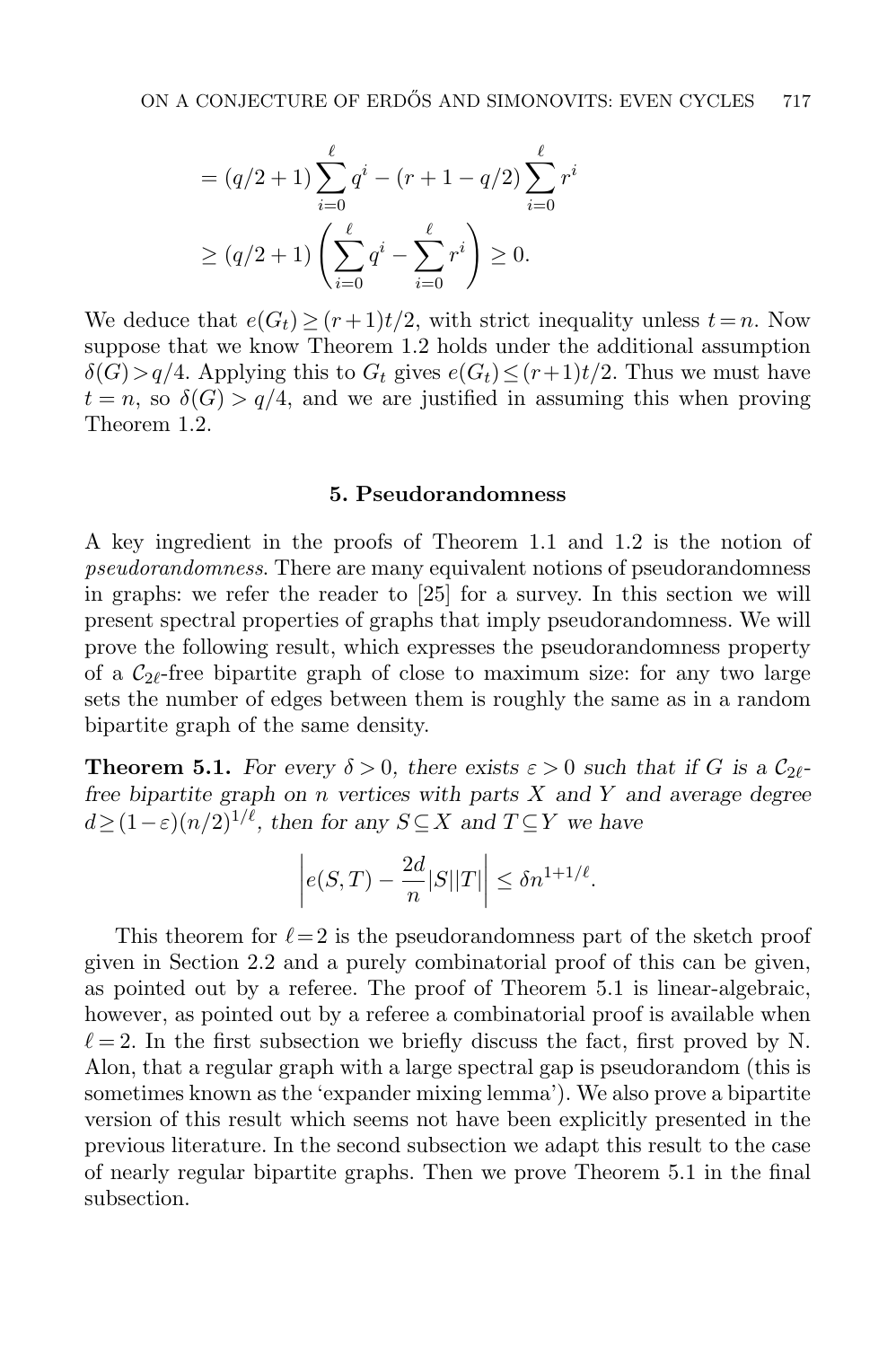#### 5.1. Pseudorandomness of regular graphs

Suppose G is a graph on n vertices and let  $A=(a_{uv})_{u,v\in V(G)}$  be its adjacency matrix, i.e.  $a_{uv}$  is 1 if uv is an edge or 0 otherwise. (We fix some ordering  $v_1,v_2,\ldots,v_n$  of the vertices and identify  $v_i$  with i.) Then A is a real symmetric matrix, so has an orthonormal basis  $x_1, x_2, \ldots, x_n$  of eigenvectors with real eigenvalues, which we order so that  $\lambda_1 \geq \lambda_2 \geq \cdots \geq \lambda_n$ . Note that  $\sum_{i=1}^n \lambda_i =$ Tr(A)=0, so  $\lambda_1 \geq 0$  and  $\lambda_n \leq 0$ . The Perron-Frobenius theorem implies that  $|\lambda_i| \leq \lambda_1$  for all i and all entries of  $x_1$  are non-negative. If G is d-regular then we have  $x_1 = e := n^{-1/2}(1, 1, \ldots, 1)$  and  $\lambda_1 = d$ . In this case it is easy to verify that  $|\lambda_i| \leq d$  for all i, since if  $x_{i,j}$  has the largest absolute value among the coordinates of  $x_i$  then

$$
|\lambda_i x_{i,j}| = |(Ax_i)_j| = \left| \sum_{k \in N(j)} x_{i,k} \right| \le d |x_{i,j}|.
$$

Write

$$
\lambda = \max_{i \neq 1} |\lambda_i|.
$$

We have the following pseudorandomness property for regular graphs (see, e.g., [\[4](#page-32-15)[,25\]](#page-32-16)):

**Lemma 5.2.** Suppose G is a d-regular graph on n vertices. Then for any  $S,T\subseteq V(G)$  we have

$$
\left| e(S,T) - \frac{d}{n} |S||T| \right| \le \lambda \sqrt{|S||T|}.
$$

This lemma can be adapted to the bipartite setting as follows. Let G be a bipartite graph on  $n$  vertices with parts  $X$  and  $Y$ . We choose the ordering  $v_1,v_2,\ldots,v_n$  of the vertices so that X precedes Y. When we consider vectors of length  $n$  this gives us a natural partition of its co-ordinates into two blocks corresponding to  $X$  and  $Y$ . Then the adjacency matrix  $A$  has block structure  $\begin{pmatrix} 0 & M \\ M^{\intercal} & 0 \end{pmatrix}$  where M is the bipartite incidence matrix of G, i.e. M has rows indexed by X, columns indexed by Y, and entries  $m_{xy}$  equal to 1 if  $xy$  is an edge, otherwise 0.

In this subsection we just consider the case when  $G$  is d-regular, which implies that  $|X| = |Y| = n/2$ . Then we have  $\lambda_1 = d$ , with eigenvector  $e = n^{-1/2}(1,...,1)$ <sup>T</sup> as before, and  $\lambda_n = -d$ , with eigenvector  $\bar{e} =$  $n^{-1/2}(1,\ldots,1,-1,\ldots,-1)$ <sup>T</sup> having  $n^{-1/2}$  in the coordinates corresponding to elements of X, and  $-n^{-1/2}$  in the coordinates corresponding to elements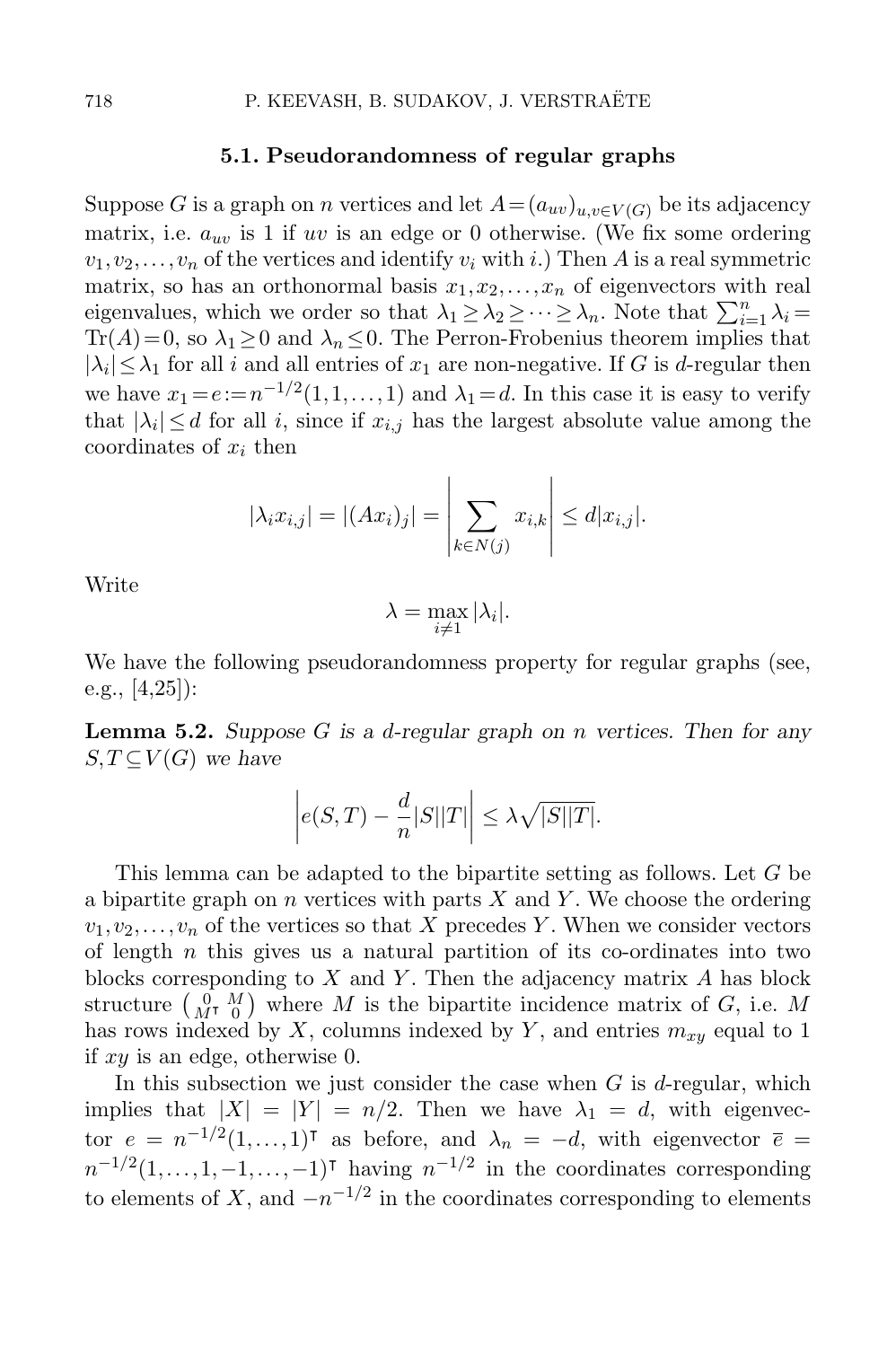of Y. In the bipartite setting we re-define  $\lambda$  (henceforth we will not use the previous definition) by

$$
\lambda = \max_{i \neq 1,n} |\lambda_i|.
$$

We have the following pseudorandomness property for regular bipartite graphs.

<span id="page-20-0"></span>**Lemma 5.3.** Suppose G is a d-regular bipartite graph on n vertices with parts X and Y. Then for any  $S \subseteq X$  and  $T \subseteq Y$  we have

$$
\left| e(S,T) - \frac{2d}{n} |S||T| \right| \leq \lambda \frac{|S| + |T|}{2}.
$$

**Proof.** Let  $\chi = \chi_{S \cup T}$  denote the characteristic vector of  $S \cup T$ . Then  $\chi^{\dagger} A \chi =$  $\chi_S^{\dagger} M \chi_T + \chi_T^{\dagger} M^{\dagger} \chi_S = 2e(S,T)$ . Writing  $\chi = \sum_{i=1}^n a_i x_i$  in the eigenvector basis we obtain  $2e(S,T) = \sum_{i=1}^{n} \lambda_i a_i^2$ . Since  $\sum_{i=1}^{n} a_i^2 = \chi \cdot \chi = |S| + |T|$  we can estimate     $\sum_{i\neq 1,n}\lambda_i a_i^2\Big|\leq |\lambda|(|S|+|T|)$ . We have

$$
\lambda_1 = d, \quad a_1 = e \cdot \chi = n^{-1/2}(|S| + |T|),
$$
  
\n $\lambda_n = -d \quad \text{and} \quad a_n = \overline{e} \cdot \chi = n^{-1/2}(|S| - |T|),$ 

so  $\lambda_1 a_1^2 + \lambda_n a_n^2 = \frac{4d}{n}$  $\frac{4d}{n} |S||T|$ . This gives the stated estimate for  $e(S,T)$ .

We remark that an alternative derivation of these estimates may be obtained from the singular value decomposition of the bipartite incidence matrix.

П

#### 5.2. Nearly regular bipartite graphs

We want to show pseudorandomness for  $C_{2\ell} \cup \{C_k\}$ -free graphs which are nearly extremal. Such graphs are not necessarily regular – for instance they may contain isolated vertices  $-$  so to treat them we will prove an analogue of Lemma [5.3](#page-20-0) for nearly regular bipartite graphs. The quantity we use to measure irregularity of a graph is its *variance*. If G is a graph of average degree d with n vertices, then the variance of  $G$  is defined by

$$
\text{Var}(G) := \frac{1}{n} \sum_{v} (d(v) - d)^2 = \frac{1}{n} \sum_{v} d(v)^2 - d^2.
$$

<span id="page-20-1"></span>As before we set  $\lambda = \lambda(G) = \max_{i \neq 1,n} |\lambda_i|$  in the bipartite setting. We have the following pseudorandomness property for nearly regular bipartite graphs (for a similar statement for non-bipartite graphs see [\[25\]](#page-32-16)).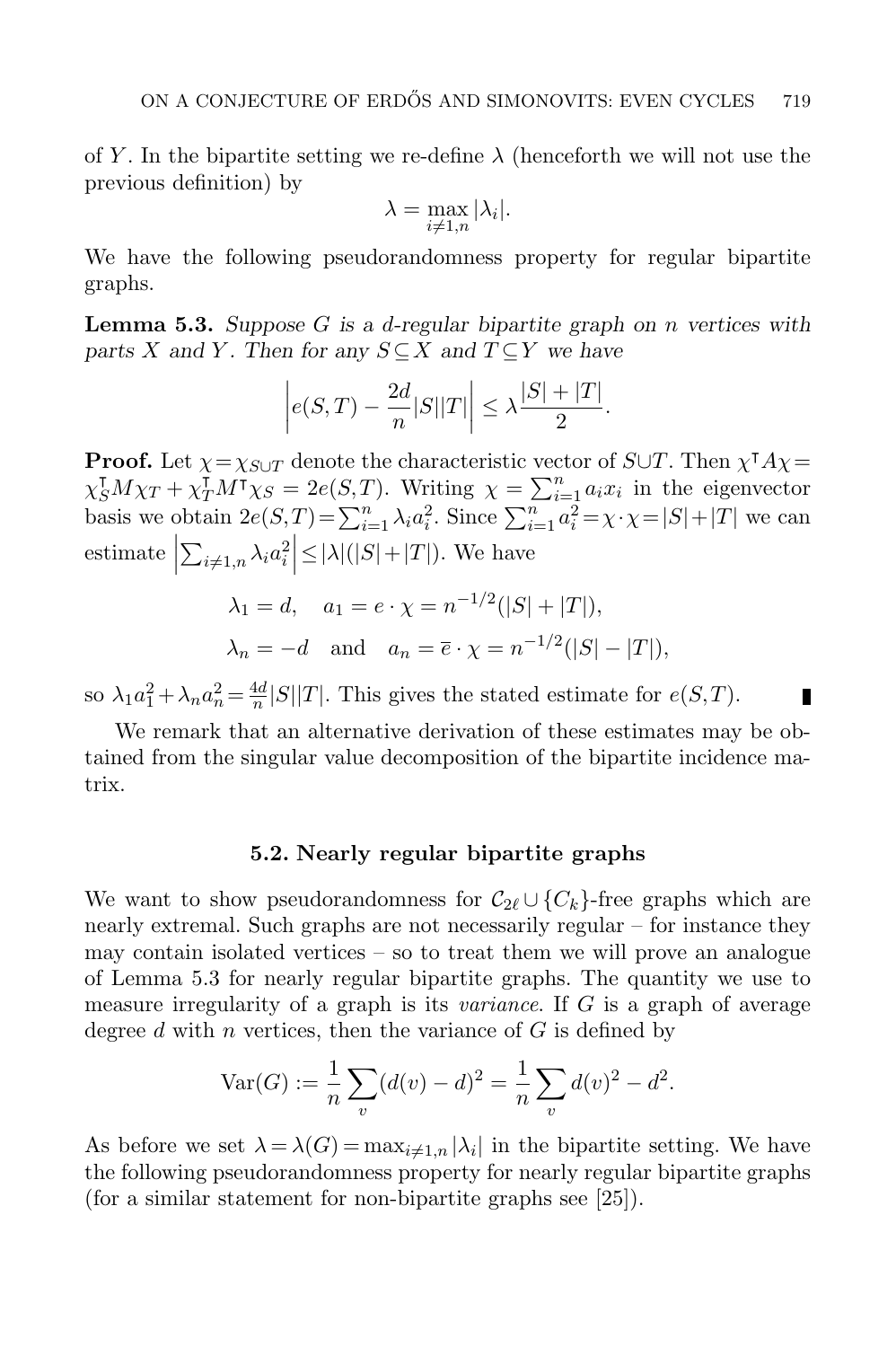**Lemma 5.4.** Let  $\beta, \gamma \in (0,1)$  and  $\alpha = 4\beta^{1/2}\gamma^{-1} < 1/4$ . Suppose  $G = G(X,Y)$ is a bipartite graph on n vertices with average degree d and

(i)  $\lambda(G) < (1-\gamma)d$ , (ii)  $\text{Var}(G) < \beta d^2$ .

Then for any  $S \subseteq X$  and  $T \subseteq Y$  we have

$$
\left| e(S,T) - \frac{2d}{n} |S||T| \right| \le (4\alpha d + \lambda/2)n.
$$

Let  $e = n^{-1/2}(1, \ldots, 1)^{\mathsf{T}}$ , and let  $\bar{e} := n^{-1/2}(1, \ldots, 1, -1, \ldots, -1)^{\mathsf{T}}$ , where coordinates labelled by the elements of X are  $n^{-1/2}$ , and co-ordinates labelled by the elements of Y are  $-n^{-1/2}$ . The following estimates will be used in the proof and later in the paper.

<span id="page-21-0"></span>
$$
\lambda_1 = \max\{x^{\dagger}Ax : ||x|| = 1\} \ge e^{\dagger}Ae = n^{-1}\sum_v d(v) = d,
$$
 and (7)

<span id="page-21-1"></span>
$$
\lambda_n = \min\{x^{\mathsf{T}}Ax : ||x|| = 1\} \le \overline{e}^{\mathsf{T}}A\overline{e} = n^{-1}\sum_v -d(v) = -d. \tag{8}
$$

**Proof.** Write  $|S| = s$  and  $|T| = t$ . Without loss of generality  $s \geq t$ . As in Lemma [5.3,](#page-20-0) we consider the characteristic vector  $\chi = \chi_{S \cup T}$  and write  $\chi = \sum_{i=1}^{n} a_i x_i$ , where  $\{x_i : 1 \leq i \leq n\}$  is an orthonormal basis of eigenvectors and  $x_i$  is the eigenvector for  $\lambda_i$ . Then  $\sum_{i=1}^n a_i^2 = \chi^{\mathsf{T}} \cdot \chi = s + t$  2e(S,T) =  $\chi^{\dagger} A \chi = \sum_{i=1}^{n} \lambda_i a_i^2$ , and we estimate, with  $\lambda = \lambda(G)$ :

<span id="page-21-2"></span>
$$
|2e(S,T) - \lambda_1 a_1^2 - \lambda_n a_n^2| = \left| \sum_{i \neq 1,n} \lambda_i a_i^2 \right| \le \lambda(s+t) \le \lambda n. \tag{9}
$$

Next write  $e = \sum_{i=1}^n c_i x_i$  and  $\overline{e} = \sum_{i=1}^n \overline{c}_i x_i$ , where  $\sum c_i^2 = \sum \overline{c}_i^2 = 1$ ; since we can replace any eigenvector  $x_i$  by  $-x_i$  we can assume that  $c_1 > 0$  and  $\overline{c}_n > 0$ . We will show that  $x_1$  is close to e and  $x_n$  is close to  $\overline{e}$ . Consider  $z= Ae-de$ , which has co-ordinates  $z_i = n^{-1/2}(d(v_i) - d)$ , and  $\overline{z} = A\overline{e} + d\overline{e}$ , which has coordinates  $\overline{z}_i = \pm n^{-1/2} (d(v_i) - d)$ , with positive sign when  $v_i \in Y$  and negative sign when  $v_i \in X$ . Then by (ii),

$$
z \cdot z = \overline{z} \cdot \overline{z} = n^{-1} \sum_{v} (d(v) - d)^2 = \text{Var}(G) \le \beta d^2.
$$

We also have  $z = \sum_{i} (\lambda_i - d)c_i x_i$  and  $\overline{z} = \sum_{i} (\lambda_i + d)\overline{c}_i x_i$ , so

$$
z \cdot z = \overline{z} \cdot \overline{z} = \sum c_i^2 (\lambda_i - d)^2 = \sum \overline{c}_i^2 (\lambda_i + d)^2.
$$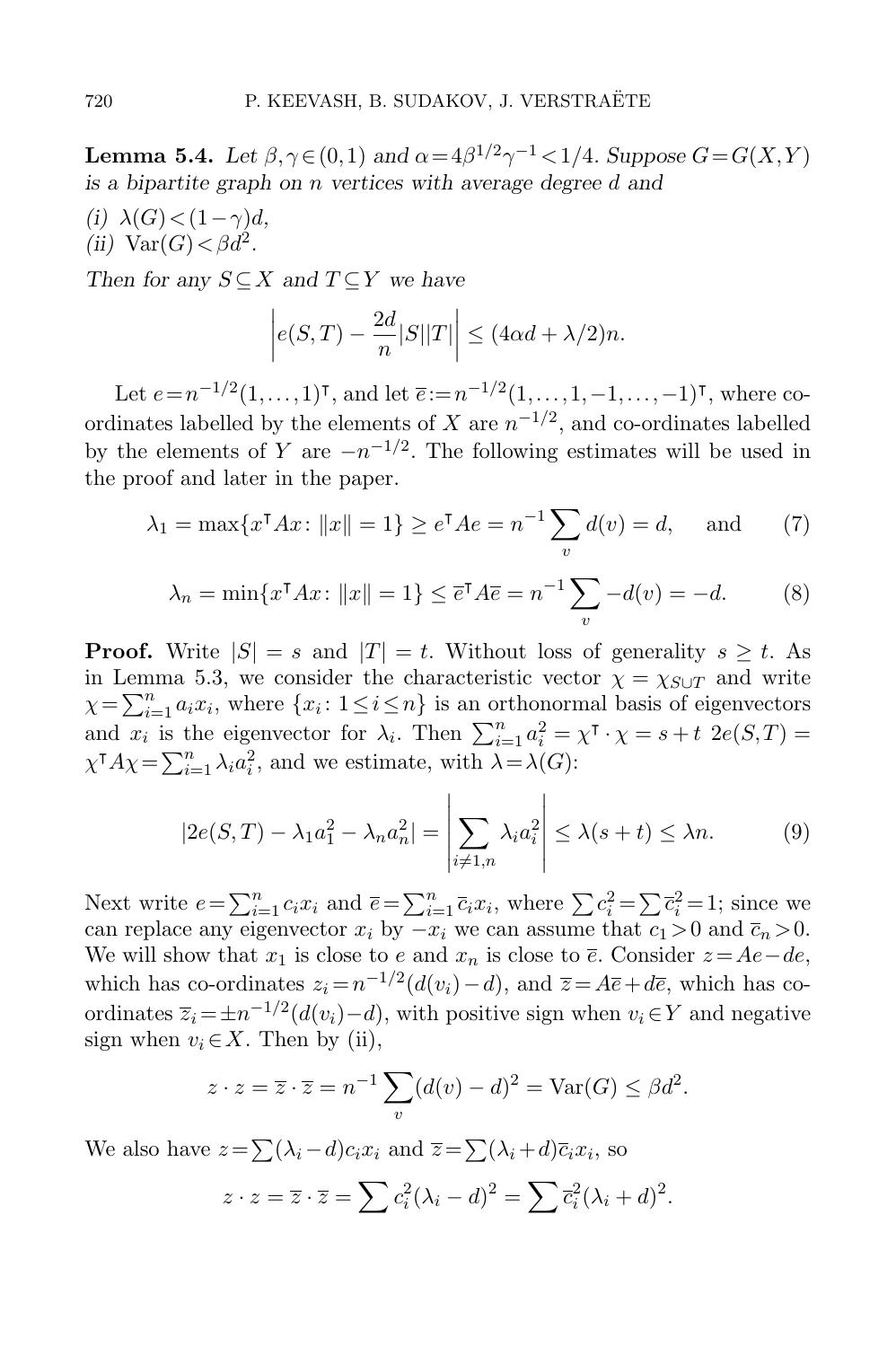Then 
$$
\sum_{i \neq 1} c_i^2 \leq (d - \lambda)^{-2} \beta d^2 \leq \beta \gamma^{-2}
$$
 by (i), so  $c_1 \geq c_1^2 \geq 1 - \beta \gamma^{-2}$ , and  
\n
$$
\|e - x_1\|^2 = (1 - c_1)^2 + \sum_{i \neq 1} c_i^2 = (1 - c_1)^2 + 1 - c_1^2 = 2(1 - c_1) \leq 2\beta \gamma^{-2}.
$$

Similarly, one can prove that  $\bar{c}_n \geq 1 - \beta \gamma^{-2}$  and  $\|\bar{e} - x_n\|^2 \leq 2\beta \gamma^{-2}$ . Next we estimate  $\lambda_1$  and  $\lambda_n$ . Recall that  $\lambda_1 = ||Ax_1||$  and  $d = ||de||$ , and so by the triangle inequality,

<span id="page-22-0"></span>
$$
|\lambda_1 - d| = |||Ax_1|| - ||de||| \le ||Ax_1 - de|| \le ||Ae - de|| + ||Ae - Ax_1||. (10)
$$

By [\(7\)](#page-21-0) we have  $\lambda_1 \geq d$ , so we can write  $\lambda_1 = (1 + q_1)d$  with  $q_1 \geq 0$ . Since  $||Ae-de|| = ||z|| < \beta^{1/2}d$  and  $||A(e-x_1)|| \le \lambda_1 ||e-x_1|| \le (2\beta)^{1/2}\gamma^{-1}\lambda_1$ , from [\(10\)](#page-22-0) we have  $q_1 \leq \beta^{1/2} + (2\beta)^{1/2} \gamma^{-1} (1+q_1)$ . Thus, recalling that  $\alpha = 4\beta^{1/2} \gamma^{-1} < 1/4$ , we can estimate

$$
q_1 \leq \frac{\beta^{1/2} + (2\beta)^{1/2}\gamma^{-1}}{1 - (2\beta)^{1/2}\gamma^{-1}} \leq \frac{\alpha/4 + \alpha/(2\sqrt{2})}{1 - 1/(8\sqrt{2})} < \alpha,
$$

i.e.

$$
d \leq \lambda_1 < (1 + \alpha)d.
$$

Similarly, we have

$$
-d \ge \lambda_n > -(1+\alpha)d.
$$

We also estimate  $a_1 = \chi \cdot x_1$  by  $\chi \cdot e = n^{-1/2}(s+t)$  and the inequality

$$
\|\chi \cdot (e - x_1)\|^2 \le \|\chi\|^2 \|e - x_1\|^2 \le 2\beta\gamma^{-2}(s + t) < \alpha^2(s + t),
$$

which gives

<span id="page-22-1"></span>
$$
|a_1 - n^{-1/2}(s+t)| \le \alpha (s+t)^{1/2}.
$$
 (11)

Similarly, we estimate  $a_n = \chi \cdot x_n$  by  $\chi \cdot \overline{e} = n^{-1/2}(s-t)$ , and get

<span id="page-22-2"></span>
$$
|a_n - n^{-1/2}(s - t)| \le \alpha (s + t)^{1/2}.
$$
 (12)

Now we have the necessary ingredients to estimate  $\lambda_1 a_1^2 + \lambda_n a_n^2$ . Recall from [\(7\)](#page-21-0) and [\(8\)](#page-21-1) that  $\lambda_1 \geq d$ ,  $\lambda_n \geq -d(1+\alpha)$  and  $s \geq t$ . By [\(11\)](#page-22-1) and [\(12\)](#page-22-2) we have the lower bounds

$$
\lambda_1 a_1^2 \ge d(n^{-1/2}(s+t) - \alpha(s+t)^{1/2})^2
$$
, and  
\n $\lambda_n a_n^2 \ge -d(1+\alpha)(n^{-1/2}(s-t) + \alpha(s+t)^{1/2})^2$ .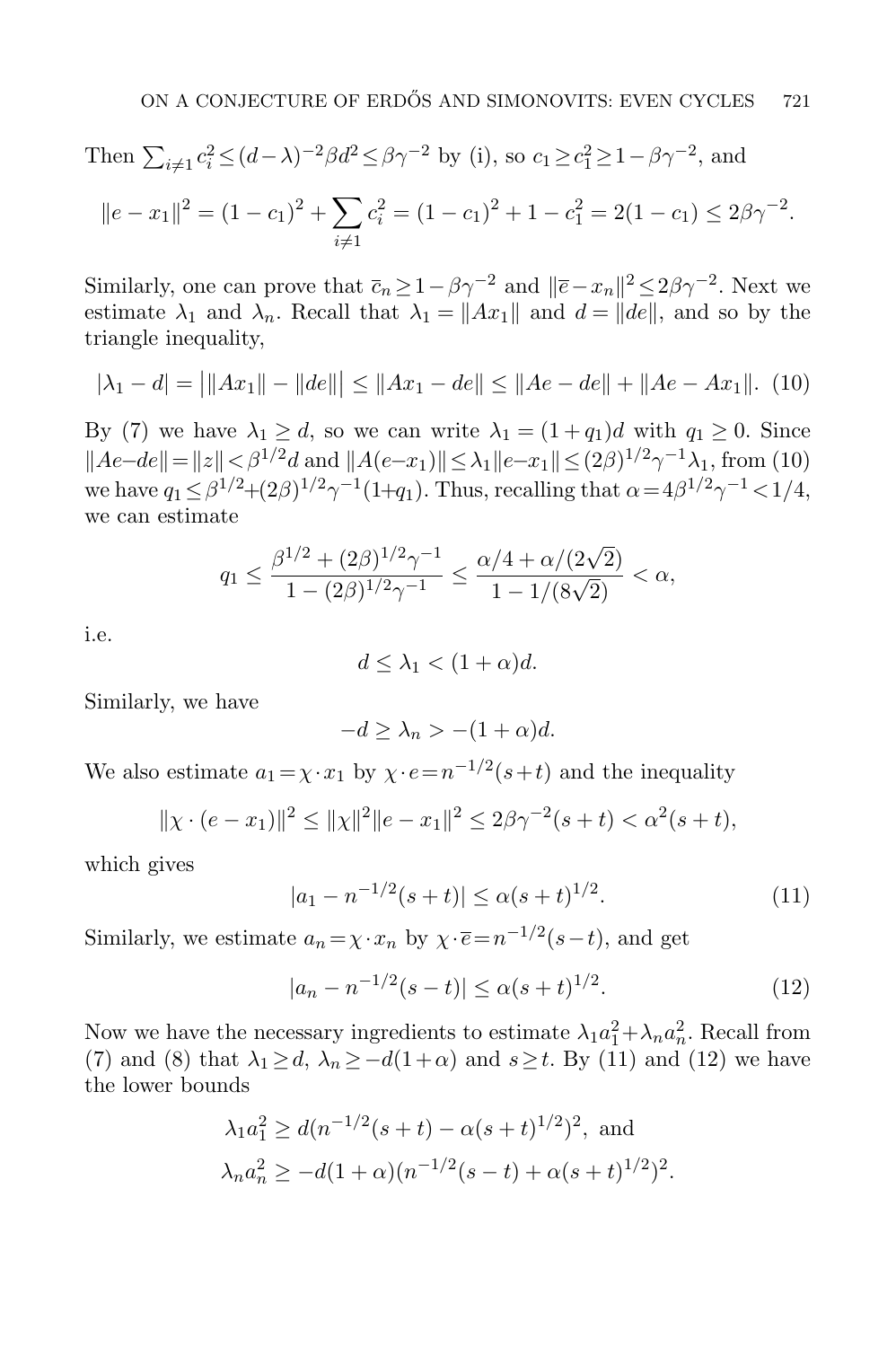Thus we obtain

$$
\lambda_1 a_1^2 + \lambda_n a_n^2
$$
  
\n
$$
\geq \frac{4d}{n} st - \frac{\alpha d}{n} (s-t)^2 - 2\alpha d \left(\frac{s+t}{n}\right)^{1/2} \left( (s+t) + (1+\alpha)(s-t) \right) - \alpha^3 d(s+t).
$$

Since  $s+t\leq n$  and  $\alpha<1/2$  we get

$$
\lambda_1 a_1^2 + \lambda_n a_n^2 - \frac{4d}{n} st \ge -8\alpha dn.
$$

The estimates for the upper bound are similar but slightly more technical. We use

$$
\lambda_1 a_1^2 \le d(1+\alpha)(n^{-1/2}(s+t) + \alpha(s+t)^{1/2})^2, \text{ and}
$$
  
\n
$$
\lambda_n a_n^2 \le \begin{cases} -d(n^{-1/2}(s-t) - \alpha(s+t)^{1/2})^2 & \text{if } \alpha(s+t)^{1/2} \le n^{-1/2}(s-t), \\ 0 & \text{if } \alpha(s+t)^{1/2} > n^{-1/2}(s-t). \end{cases}
$$

In the case  $\alpha(s+t)^{1/2} \leq n^{-1/2}(s-t)$  we have

$$
\lambda_1 a_1^2 + \lambda_n a_n^2
$$
  

$$
\leq \frac{4d}{n} st + \frac{\alpha d}{n} (s+t)^2 + 2\alpha d \left(\frac{s+t}{n}\right)^{1/2} \left( (1+\alpha)(s+t) + (s-t) \right) + \alpha^3 d(s+t).
$$

In the case  $\alpha(s+t)^{1/2} \geq n^{-1/2}(s-t)$  we have  $(s+t)^{2}-4st = (s-t)^{2} \leq \alpha^{2} n(s+t) \leq$  $\alpha^2 n^2$ , so

$$
\lambda_1 a_1^2 + \lambda_n a_n^2 \le \lambda_1 a_1^2 \le d(1+\alpha)(n^{-1}(4st + \alpha^2 n^2) + 2\alpha n^{-1/2}(s+t)^{3/2} + \alpha^2(s+t)).
$$

Since  $s+t\leq n$  and  $\alpha<1/4$ , in both cases we obtain

$$
\lambda_1 a_1^2 + \lambda_n a_n^2 - \frac{4d}{n} st \le 8 \alpha dn.
$$

 $\blacksquare$ 

Combining this with [\(9\)](#page-21-2) we obtain the stated estimate for  $e(S,T)$ .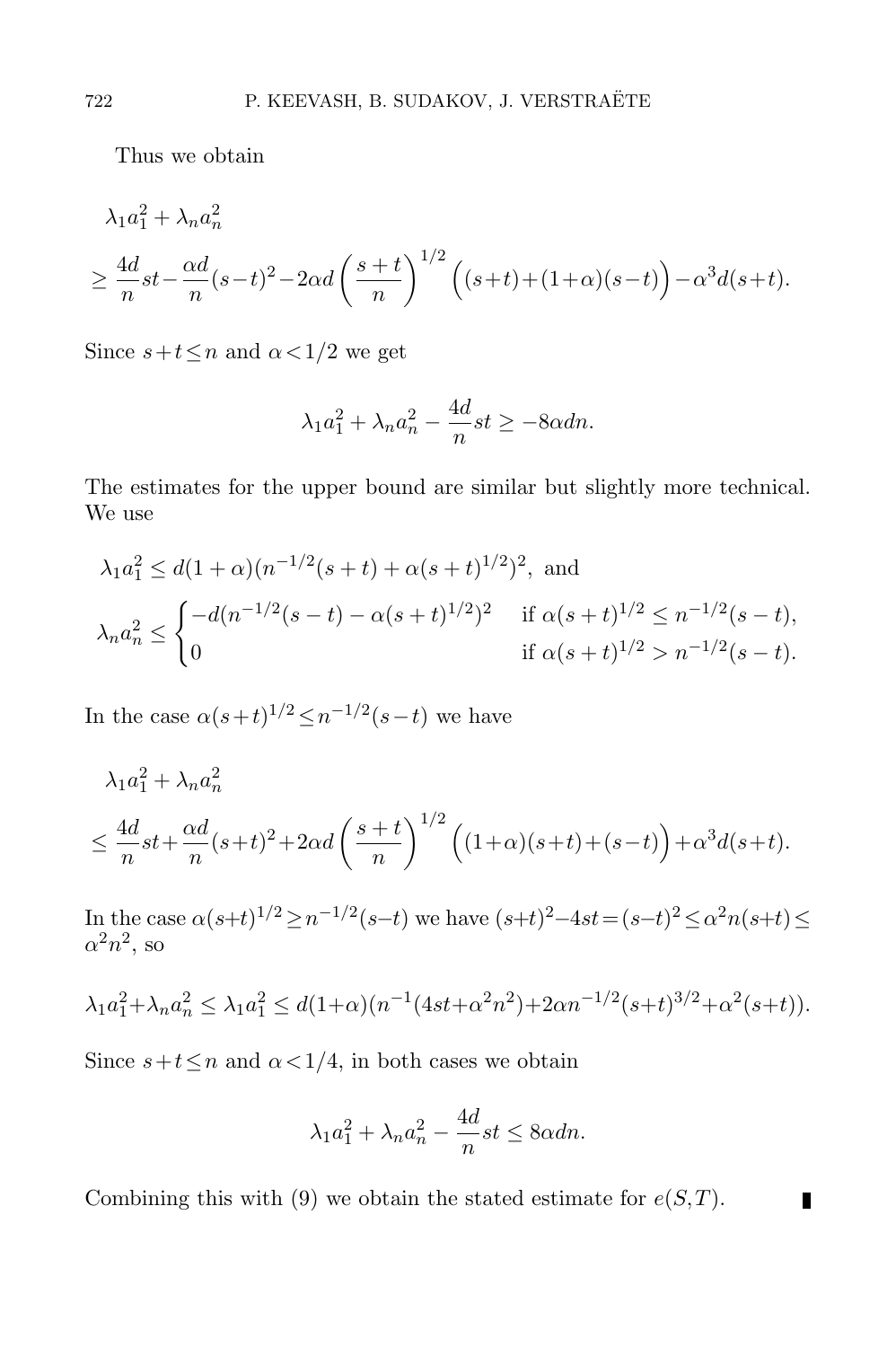# 5.3. Proof of Theorem [5.1](#page-18-0)

The idea of the proof is to use the connection between eigenvalues and closed walks. We can control the maximum degree by deleting few edges; then the main contribution to the upper bound on closed walks of length  $2\ell + 2$  in Lemma [3.3](#page-9-0) is  $(1/2+o(1))n^2\Delta^2$ . This is very close to  $\lambda_1^{2\ell+2} + \lambda_n^{2\ell+2} \sim 2d^{2\ell+2}$ , so the other eigenvalues of this graph are small.

We now give the details. Suppose  $\varepsilon > 0$ . Consider any  $\mathcal{C}_{2\ell}$ -free bipartite graph H on n vertices with parts X and Y and average degree  $d \sim (n/2)^{1/\ell}$ . Suppose  $S \subseteq X$  and  $T \subseteq Y$ . By Lemma [4.2](#page-15-2) there are  $o(e(H))$  edges incident to vertices of degree at least  $(1+\varepsilon)d$ . We remove these edges to obtain a graph G of maximum degree  $\Delta \leq (1+\varepsilon)d$  and average degree  $d_G \sim (n/2)^{1/\ell}$ . Also, as in the proof of Lemma [4.2,](#page-15-2) Proposition [3.9](#page-13-1) gives  $|X| \sim |Y| \sim \frac{n}{2}$ . By Proposition [3.2](#page-9-1) and Lemma [3.3](#page-9-0)

$$
\frac{1}{n}\sum_{i=1}^{n} \lambda_i^{2\ell+2} = w_{2\ell+2}^{\circ}(G) < (1/2 + o(1))n\Delta^2 + (4\Delta)^{\ell+1}.
$$

Now we use the estimates  $\lambda_1 \geq d_G$  and  $\lambda_n \leq -d_G$  from [\(7\)](#page-21-0) and [\(8\)](#page-21-1). Recalling that  $\lambda = \max_{i \neq 1,n} |\lambda_i|$  we have

$$
\lambda^{2\ell+2} \leq nw_{2\ell+2}^{\circ}(G) - 2d_G^{2\ell+2} < (1/2 + o(1))n^2\Delta^2 - 2d_G^{2\ell+2} + n(4\Delta)^{\ell+1}.
$$

Since  $d_G \sim (n/2)^{1/\ell}$  and  $\Delta \leq (1+\varepsilon)d$  this gives  $\lambda^{2\ell+2} \leq ((1+\varepsilon)^2-1+o(1))2d_G^{2\ell+2}$  $G^{2\ell+2}$ . It follows that

$$
\lambda \le (6\varepsilon)^{1/(2\ell+2)} d_G + o(d_G).
$$

Also, the variance is bounded as

$$
\begin{split} \text{Var}(G) &= \frac{\sum_{v} (d(v) - d_G)^2}{n} \\ &= \frac{\sum_{v} d(v)^2}{n} - d_G^2 \le \Delta \cdot \frac{\sum_{v} d(v)}{n} - d_G^2 \le (1 + \varepsilon) d_G^2 - d_G^2 = \varepsilon d_G^2. \end{split}
$$

We now apply Lemma [5.4](#page-20-1) with  $\beta = \varepsilon$  and  $\gamma = 1 - (6\varepsilon)^{1/(2\ell+2)} + o(1)$ . Recall that we need  $\alpha = 4\beta^{1/2}\gamma^{-1} < 1/4$ , which holds if  $\varepsilon$  is small. Thus

$$
\left| e_G(S,T) - \frac{2d_G}{n} |S||T| \right| \le (4\alpha d_G + \lambda/2)n,
$$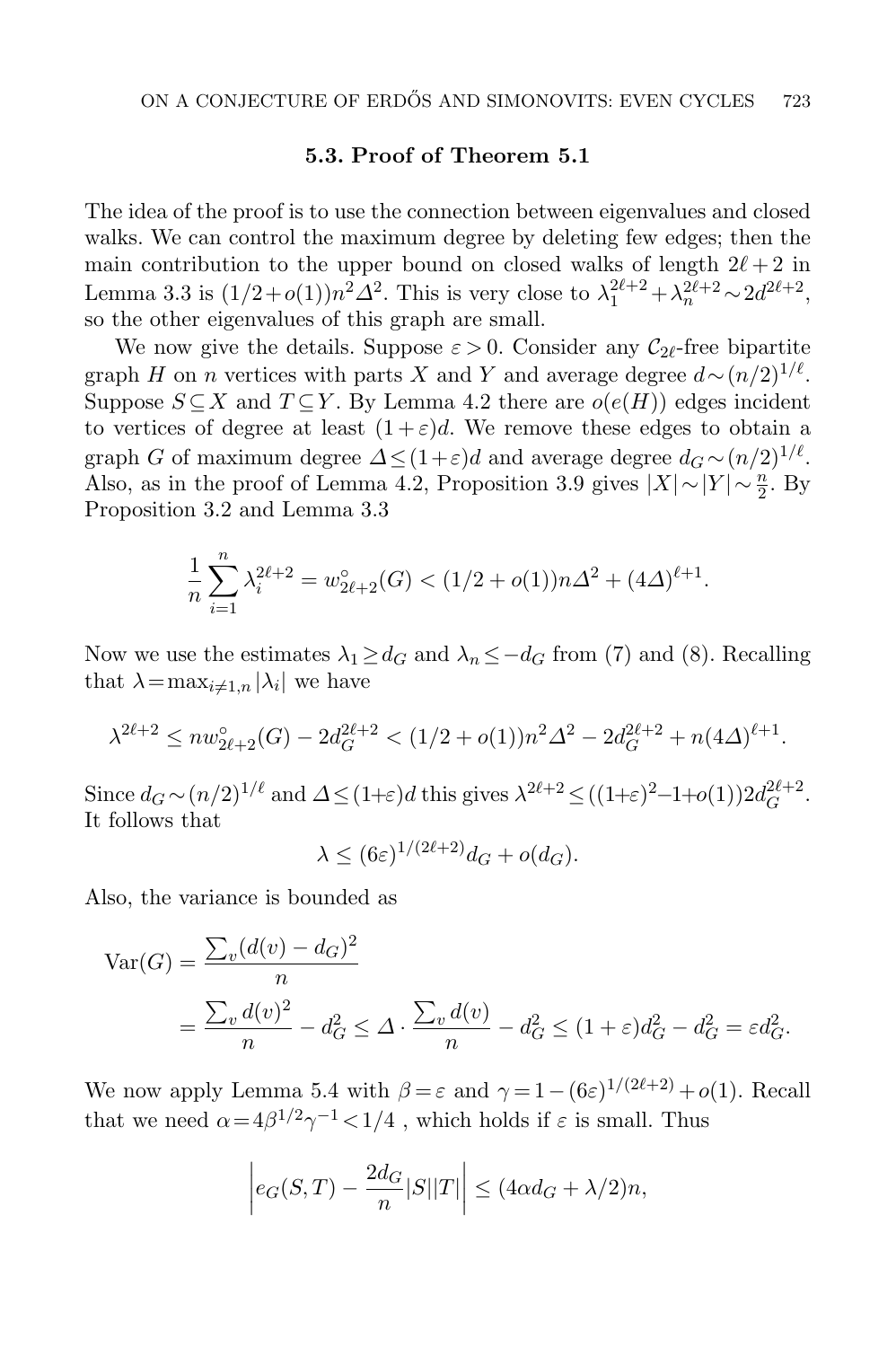where  $\alpha = 4\beta^{1/2}\gamma^{-1} < 5\varepsilon^{1/2}$  for small  $\varepsilon$ . Recalling that G was obtained from H by deleting  $o(n^{1+1/\ell})$  edges we have

$$
\left| e_H(S,T) - \frac{2d_G}{n} |S||T| \right| < \left( 20\varepsilon^{1/2} + (6\varepsilon)^{1/(2\ell+2)} + o(1) \right) n^{1+1/\ell}.
$$

П

Since  $\varepsilon$  is arbitrary this proves Theorem [5.1.](#page-18-0)

## 6. Proof of Theorem [1.1](#page-2-0)

Suppose that G is a  $C_2 \cup \{C_k\}$ -free graph with n vertices with average degree  $d = \Theta(n^{1/\ell})$ , where  $k > 2\ell$  is odd. For the first part of Theorem [1.1,](#page-2-0) we are required to find a bipartite graph  $H \subset G$  such that  $e(H) \ge d^{\ell+1} - o(n^{1+1/\ell})$ . Similarly to the sketch given for 4-cycles, the idea is that we can take  $H$ to be the bipartite subgraph spanned by  $N_{\ell}(v)$  and  $N_{\ell+1}(v)$  for a suitable vertex  $v$ . The first step is to pass to a subgraph with low maximum degree.

Let  $\Delta = n^{1/\ell+c}$ , where  $c := 1/2\ell^2$ . Let S be the set of vertices of degree more than  $\Delta$ , and let  $G_0$  be the graph obtained by removing all edges of G containing at least one vertex of S, where  $G_0$  has average degree  $d_0$ . We will show that  $d_0 \sim d$ . To estimate the number of edges removed, recall from [\(1\)](#page-1-0) that  $\text{ex}(n, \mathcal{C}_{2\ell}) \leq \frac{1}{2}$  $\frac{1}{2}n^{1+1/\ell} + O(n)$ , so

$$
|S| \le \frac{n^{1+1/\ell} + O(n)}{\Delta} < m := 2n^{1-c}.
$$

It follows that

$$
e(S) \le \frac{1}{2}m^{1+1/\ell} + O(m) < n^{1+1/\ell - c}.
$$

Also Proposition [3.9](#page-13-1) gives

 $e(S, V(G) \setminus S) < (mn)^{1/2 + 1/2\ell} + n < n^{1+1/\ell - c/2}.$ 

In particular, we have  $e(G_0) > e(G) - o(n^{1+1/\ell})$ , and therefore  $d_0 \sim d$ . For the remainder of the proof we work in the graph  $G_0$ , which has maximum degree at most  $\Delta$ .

Next, by Lemma [3.6,](#page-10-2) we can choose a vertex  $v$  that is the start of at least  $d_0^{\ell+1} - (\ell+1)^2 \Delta^{\ell} = d^{\ell+1} + o(n^{1+1/\ell})$  paths of length  $\ell+1$  in  $G_0$ . We claim that all but  $o(n^{1+1/\ell})$  of these paths reach  $N_{\ell+1}(v)$ . Consider a breadth-first search tree T rooted at v. Consider any path P of length  $\ell + 1$  that does not reach  $N_{\ell+1}(v)$ . Then there is a smallest i such that the  $(i + 1)$ st edge of P does not go from  $N_i(v)$  to  $N_{i+1}(v)$ . By construction of T this edge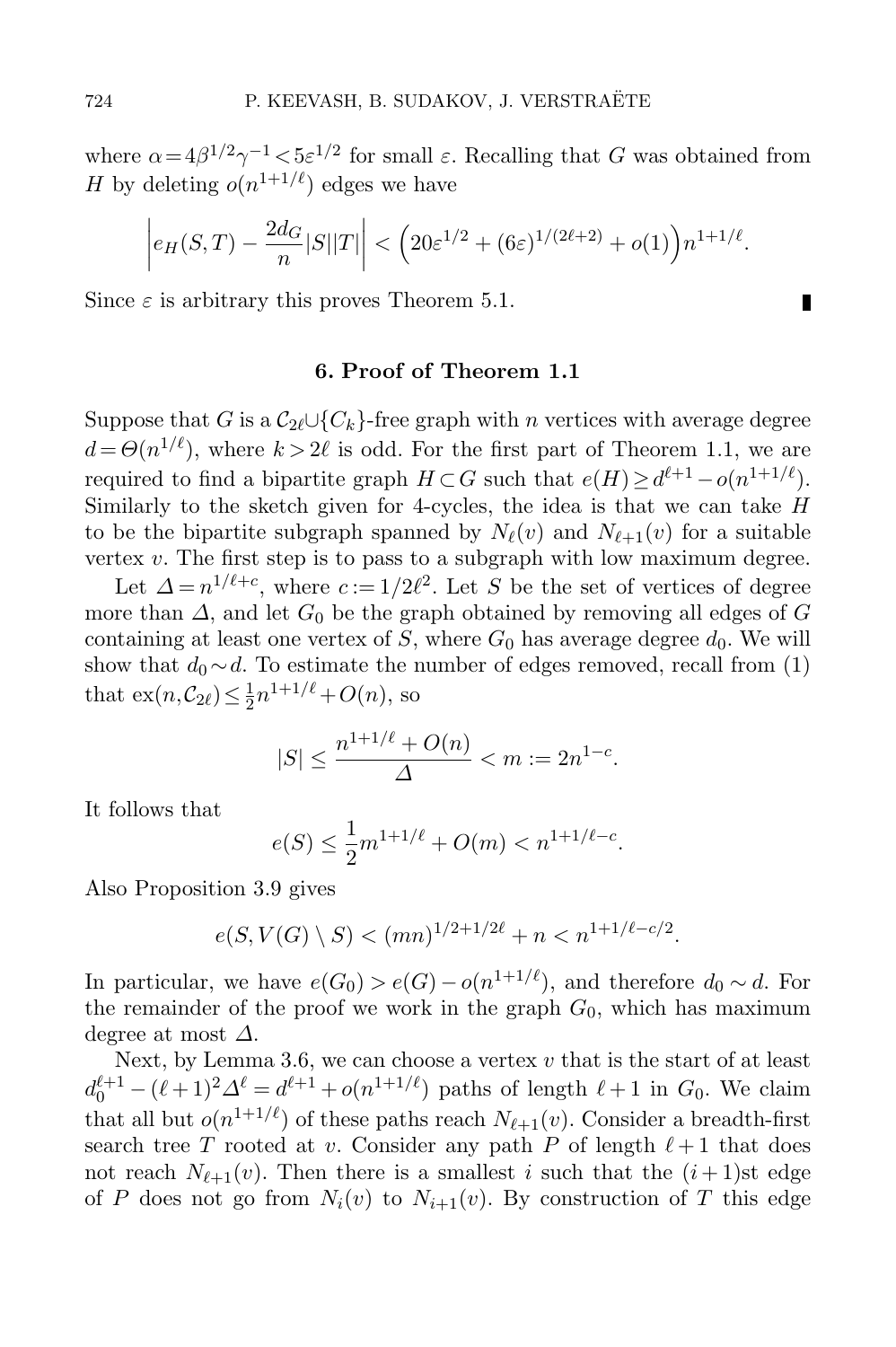must either go from  $N_i(v)$  to  $N_{i-1}(v)$  or lie within  $N_i(v)$ . The first case is impossible, as any edge of  $E(G_0) \setminus E(T)$  between  $N_{i-1}(v)$  and  $N_i(v)$  would create an even cycle of length at most  $2\ell$ . For the second case we recall that Lemma [3.7](#page-11-2) implies that  $G[N_i(v)]$  has average degree at most 2k for any  $i\leq \ell$ , since  $k > 2\ell$ . Also note that from maximum degree assumption we have that  $|N_i(v)| \leq \Delta^i$ . This gives at most  $k|N_i(v)| \leq k\Delta^i$  choices for the  $(i+1)$ st edge of P. Let w be the first vertex of P in  $N_i(v)$ . The subpath of P from v to w is uniquely determined (otherwise we would have an even cycle of length at most 2 $\ell$ ). Then we have at most  $\Delta$  choices for each of the  $\ell-i$  subsequent edges of P. In total, since there are  $\ell$  choices of i, the number of choices for P is at most  $k\ell\Delta^{\ell} = o(n^{1+1/\ell})$ , as required.

Each edge between  $N_{\ell}(v)$  and  $N_{\ell+1}(v)$  is contained in at most one path of length  $\ell + 1$  from v to  $N_{\ell+1}(v)$ , otherwise we would have an even cycle of length at most  $2\ell$ . Thus, taking H to be the bipartite graph of edges between  $N_{\ell}(v)$  and  $N_{\ell+1}(v)$ , we have  $e(H) = d^{\ell+1} + o(n^{1+1/\ell})$ , as required.

To prove the second part of Theorem [1.1,](#page-2-0) suppose that  $d \geq (1+o(1))$ .  $(n/2)^{1/\ell}$ . The number of edges in the bipartite graph H constructed above is at least  $(1 + o(1))nd^{\ell+1}/2 \ge (1 + o(1))(n/2)^{1+1/\ell}$ . On the other hand, from Proposition [3.8](#page-12-0) we have  $e(H) \leq (1+o(1))(n/2)^{1+1/\ell}$ . Therefore  $e(H) \sim$  $(n/2)^{1+1/\ell}$  and  $d \leq (1+o(1))(n/2)^{1/\ell}$ . Since  $d \geq (1+o(1))(n/2)^{1/\ell}$ , we also have  $d \sim (n/2)^{1/\ell}$ . So  $e(H) \sim e(G)$  and by Proposition [3.8,](#page-12-0) this shows  $e(G) \sim z(n,\mathcal{C}_{2\ell})$ . This completes the proof.

# 7. Proof of Theorem [1.2](#page-2-1)

Suppose that n is large, and G is a graph on n vertices with  $e(G) \ge (q+1)n/2$ , where  $q \in \mathbb{R}^+$  is defined by  $n = 2(q^{\ell} + q^{\ell-1} + \cdots + 1)$ . Suppose also that G does not contain an even cycle of length at most  $2\ell$ , or  $C_k$  for some odd  $k > 2\ell + 2$ . We will show that  $e(G) = (q + 1)n/2$  and G is bipartite. Then Proposition [3.8](#page-12-0) characterizes equality, namely, G must be the incidence graph of a generalized polygon. We start by considering the case  $\ell \geq 2$  and  $k > 2\ell + 2$ .

**Case 1:**  $\ell \geq 2$  and  $k > 2\ell + 2$ . Let H be a bipartite subgraph of G with maximum size. We show  $G=H$ . By Theorem [1.1,](#page-2-0)  $e(H) \sim e(G) \sim (n/2)^{1+1/\ell}$ . Furthermore, maximality of H implies that  $\delta(H) > \delta(G)/2$ , as if there were a vertex of degree less than  $\delta(G)/2$  in H we could move it to the other part and increase the number of edges in H. By Section 4.3, we can assume  $\delta(G) > q/4$ , so  $\delta(H) > q/8$ . Label the parts of H as  $X_0$  and  $X_1$ , with  $X_0 \cup X_1 = V(G)$ . Suppose for a contradiction that  $G[X_0]$  contains an edge xy. Let z be a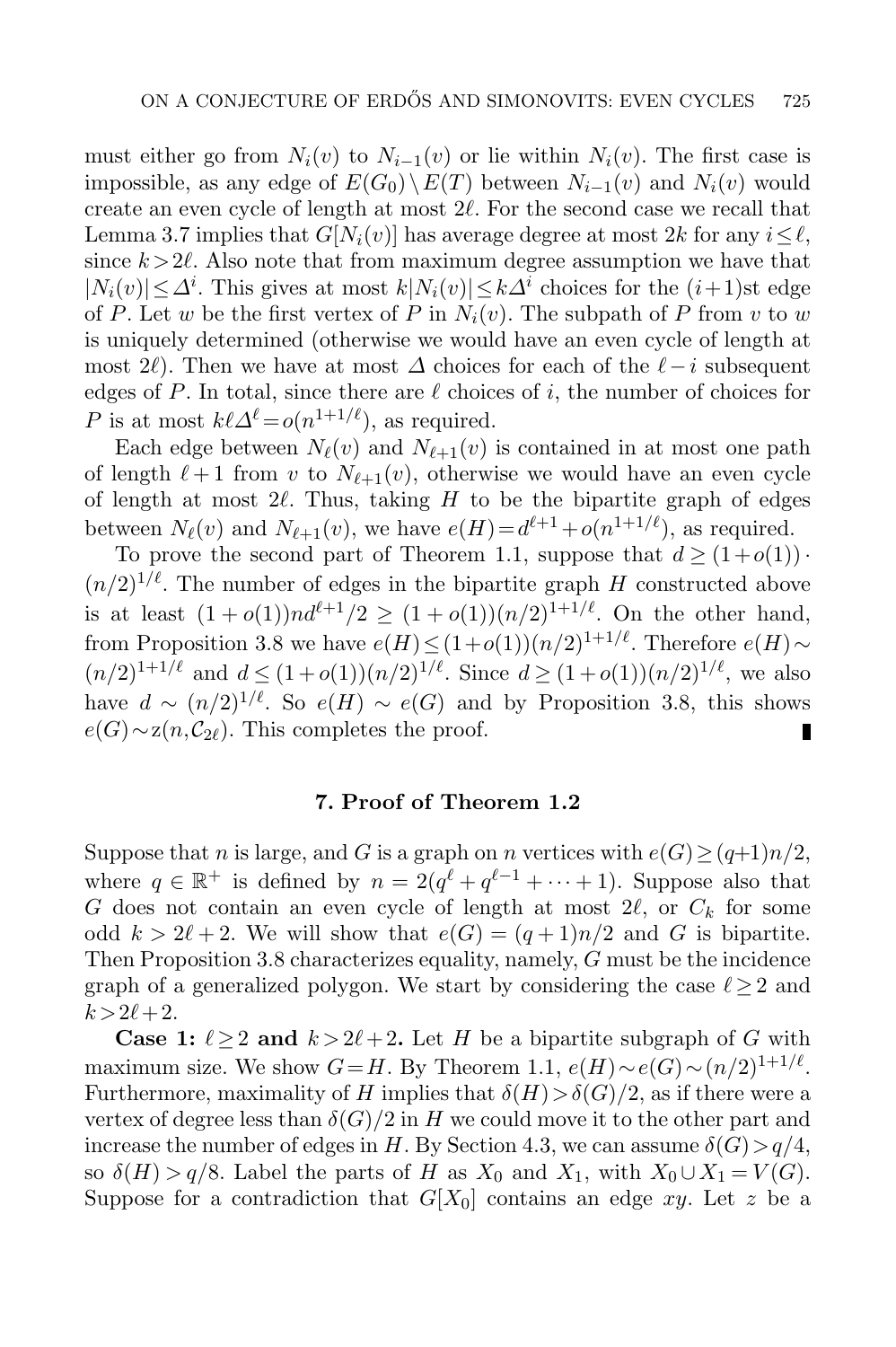neighbor of y in  $X_1$ . We greedily construct a sequence of mutually disjoint sets  $\{y\}$  and  $S_x^i$  and  $S_z^i$  for  $0 \le i \le \ell$ , where  $S_x^0 = \{x\}$ ,  $S_z^0 = \{z\}$ ,

$$
S_x^i \subseteq N(S_x^{i-1}) \cap X_{i \bmod 2} \quad \text{and} \quad S_z^i \subseteq N(S_z^{i-1}) \cap X_{i+1 \bmod 2}.
$$

Here  $N(S)$  denotes the set of vertices of  $V(H)\backslash S$  with at least one neighbor in S. Note that by definition we have  $S_x^i \subseteq N_i(x)$  and  $S_z^i \subseteq N_i(z)$ . By consideration of breadth first search trees as in the proof of Theorem [1.1,](#page-2-0) every vertex in  $N_i(x)$  has exactly one neighbor in  $N_{i-1}(x)$  and  $e(N_i(x)) < k|N_i(x)|$ for every  $1 \leq i \leq \ell - 1$ . Moreover, two distinct vertices of  $N_i(x)$  can not have a common neighbor in  $N_{i+1}(x)$ . Similar statements hold for z. By the minimum degree assumption in H, we have  $|N_i(x)|, |N_i(z)| \ge (q/8)^i$  for all  $0 \leq i \leq \ell$ . Since  $q \sim (n/2)^{\ell}$ , this allows us greedily to choose disjoint sets  $S_x^i, S_z^i$  so that

$$
|S_x^i| \sim |S_z^i| \sim (cn)^{i/\ell},
$$

for all  $1 \leq i \leq \ell$  and some constant  $c > 0$ . Now we apply Theorem [5.1](#page-18-0) to H with  $S = S_x^{\ell}$  and  $T = S_z^{\ell}$ . This gives

$$
e(S,T) \ge \frac{(1+o(1))2(n/2)^{1/\ell}}{n}|S||T| - o(n^{1+1/\ell}) > 2kn.
$$

In particular, we can find a path of length  $k-2\ell-2$  using only edges between S and T. By construction this can be completed to a cycle of length  $k$  in  $G$ , which is a contradiction. We deduce that  $X_0$  is an independent set in G. Similarly  $X_1$  is independent, so  $G=H$ . This completes the proof for  $k > 2\ell+2$ .

For the remainder of the proof we consider the special case  $\ell = 2$  and  $k = 5$ .

**Case 2:**  $\ell = 2$  and  $k = 5$ . We use a similar vertex deletion argument to that in Section 4.3 to find a subgraph  $G_t$  of G with  $t \geq 0.01n$  vertices and  $\delta(G_t) > 0.51t^{1/2}$ . Starting with  $G = G_n$ , we produce a graph  $G_i$  with i vertices by deleting a vertex of  $G_{i+1}$  of degree at most  $0.51(i+1)^{1/2}$  for each  $i \leq n$ . After t steps, the total number of edges deleted is less than

$$
\sum_{i=t+1}^{n} 0.51i^{1/2} < 0.51 \int_{t+1}^{n+1} x^{1/2} \, dx = \frac{1.02}{3} \left( (n+1)^{3/2} - (t+1)^{3/2} \right).
$$

Suppose that we fail to find a subgraph of minimum degree more than  $0.51t^{1/2}$  in  $n-t \leq 0.99n$  steps. Then we have a graph  $G_t$  with  $t \geq 0.01n$ vertices and

$$
e(G_t) > (q+1)n/2 - \frac{1.02}{3}((n+1)^{3/2} - (t+1)^{3/2})
$$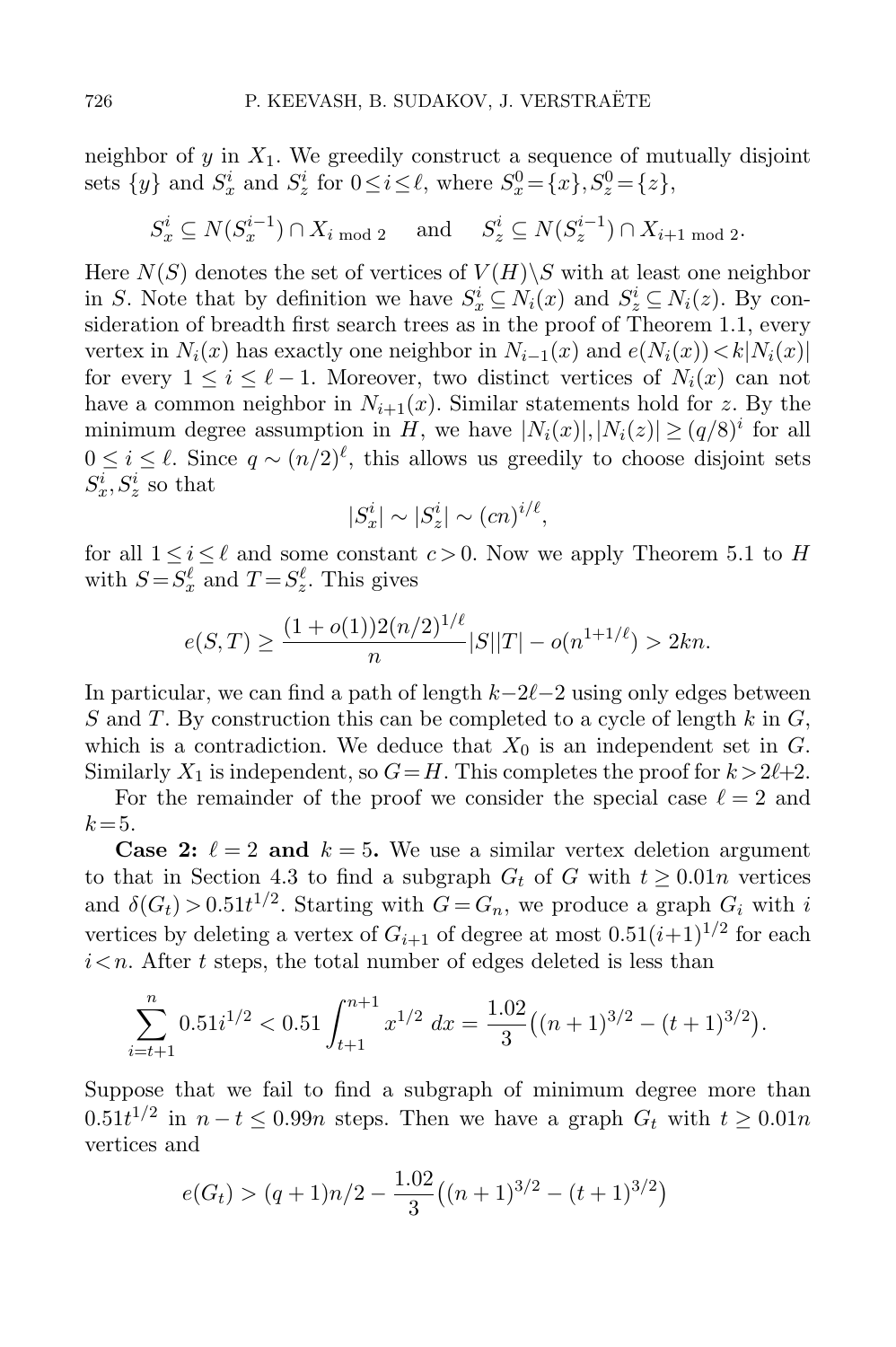$$
> \frac{1}{2\sqrt{2}}n^{3/2} - \frac{1.02}{3}((n+1)^{3/2} - (t+1)^{3/2})
$$
  

$$
\ge \left(\frac{1}{2\sqrt{2}} - \frac{1.02}{3} - o(1)\right)n^{3/2} > 0.01n^{3/2} \ge 10t^{3/2}.
$$

This contradicts Theorem [1.1,](#page-2-0) provided  $t \geq 0.01n$  is large enough. So G has a subgraph  $G_t$  with t vertices and  $\delta(G_t) > 0.51t^{1/2}$  and where  $t \ge 0.01n$ . For  $i \leq n$  let  $q_i$  be the unique positive real defined by  $i = 2(q_i^2 + q_i + 1)$ , so that  $q_n = q$ . Then  $q_i = (\sqrt{2i-3}-1)/2$ , and if  $t < n$  then

$$
e(G_{n-1}) \ge e(G) - 0.51n^{1/2} \ge (q+1)n/2 - 0.51n^{1/2} > (q_{n-1}+1)(n-1)/2
$$

for large enough  $n$ , using

$$
(q+1)n/2 - (q_{n-1}+1)(n-1)/2
$$
  
=  $(\sqrt{2n-3}-1)n/4 - (\sqrt{2n-5}-1)(n-1)/4 + 1/2$   
=  $\sqrt{2n-5}/4 + (\sqrt{2n-3} - \sqrt{2n-5})n/4 + 1/4 \sim \frac{3}{4\sqrt{2}}n^{1/2} > 0.51n^{1/2}.$ 

Repeating this calculation, we get that

<span id="page-28-0"></span>if 
$$
t < n
$$
 then  $e(G_t) > (q_t + 1)t/2,$  (13)

provided  $t \geq 0.01n$  is large enough. We will show that  $G_t$  is bipartite.

First we pass to a maximum bipartite subgraph  $H$  of  $G_t$  as in Case 1, with parts  $X_0$  and  $X_1$ . By Theorem [1.1,](#page-2-0)  $e(H) \sim e(G_t) \sim (t/2)^{3/2}$ . We claim that no vertex  $x \in X_0$  has more than  $0.009t^{1/2}$  neighbors in  $X_0$ , and similarly for  $X_1$ . To see this, note that such an  $x \in X_0$  also has more than  $0.009t^{1/2}$ neighbors in  $X_1$  by maximality of H. Then  $N_2(x)$  contains  $\Theta(n)$  vertices of  $X_0$  and  $\Theta(n)$  vertices of  $X_1$ . Choose a set S of  $\Theta(n)$  vertices of  $N_2(x) \cap X_0$ and a set T of  $\Theta(n)$  vertices of  $N_2(x) \cap X_1$  such that for each  $w \in S$  and  $z \in T$ , there exist paths of length two from  $x$  to  $w$  and from  $x$  to  $z$  which share only the vertex x. Then in  $H$  we apply Theorem [5.1](#page-18-0) (pseudorandomness) to conclude

$$
e(S,T) \ge \frac{(1+o(1))2(t/2)^{1/2}}{t}|S||T| - o(t^{3/2}).
$$

In particular,  $e(S,T) \neq 0$  and evidently there is a cycle of length five through  $x$  and any edge between  $S$  and  $T$ , a contradiction. Therefore no vertex has more than  $0.009t^{1/2}$  vertices in its own part. It follows that every vertex has degree at least  $0.501t^{1/2}$  in H.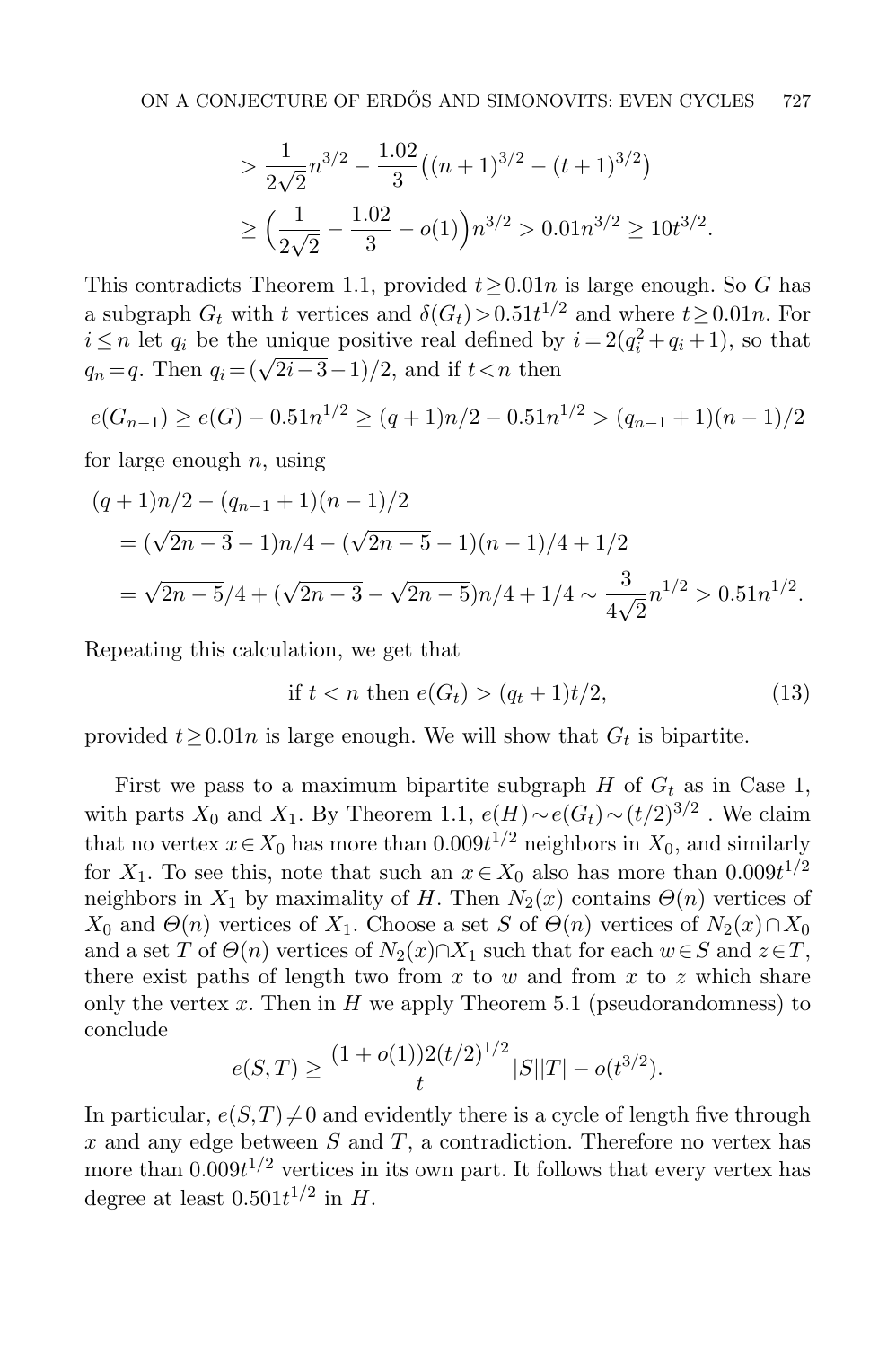We next claim that  $|X_0| \sim |X_1| \sim t/2$ . First note from Proposition [3.9](#page-13-1) that

$$
e(H) \le z(t, C_4) \le (|X_0||X_1|)^{3/4} + \max\{|X_0|, |X_1|\}.
$$

On the other hand,  $e(H) \sim e(G) \sim (t/2)^{3/2}$ , and so we see

$$
(|X_0||X_1|)^{3/4} \ge (1+o(1))(t/2)^{3/2}.
$$

Since  $|X_0| + |X_1| = t$ , and we just observed  $|X_0||X_1| \ge (1 + o(1))(t/2)^2$ , we conclude  $|X_0| \sim |X_1| \sim t/2$ .

Now we show  $G_t[X_0]$  and  $G_t[X_1]$  have no edges, so that  $G_t$  is bipartite. Suppose for a contradiction that  $G_t$  has an edge xy with  $x, y \in X_0$ . Note that x and y have at most one common neighbour, since G is  $C_4$ -free. Let z be this common neighbour if it exists, or an arbitrary vertex otherwise. Let S be the set of ends of paths of length two in  $H$  that start at  $x$  and avoid  ${y,z}.$  Let T be the set of ends of paths of length two in H that start at y and avoid  $\{x, z\}$ . Since H has minimum degree more than  $0.501t^{1/2}$ , each of S and T have size at least  $(0.501t^{1/2} - 1)^2 > |X_0|/2$ , provided t is large enough. Then since  $S, T \subset X_0$  there is a vertex  $w \in S \cap T$ . Thus we have paths xaw and ybw, where  $a \neq b$  since our paths avoid z. However, xawby forms a 5-cycle, so we have a contradiction. We conclude  $G_t[X_0]$  is empty, and similarly,  $G_t[X_1]$  is empty, so  $G_t$  is bipartite.

To complete the proof, recall that  $e(G_t) \leq (q_t+1)t/2$  by Proposition [3.8.](#page-12-0) However by [\(13\)](#page-28-0),  $e(G) > (q_t + 1)t/2$  for  $t < n$ . Thus we must have  $t = n$  and  $e(G_t) = e(G) = (q+1)n/2$ , so  $G_t = G$ . Therefore G itself is bipartite, and by Proposition [3.8,](#page-12-0) G is the bipartite incidence graph of a projective plane.

#### 8. Proof of Theorem [1.3](#page-3-0)

Let  $\ell \geq 2$  and  $k \geq 4\ell+1$  be odd and  $c>0$ . Suppose that G is a  $\mathcal{C}_{2\ell}\cup\{C_k\}$ -free graph on *n* vertices with minimum degree at least  $cn^{1/\ell}$ . We need to show that  $\chi(G) < (4k)^{\ell+1}/c^{\ell}$ . We use the approach of Thomassen [\[37\]](#page-33-10). For  $r \ge 0$ write  $N_{\leq r}(v) = N_0(v) \cup N_1(v) \cup \cdots \cup N_r(v)$ . Consider a maximal sequence of vertices  $v_1, v_2, \ldots, v_s$  such that  $N_{\leq \ell}(v_1), \ldots, N_{\leq \ell}(v_s)$  are pairwise disjoint. By Lemma [3.7,](#page-11-2) since  $k \ge 2\ell + 1$ , for any  $v \in V(G)$  and  $r \le \ell$  we have  $e(N_r(v)) \leq k|N_r(v)|$ . Since G is  $C_{2\ell}$ -free, no vertex of  $N_r(v)$  has more than one neighbor in  $N_{r-1}(v)$ , so

$$
e(N_{\leq r}(v)) \leq (k+1)|N_{\leq r}(v)| < 2k|N_{\leq r}(v)|.
$$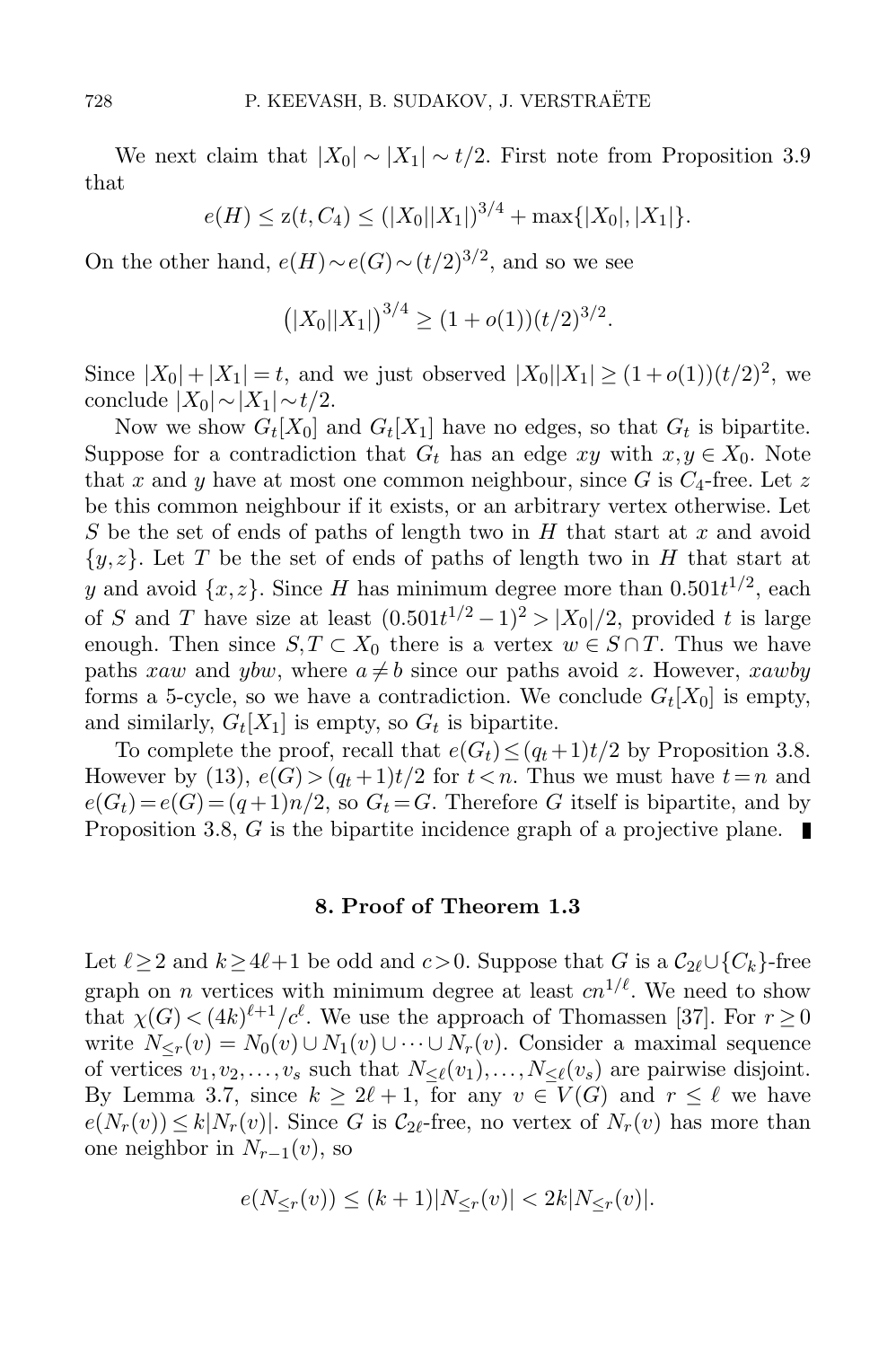On the other hand, since G has minimum degree at least  $cn^{1/\ell}$ ,

$$
e(N_{\leq r}(v)) \geq \frac{1}{2}cn^{1/\ell}|N_{\leq r-1}(v)|.
$$

We conclude that  $|N_{\leq r}(v)| > \frac{1}{4l}$  $\frac{1}{4k}cn^{1/\ell}|N_{\leq r-1}(v)|$  for all  $r \leq \ell$ , which implies

$$
|N_{\leq \ell}(v)| > \frac{c^{\ell}}{(4k)^{\ell}} n
$$

for every vertex  $v \in V(G)$ . In particular, this holds for  $v_1, v_2, \ldots, v_s$ , so  $s$  $(4k)^{\ell}/c^{\ell}$ . The maximality of s implies that any vertex v is within distance  $2\ell$ of some  $v_i$ . Now we use the assumption that  $k \geq 4\ell+1$ . The proof of Lemma [3.7](#page-11-2) shows that for  $r \leq 2\ell$ , every subset of  $N_r(v)$  induces a subgraph of average degree less than 2k. It follows that  $G[N_r(v)]$  has chromatic number at most 2k. Furthermore,  $G[N_1(v) \cup N_3(v) \cup \cdots \cup N_{2\ell-1}(v)]$  has chromatic number at most 2k, since there are no edges between  $N_i(v)$  and  $N_{i+2}(v)$  for any i, and similarly  $G[N_0(v) \cup N_2(v) \cup \cdots \cup N_{2\ell}(v)]$  also has chromatic number at most 2k. Therefore  $G[N_{\leq 2\ell}(v)]$  has chromatic number at most 4k, so we can cover  $N_{\leq 2\ell}(v_i)$  by at most 4k independent sets for  $1 \leq i \leq s$ . It follows that

$$
\chi(G) \le 4ks < \frac{(4k)^{\ell+1}}{c^{\ell}}.
$$

П

This completes the proof of Theorem [1.3.](#page-3-0)

### 9. Concluding remarks

• Our stability approach not only gives extremal results but describes the approximate structure of nearly extremal graphs. We only needed these results in the bipartite (Zarankiewicz) setting, but we note that very similar arguments give analogous results in the non-bipartite (Turán) setting. For example, we have the following result. Suppose  $G$  is a  $C_4$ -free graph For example, we have the following result. Suppose G is a  $C_4$ -rice graph<br>on *n* vertices with average degree  $d \sim \sqrt{n}$ . Then for any  $S, T \subseteq V(G)$  we have  $e(S,T) = \frac{d}{n} |S||T| + o(n^{3/2})$ . The proof is very similar to that of The-orem [5.1.](#page-18-0) First we control the maximum degree as  $\Delta < (1+\varepsilon)d$  by deleting  $O(n) = o(n^{3/2})$  edges. Then the argument of Lemma [3.3](#page-9-0) shows that  $w_6^{\circ}(G) < (1+o(1))n\Delta^2$ ; the only difference is that there are  $n-1$  choices for u rather than  $n/2 + o(n)$ . On the other hand,  $w_6^{\circ}(G) = \frac{1}{n} \sum_i \lambda_i^6$  has a contribution of  $d^6/n \sim n^2$  from the first eigenvalue, so the other eigenvalues are  $o(d)$  as  $\varepsilon \to 0$ . The pseudorandomness property now follows from the non-bipartite version of Lemma [5.4,](#page-20-1) which is given in [\[25,](#page-32-16) Section 2.4].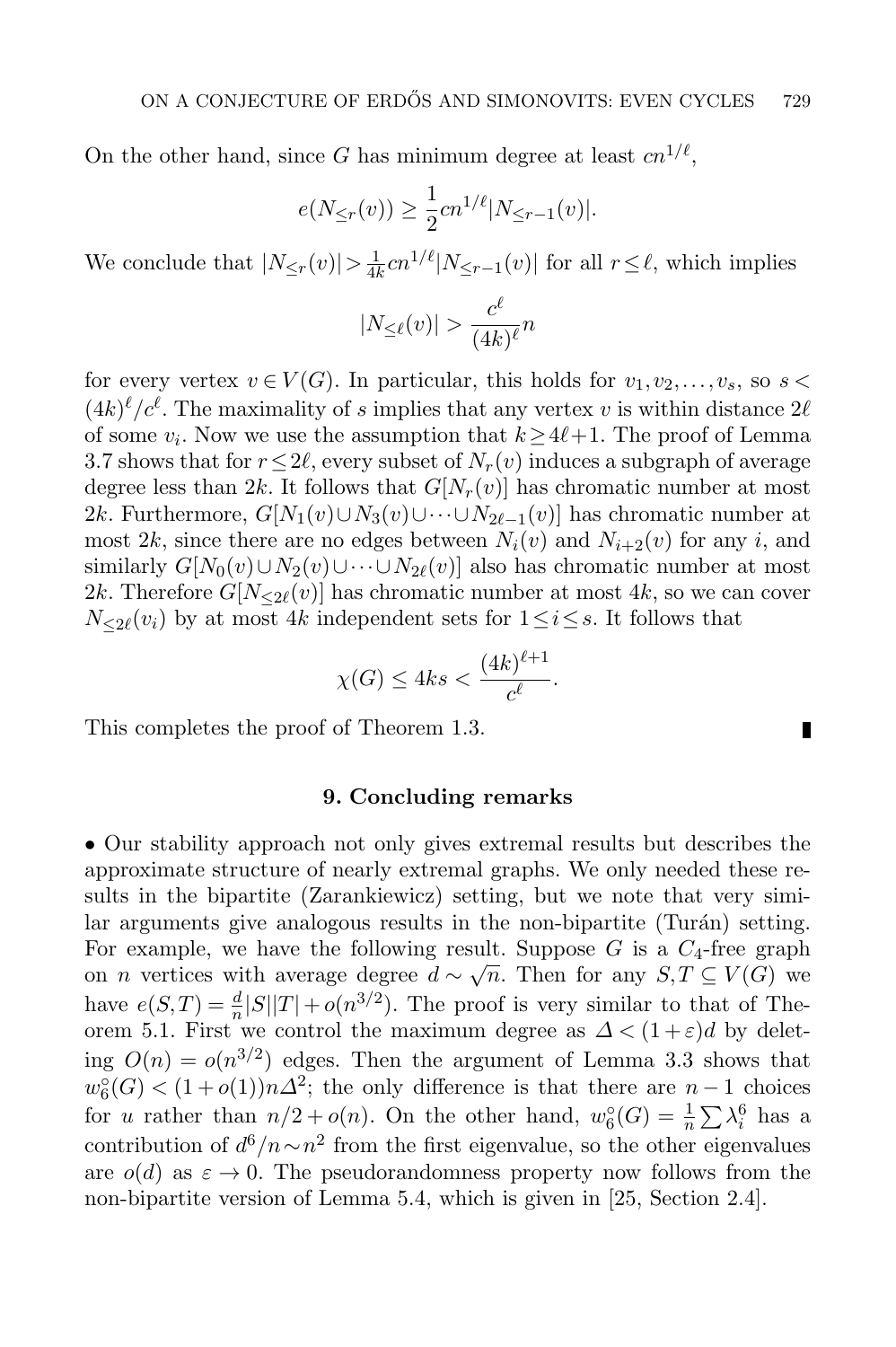• No result similar to Lemma [4.1](#page-14-0) can hold for  $C_6$ -free graphs: in fact by the results of [\[20\]](#page-32-17), there exist  $\delta, \epsilon > 0$  such that any extremal  $C_6$ -free graph G with average degree d has at least  $\delta e(G)$  edges containing a vertex of degree more than  $(1+\varepsilon)d$ .

• We proved the even girth result Theorem [1.2](#page-2-1) under the assumption that the forbidden odd cycle length satisfies  $k>2\ell+3$ . The polarity graphs show that no such result holds for  $3 \leq k \leq \ell$ , but some values of k remain open. In particular, one might think that the case  $k = 2\ell + 1$  should be approachable by the methods we used to handle  ${C_4, C_5}$ -free graphs. However, the vertex deletion method does not give sufficient minimum degree for a straightforward adaptation of this argument, so other ideas are needed.

• The polarity graphs have arbitrarily large chromatic numbers, as shown by estimates on their independence numbers by Godsil and Newman [\[22\]](#page-32-18). Thus Theorem [1.3](#page-3-0) does not hold when  $(k, \ell) \in \{(3,2), (3,3), (3,5), (5,5)\}$ , but it seems likely that it should hold when  $k>2\ell+1$ . We also remark that the bound  $(4k)^{\ell+1}/c^{\ell}$  is unlikely to be the correct dependence of  $\chi(G)$  on c, and it would be interesting to determine this even for  $\ell = 2$ .

• We remarked earlier that there is little known about the approximate structure of nearly extremal graphs. In the case of 4-cycles, Füredi  $[17,18]$  $[17,18]$ showed that any  $C_4$ -free graph on  $q^2 + q + 1$  vertices has at most  $\frac{1}{2}q(q+1)^2$ edges, and for large  $q$  equality can only hold for polarity graphs. However, we do not know whether all nearly extremal graphs are structurally close to polarity graphs. Such an understanding would probably have implications for the conjecture of Erdős that  $ex(n, {C_3, C_4}) \sim z(n, C_4)$ , and for other seemingly more basic questions, such as whether a graph on  $n$  vertices with at least  $ex(n, C_4) + 1$  edges must contain many 4-cycles.

• We also considered more generally the problem of determining bipartite graphs F and odd integers k for which ex $(n,\{F,C_k\}) \sim z(n,F)$  and developed different methods to attack this problem when  $F$  is not an even cycle. This will be the subject of a second paper, co-authored with P. Allen.

Acknowledgement. We thank the anonymous referees for helpful comments.

#### References

- <span id="page-31-0"></span>[1] P. ALLEN: Dense H-free graphs are almost  $(\chi(H)-1)$ -partite, Electronic Journal of Combinatorics 17 (2010), R21.
- <span id="page-31-1"></span>[2] P. ALLEN, J. BÖTTCHER, S. GRIFFITHS, Y. KOHAYAKAWA and R. MORRIS: The chromatic thresholds of graphs, arXiv:1108.1746.
- <span id="page-31-2"></span>[3] N. Alon, S. Hoory and N. Linial: The Moore bound for irregular graphs, Graphs Combin. 18 (2002), 53–57.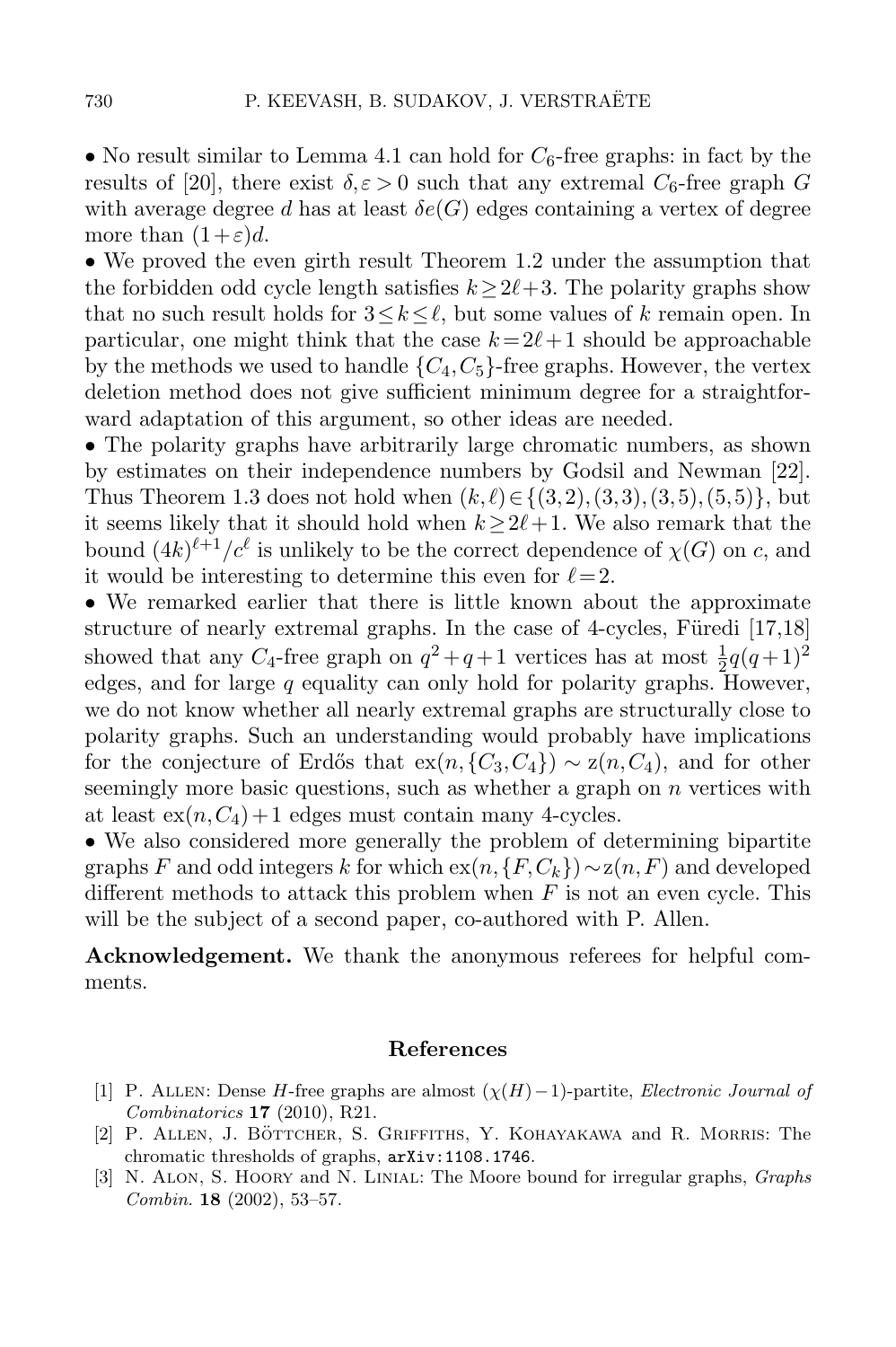- <span id="page-32-15"></span>[4] N. Alon and J. Spencer: The Probabilistic Method, 3rd edition, Wiley, New York, 2008.
- <span id="page-32-7"></span>[5] N. ALON and B. SUDAKOV: H-free graphs of large minimum degree, *Electron. J.* Combin. 13 (2006), Research Paper 19, 9.
- <span id="page-32-6"></span>[6] B. ANDRÁSFAI, P. ERDŐS and V. SÓS: On the connection between chromatic number, maximal clique and minimal degree of a graph, *Disc. Math.* 8 (1974), 205-218.
- <span id="page-32-5"></span>[7] C.T. Benson: Minimal regular graphs of girths eight and twelve, Canad. J. Math. 18 (1966), 1091–1094.
- <span id="page-32-11"></span>[8] G. R. BLAKLEY and P. ROY: A Hölder type inequality for symmetric matrices with nonnegative entries, *Proc. Amer. Math. Soc.* **16** (1965), 1244–1245.
- <span id="page-32-2"></span>[9] J. BONDY and M. SIMONOVITS: Cycles of even length in graphs, J. Combin. Theory Ser. B 16 (1974), 75-105.
- <span id="page-32-9"></span>[10] P. ERDOS: On sequences of integers no one of which divides the product of two others and on some related problems, Mitt. Forsch.-Inst. Math. Mech. Univ. Tomsk  $2$  (1938), 74–82.
- <span id="page-32-10"></span>[11] P. ERDOS, P: Some recent progress on extremal problems in graph theory, Congr. Numer.  $14$  (1975), 3-14.
- <span id="page-32-13"></span>[12] P. ERDOS and A. RENYI: On a problem in the theory of graphs, *Publ. Math. Inst. Hungar. Acad. Sci.* **7A** (1962), 623–641.
- <span id="page-32-4"></span>[13] P. ERDŐS and M. SIMONOVITS: Compactness results in extremal graph theory, Combinatorica  $2(1982), 275-288.$
- <span id="page-32-0"></span>[14] P. ERDŐS and M. SIMONOVITS: A limit theorem in graph theory, *Studia Sci. Math.* Hungar. 1 (1966), 51–57.
- <span id="page-32-1"></span>[15] P. ERDOS and A. H. STONE: On the structure of linear graphs, *Bull. Amer. Math.* Soc. 52 (1946),  $1087-1091$ .
- <span id="page-32-14"></span>[16] W. Feit and G. Higman: The nonexistence of certain generalized polygons, J. Al $qebra$  1 (1964), 114-131.
- <span id="page-32-19"></span>[17] Z. Füren: Quadrilateral-free graphs with maximum number of edges, unpublished manuscript (1988).
- <span id="page-32-20"></span>[18] Z. FÜREDI: On the number of edges of quadrilateral-free graphs, J. Combin. Theory Ser. B 68 (1996), 1–6.
- [19] Z. FÜREDI: New asymptotics for bipartite Turán numbers, J. Combin. Theory Ser. A 75 (1996), 141–144.
- <span id="page-32-17"></span> $[20]$  Z. FÜREDI, A. NAOR and J. VERSTRAETE: On the Turán number for the hexagon, Adv. Math.  $203$  (2006), 476-496.
- <span id="page-32-8"></span>[21] W. GODDARD and J. LYLE: Dense graphs with small clique number, J. Graph Theory 66 (2011), 319–331.
- <span id="page-32-18"></span>[22] C. D. GODSIL and M. W. NEWMAN: Eigenvalue bounds for independent sets, J. Combin. Theory Ser. B 98 (2008), 721-734.
- <span id="page-32-12"></span>[23] S. Hoory: The size of bipartite graphs with a given girth, J. Combin. Theory Ser. B 86 (2002), 215–220.
- [24] T. KővÁRI, V. SÓS and P. TURÁN: On a problem of K. Zarankiewicz, Colloquium Math. 3 (1954), 50–57.
- <span id="page-32-16"></span>[25] M. KRIVELEVICH and B. SUDAKOV: Pseudo-random graphs, in: More Sets, Graphs and Numbers, Bolyai Soc. Math. Studies 15, Springer (2006), 199–262.
- <span id="page-32-3"></span>[26] T. LAM and J. VERSTRAETE: A note on graphs without short even cycles, *Electron*. J. Combin. 12 (2005), N5.